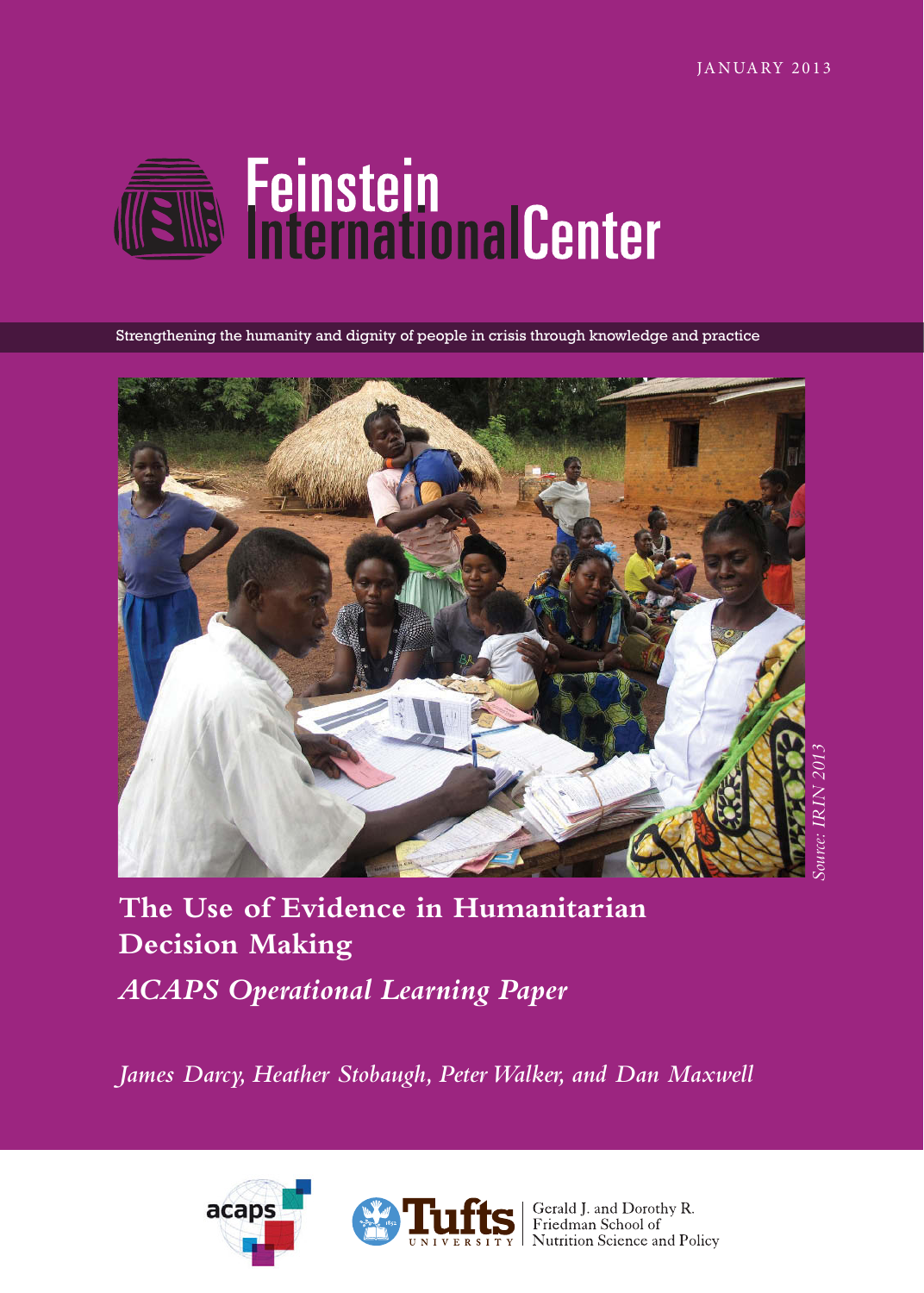©2013 Feinstein International Center. All Rights Reserved.

Fair use of this copyrighted material includes its use for non-commercial educational purposes, such as teaching, scholarship, research, criticism, commentary, and news reporting. Unless otherwise noted, those who wish to reproduce text and image files from this publication for such uses may do so without the Feinstein International Center's express permission. However, all commercial use of this material and/or reproduction that alters its meaning or intent, without the express permission of the Feinstein International Center, is prohibited.

Feinstein International Center Tufts University 114 Curtis Street Somerville, MA 02144 USA tel: +1 617.627.3423 fax: +1 617.627.3428 [fic.tufts.edu](http://sites.tufts.edu/feinstein/)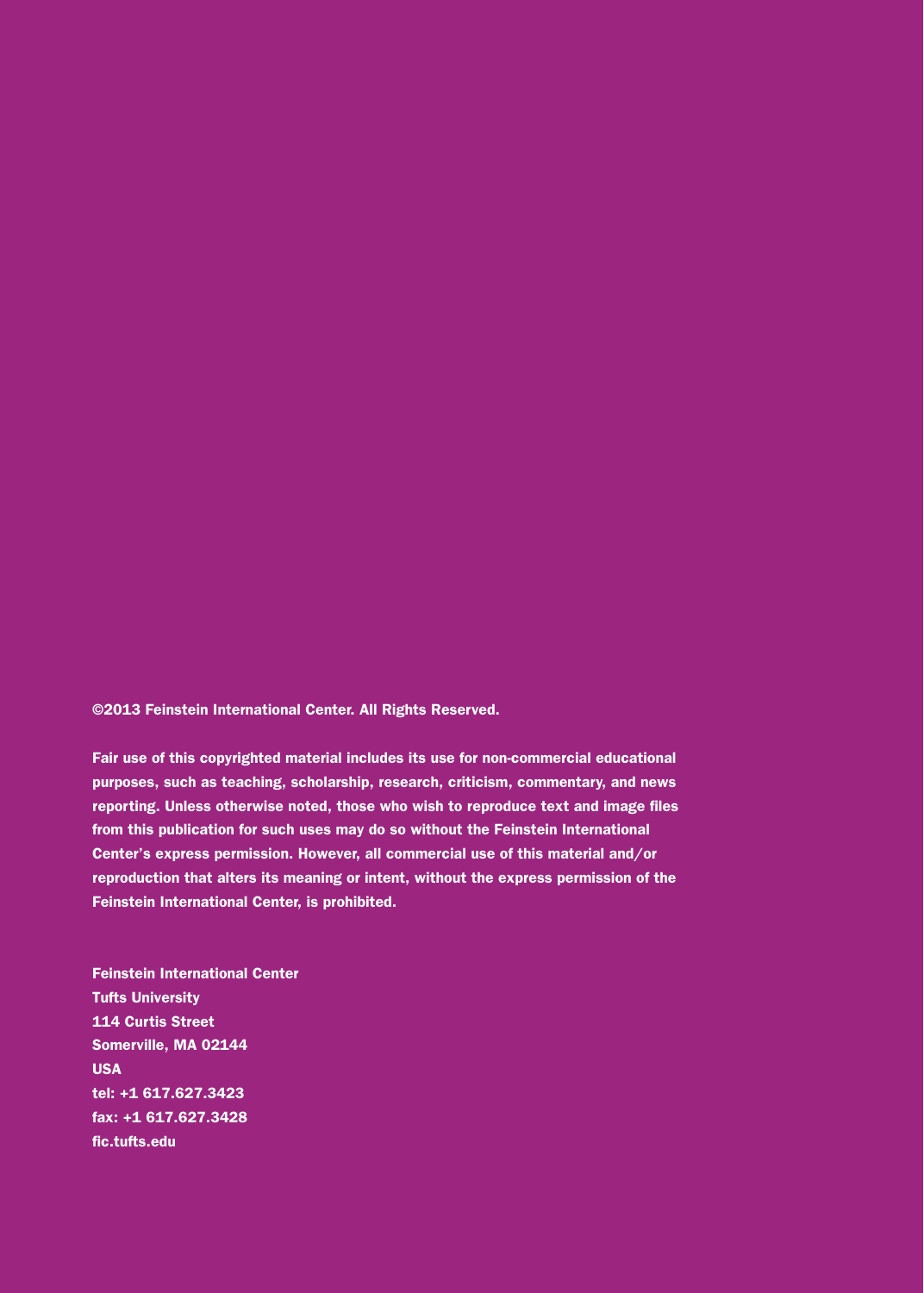## **Acknowledgements**

This study was supported by a grant from the Assessment Capacities Project (ACAPS), and we gratefully acknowledge their support. We would like to thank all the agency staff, government officials, global experts and other key informants whom we interviewed in the course of this research. Responsibility for any errors in this report lies solely with the authors.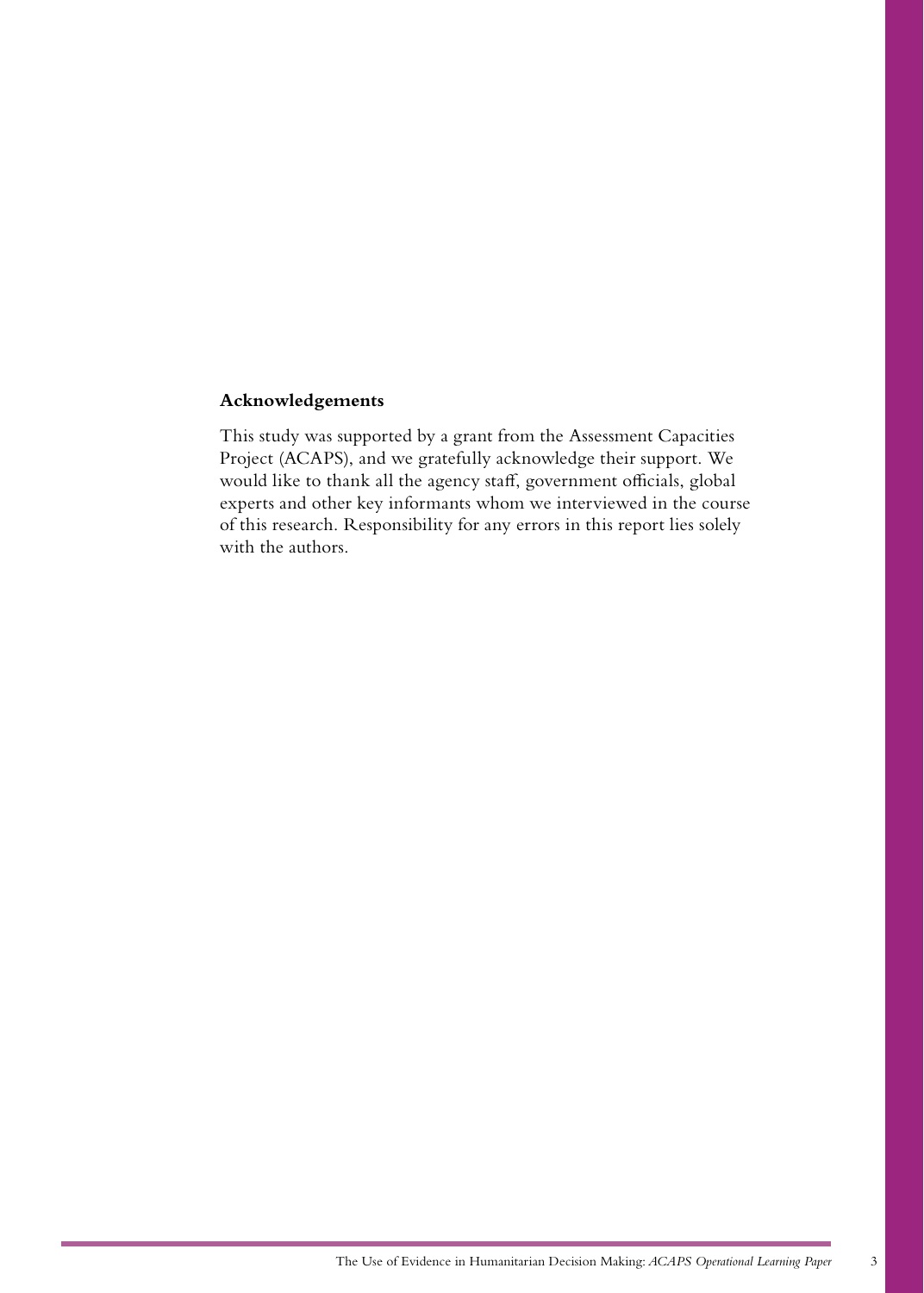# Contents

| 1. Introduction                                                                |    |  |
|--------------------------------------------------------------------------------|----|--|
| 2. Decision making in the humanitarian sector                                  | 7  |  |
| 2.1 Overview                                                                   | 7  |  |
| 2.3 Decision making in a conflict context: DRC case study                      | 9  |  |
| 2.4 Decision making in slow-onset emergencies: Ethiopia case study             | 13 |  |
| 2.5 Decision making in fast-onset and recurrent crises: Philippines case study | 15 |  |
| 3. The generation and use of humanitarian evidence                             | 19 |  |
| 3.1 Introduction                                                               | 19 |  |
| 3.2 The generation and use of evidence from early warning systems              | 21 |  |
| 3.3 Evidence from needs assessments                                            | 22 |  |
| 3.4 Coordination of needs assessments                                          | 24 |  |
| 3.5 Response analysis: The use of evidence in choosing the type of response    | 25 |  |
| 3.6 Needs assessment and response analysis tools                               | 26 |  |
| 3.7 Changing circumstances and new evidence                                    | 28 |  |
| 3.8 The use of evidence in innovative responses                                | 29 |  |
| 4. Conclusions                                                                 | 31 |  |
| 4.1 Overview                                                                   | 31 |  |
| 4.2 Specific conclusions                                                       | 31 |  |
| 5. References                                                                  | 34 |  |
| 6. Annex                                                                       | 37 |  |
| 6.1 Research methods                                                           | 37 |  |
| 6.2 Individuals interviewed                                                    | 38 |  |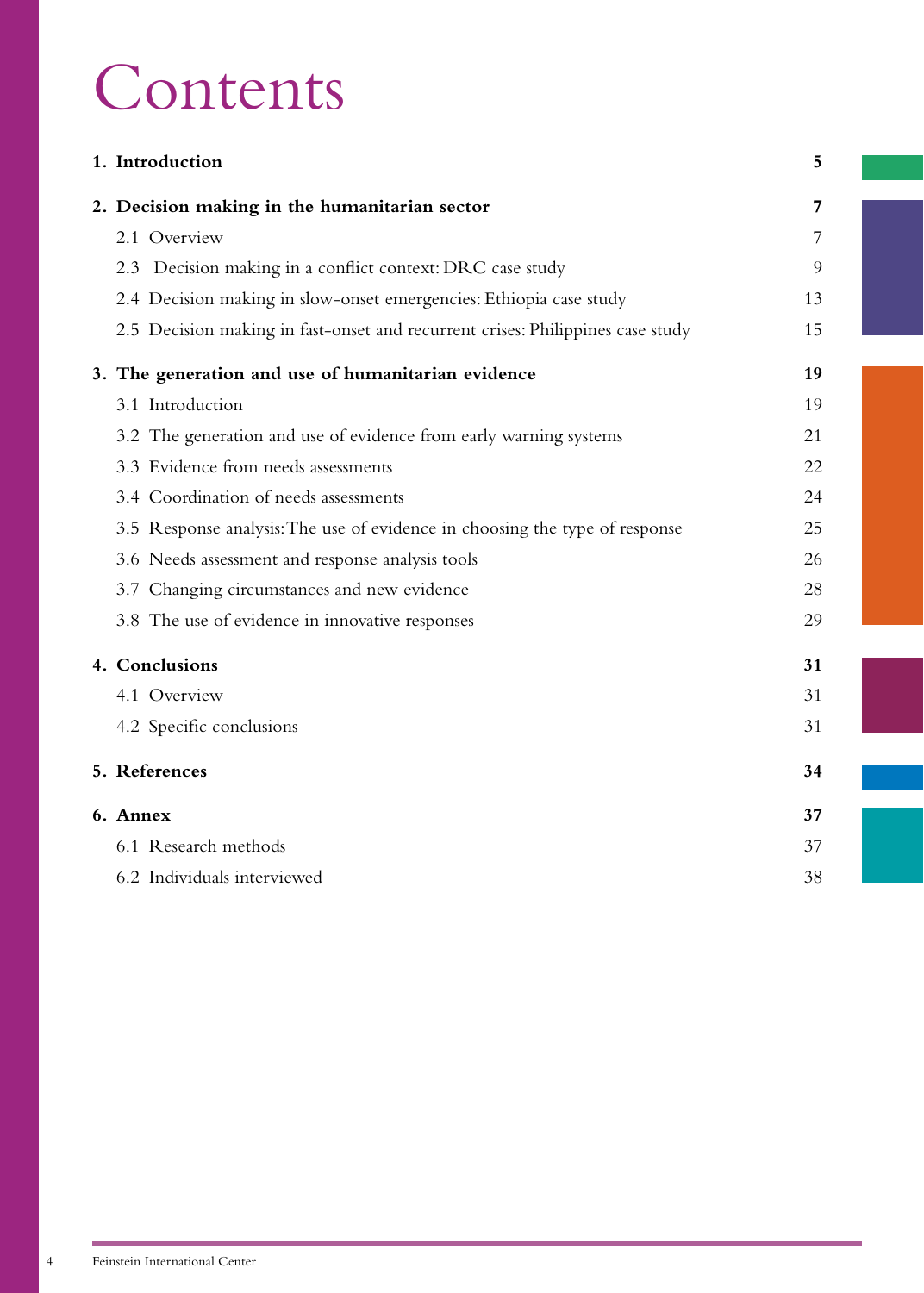<span id="page-4-0"></span>**1.1** This paper reports the results of a study undertaken during 2012 by Tufts University for the Assessment Capacities Project ACAPS,<sup>1</sup> as part of the latter's "Operational Learning" strand of work. This study is designed to complement the work of ACAPS on strengthening needs assessment by addressing the question of how assessments and other sources of information and analysis are used by humanitarian decision makers. The study is based on a combination of literature review, case studies, and key informant interviews.2

The pressure to demonstrate that responses and claims about impact are grounded in evidence has been growing over recent years. Humanitarian donors are increasingly under similar pressures to those faced by other public sector colleagues—including those in the wider development sphere—to demonstrate effectiveness and account for impact in ways that they have not previously been expected to do. This is partly a matter of showing that the *policies* on which their decisions are based are themselves well-founded and evidence-based.3 But it relates also to individual programs, the way response decisions are justified, and how impact and outcomes are measured. These pressures are in turn felt by the agencies that donors fund, as part of a wider accountability agenda. Accountability on these grounds demands more than just reference to the internal logic of programs, through logframes or otherwise: it demands that reference is made to external evidence for claims made. The questions raised here are therefore of far more than just academic interest, both because they concern real outcomes for real people, and because current practice is increasingly under challenge.

The study is based around three main questions. First, how do decision makers in the humanitarian sector currently use information and analysis? Second, what factors, other than information and analysis, are influential in making decisions? Third, what would enable better-informed response decisions? The first two questions are empirical ones, though not always easy to answer, since the process of decision making is often opaque. The decisions involved range from funding decisions by donors to program design decisions by implementing agencies. The third question is more speculative, though the study draws on examples of good practice to derive its conclusions. The issues relating to "response decisions" are not limited to the choice of response type (food aid, cash, etc.), but extend more generally to the *appropriateness* of intervention decisions, including questions of timing, relevance, fit with local preferences, etc. In this regard, the paper understands a well-informed decision to be one that takes due account of data and information most relevant to the crisis context, and combines this with experience-based knowledge to determine what intervention is the most appropriate in that context.

In order to address the overarching questions above, the study looks first at some of the main processes of decision-making in the humanitarian sector and the factors that appear to have most influence on decisions of different kinds. It goes on to look at the way information and analysis is currently generated in the humanitarian sector—both through formal and informal means—and related questions of relevance and credibility. These two topics are then brought together in addressing the question of the use of information by decision makers,

<sup>&</sup>lt;sup>1</sup> ACAPS is an initiative formed by a consortium of three NGOs (HelpAge International, Merlin, and Norwegian Refugee Council) in collaboration with other humanitarian actors, including the IASC Needs Assessment Task Force. The ultimate goal is to facilitate more effective, efficient, and appropriate humanitarian responses. The aim is to promote better informed and more evidence-driven responses, specifically by supporting a process of coordinated needs assessments that are timely, coherent, and appropriate to context, whereby results are accessible and relevant to decision makers.

<sup>&</sup>lt;sup>2</sup> Details of the methodology and sources consulted are contained in the Annex.

<sup>&</sup>lt;sup>3</sup> The wider evidence-based policy movement, described by Stern et al. (2012) is perhaps best exemplified by developments in the medical sphere over the past two decades. Evidence-based medicine is concerned primarily with the justification for claims about the efficacy and safety of a proposed course of treatment for a given medical condition.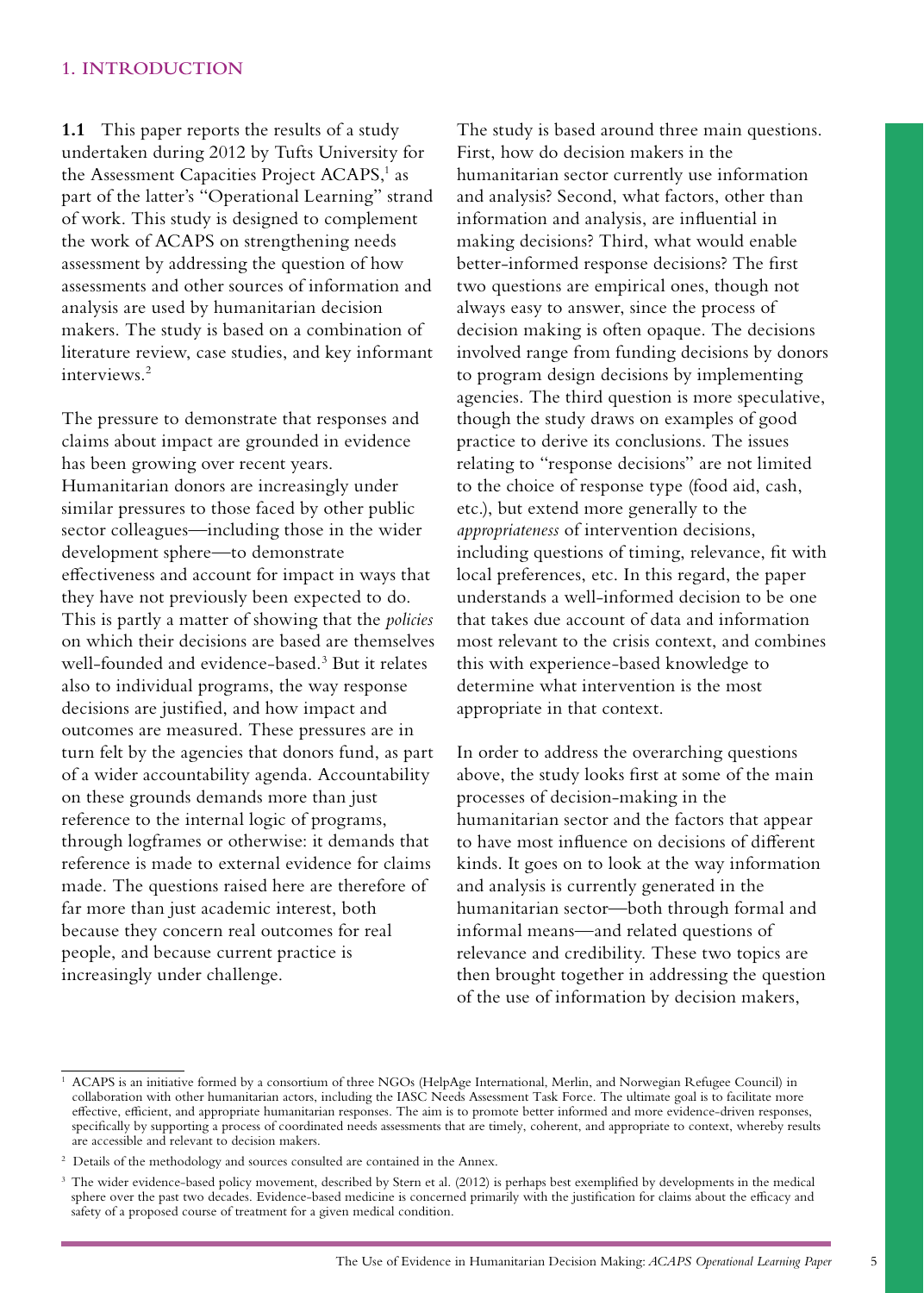and what might enable more informed and evidence-based response decisions.

**1.2** Humanitarian contexts are almost by definition ''non-ideal." Decisions often have to be made quickly, sometimes with relatively little access to current information or accurate data. The question about informed decision making may therefore come down to what constitutes a "well enough" informed decision in the circumstances; or what constitutes "good enough" information and analysis on which to base a response. There is an accountability dimension to this: in reviewing decisions made, can the responding agency claim to have made reasonable use of the information available in formulating their scenarios and response plans? Allowing for the constraints of crisis settings, did the agency take reasonable steps to inform itself, including talking to those affected by the crisis and the intended beneficiaries? There is a natural presumption that it should—whether through a formal needs assessment process or otherwise and that this should be one of the core criteria of evaluations.

Whatever the quality of information, no assumption can be made that the increased availability of good information and analysis will *in itself* result in better informed decisions. In reviewing the way decisions are made in practice, the study considers the ways in which such information is used (or not) at different points in the process, which varies across different kinds of decisions in different contexts. There is no single template here, but some patterns do emerge.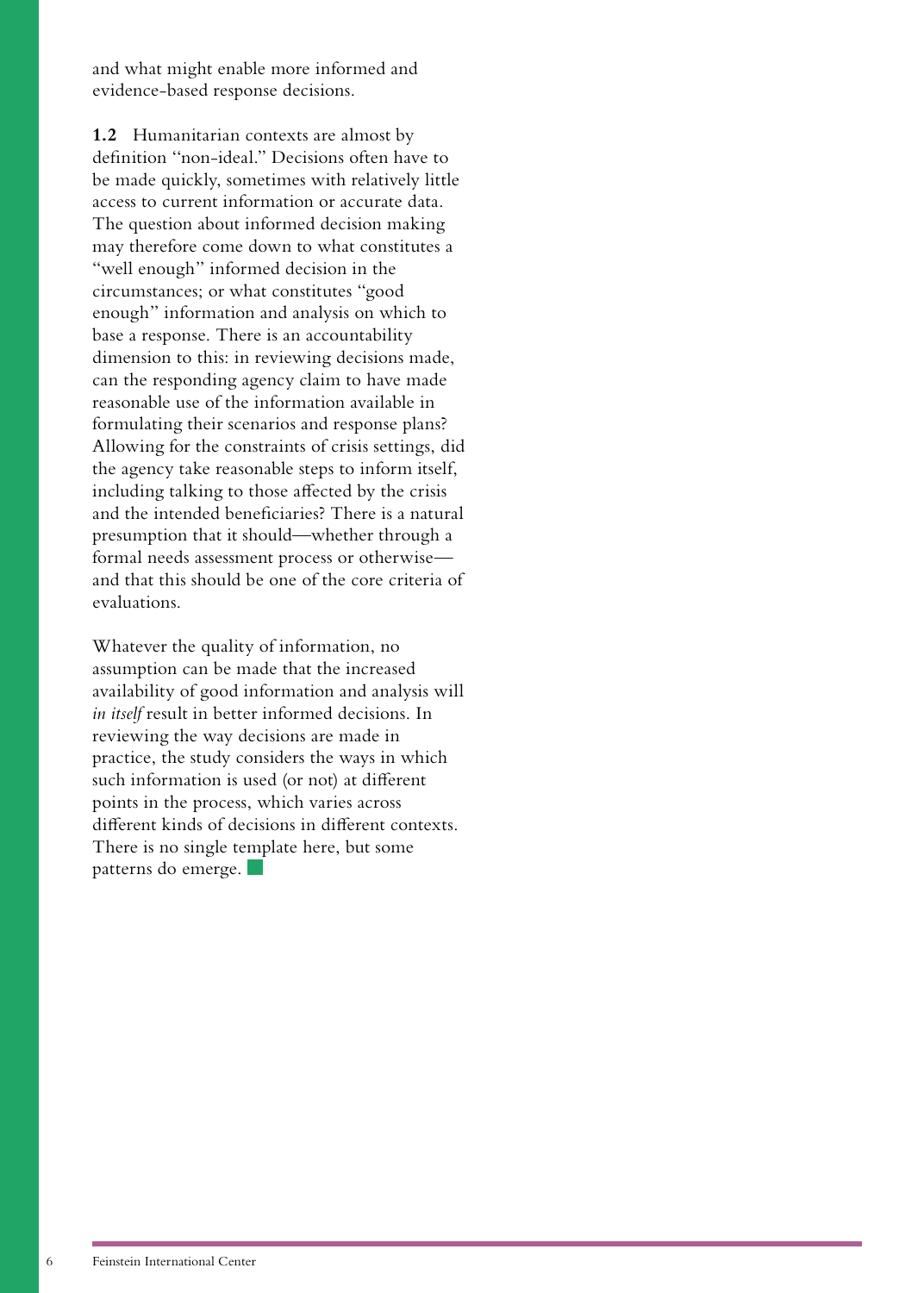## <span id="page-6-0"></span>**2. DECISION MAKING IN THE HUMANITARIAN SECTOR**

## **2.1 Overview**

Previous work by ODI (ODI 2009; Darcy, Anderson et al. 2007; Haan, Majid et al. 2005) reviewed the ways in which decisions are made by managers in the humanitarian sector, providing a reference point for the current study. In general, these studies found that external information *per se* was found to have limited relevance for decision makers. Most decisions appear to be made within quite tight parameters: the range of options being limited by previously decided questions about strategic priorities, available resources, and so on. In the jargon, these decisions are highly "path dependent." What mattered as much as external information was the understanding people had of the institutional framework for decisions, the implicit values and assumptions that they applied in making decisions, and the mental models by which they processed available information.

The ODI studies suggest a number of features common to individual decision making. They suggest that decision makers with limited time to make decisions tend to rely heavily on the

judgment of people they trust, both in constructing the humanitarian "narrative" for a given crisis and in defining response options. This can result in a relatively unchallenging attitude to proposals and evidence used to support them. To quote the ODI 2009 study: "Suppose for example that a proposal is received by a donor from a trusted agency colleague…. If this matches the donor's need to find a partner to respond in that particular sector, it seems that the donor is much less likely to test the evidence on which the proposal is based or to seek corroborative evidence. Conversely, if the proposal is from a non-trusted partner or for an approach that is not 'mainstream,' it will need to pass a much stricter test" (ODI 2009, p. 11). This phenomenon was also confirmed in this study, as individuals from large donor organizations expressed that a largely influential factor in deciding which organization or proposal to fund consisted of whether or not they have had a strong working relationship. As one respondent from a large donor agency explained, "It really comes down to trust—we trust [implementing partners] based on past performance."4

# **BOX: A typology of humanitarian decision making**

The ODI studies referred to above propose a typology of four main decision types relating to crisis response in the humanitarian sector. We present this here in slightly modified form:

- • **Strategic** decisions about whether and how to respond, including macro resource allocations (approach, level, and channel of funding, etc.);
- **Program design** decisions (including targeting);
- **Planning** and micro resource allocation decisions: what resources (money, people, etc.) to allocate and how to allocate them (team composition, budgeting, etc.);
- **Operational** decisions concerning program implementation and modification.

The studies also distinguished *levels* at which decisions were made:

- (i) Within organizations: HQ, regional, national, local levels;
- (ii) System-wide or inter-organizational.

Maxwell et al. (2012) use a slightly different but related typology of decision making in their work on response analysis. They distinguish "first order" decisions to be about strategy and

*Continued on next page*

4 Interview.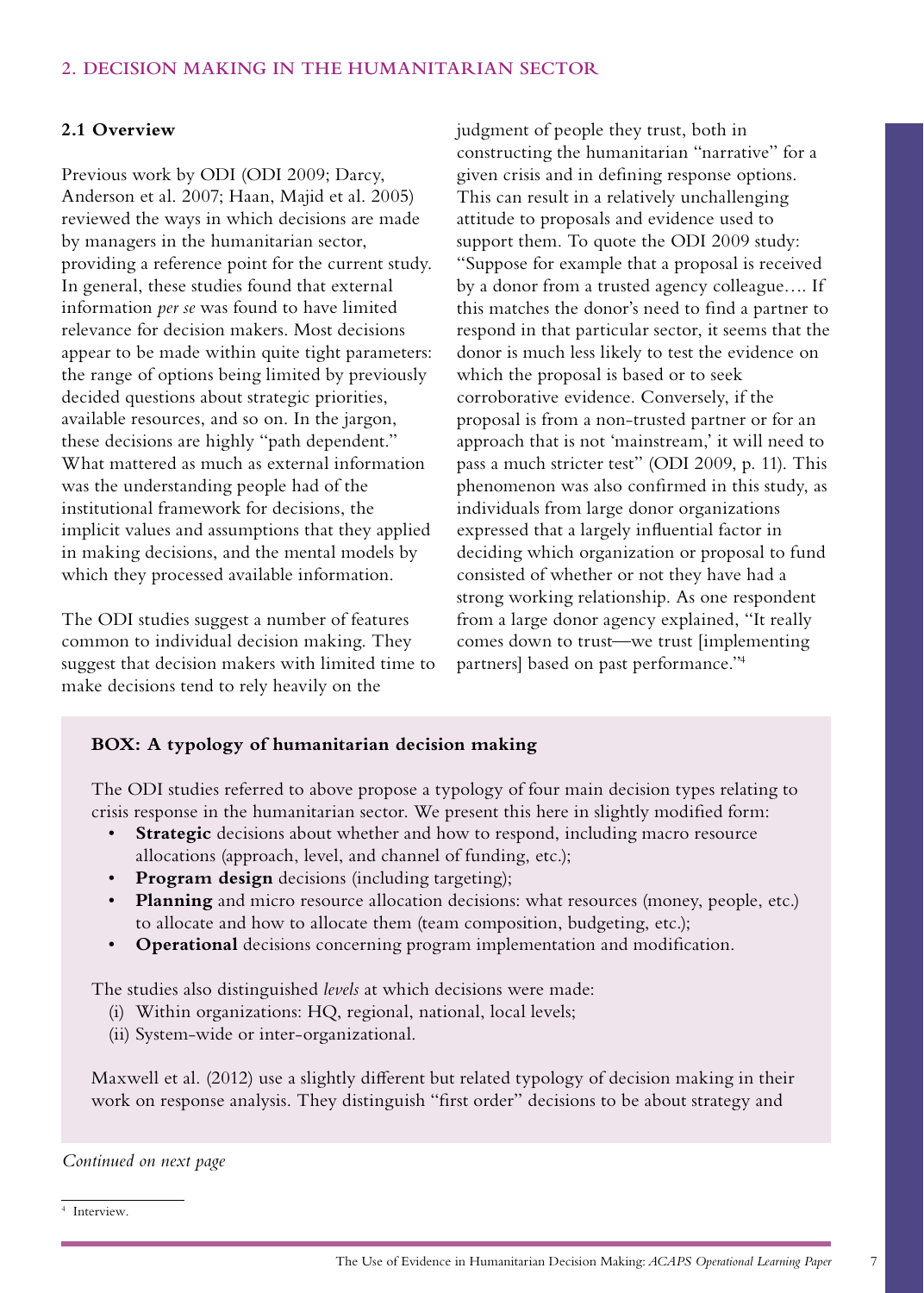#### *Continued from previous page*

overall goal-setting. "Second order" decisions involve choosing the intervention modality in which to achieve the general objective set by the first-order decision. "Third order" decisions are about specific program planning issues, such issues as targeting and conditionality. These are supplemented by a range of decisions about cross-cutting issues affecting implementation that must be addressed, such as capacity, risk, gender, logistics, etc. Once these decisions are made, then agencies address more detailed program design and operational questions.

Although the two studies differ slightly in the terminology, conclusions regarding the typology of decision making are quite similar, revealing a fairly consistent pattern across various agencies.

The way information is presented to decision makers appears to be very important to uptake; and the interpretation (and interpreter) of information is just as important as the source. As ODI (2009) notes: "The way in which information is presented can be crucial to its uptake and use by decision-makers. 'Killer facts' were sometimes cited [by respondents] as highly influential on decision-making (e.g., very high reported levels of acute malnutrition) even where these were speculative. Less dramatic facts, such as significant changes in underlying indicators, tended to go unremarked unless presented as part of a case for action. Succinct presentation of information was one key factor in its influence" (ODI 2009, p. 11). This study also confirms these previous findings of the ODI (2009) study. In addition to respondents indicating a need for information to be presented in a concise manner, the information must be provided in such a way that is easily understood by non-technical decision makers. Many expressed feeling overwhelmed by being presented with large quantities of raw data. Furthermore, others identified that without a systematic way of collecting data and comparing across different sources, understanding relative needs and prioritizing action is very difficult for decision makers.

This relates to another important point about information. It can be used as evidence to support a case for action, but somebody generally has to *make* the case and structure the information in a way that supports it. The validity of the process depends partly on the reliability of the information, partly on the credibility of the person presenting the evidence and the case that is made using it. This involves a process of *interpretation* of information. Most decision makers appear to use rules of thumb or mental models when processing information presented to them. They will have in their heads, for example, what constitutes an unusual or significant figure in relation to mortality rates in a country, and will use this to gauge the significance of what they are hearing. They will also have a sense of what constitutes the appropriate response given a combination of different factors. Mostly these are implicit rather than explicit analytical models, and they tend to be highly individualized. More experienced practitioners have developed models that are very sophisticated, and they are able to "sift out" the relevant information from a mass of data presented to them.

## **BOX: The psychology of decision making**

When faced with complex problems or incomplete information, rather than undertake taxing calculations, people tend to resort to simple educated guesses, "rule-of-thumb" thinking or personal intuition. Psychologists refer to these as "heuristics" (e.g., Gilovich,

*Continued on next page*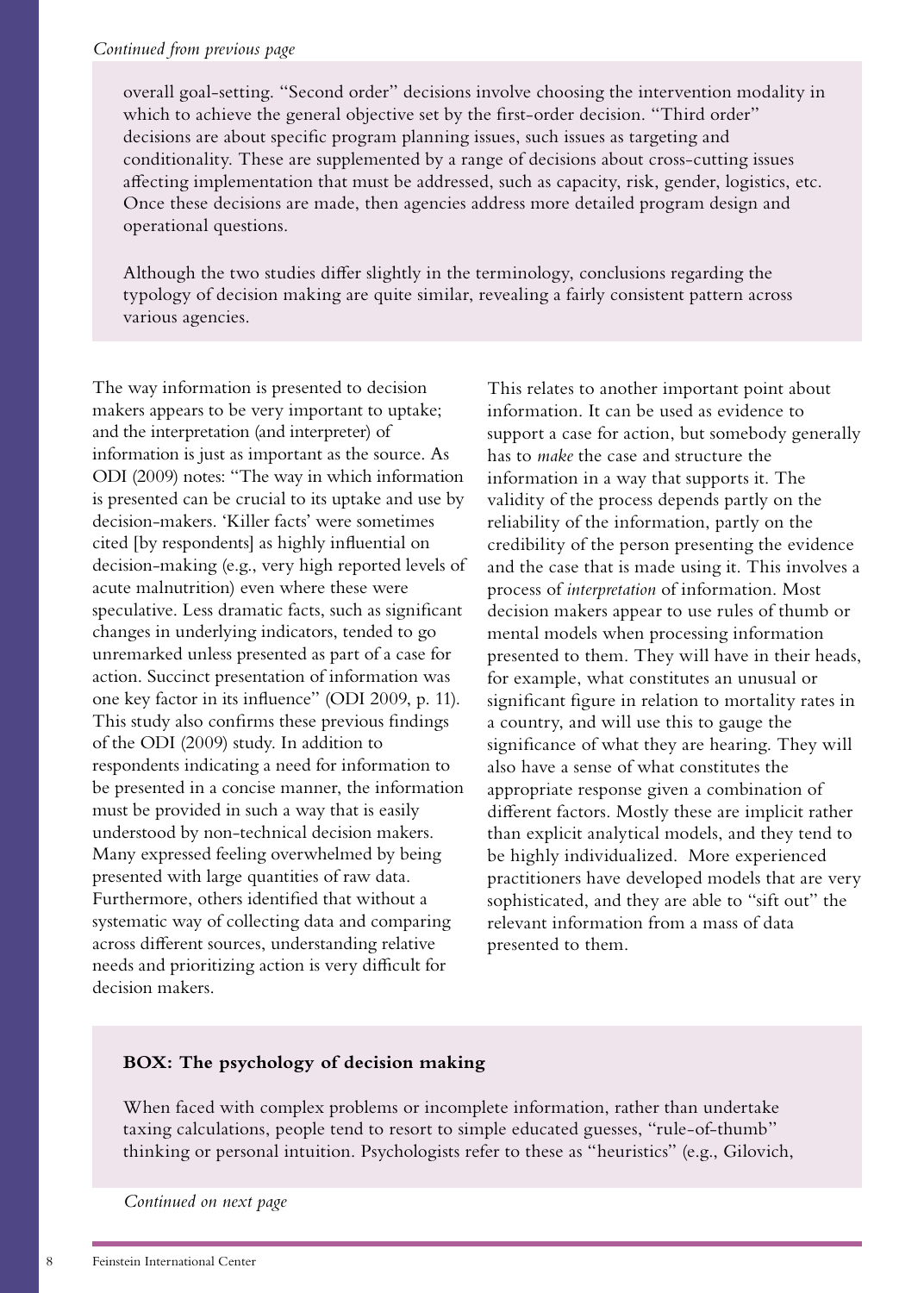## <span id="page-8-0"></span>*Continued from previous page*

Griffen, and Kahneman 2002) or "biases." These tend to shape individual decision making in significant ways. One of the main challenges to promoting evidence-based decision making is to overcome inherent biases and habits of thought, and to allow evidence to challenge an individual's normal assumptions. This relates to the subject of incentives: an individual who is encouraged and rewarded for grounding decisions in evidence (or indeed penalized for not doing so) is more likely to challenge their own instinctive responses and to seek out relevant information.

Psychologists have identified a number of biases that commonly affect individual decision making. The "sunk cost" fallacy is one of the most troubling, where people fail to cut their losses and continue investing in clearly failing situations. This suggests that people who have invested time and money in something may have a strong tendency to continue to invest despite clear losses. As Teger (1980) suggests, people can find themselves with "too much invested to quit" and are reluctant to waste their effort. More generally, losses "weigh" more heavily with people than gains. "Prospect theory" posits that individuals are much more distressed by prospective losses than they are made happy by equivalent gains (Kahneman and Tversky 1979).

Decision making is highly affected by personality traits. One such trait is the individual's "need for achievement" (McClelland 1967). People who have a strong need for achievement tend to avoid both low-risk and high-risk situations. They avoid low-risk situations because it is easy to be successful in them and so a genuine sense of achievement is lacking. They avoid high-risk situations because they may not be successful and therefore will not gain the positive feedback they desire; or else the outcome could be attributed to chance rather than their own efforts. In the context of humanitarian decision making, this may well have a bearing on the use of innovative approaches (themselves inherently risky, since they are untried).

The analysis above refers mainly to decision making by individuals, and the way in which they take up and process information. But as noted, the scope for individual decision making is often highly constrained by previously established mandates, frameworks, priorities, and practices. In the same fashion, organizational decisions are generally not made in a vacuum: they are made partly with reference to what others are doing and to joint commitments, e.g., as part of Cluster or other coordination processes. Thus, the basis for decision making is multi-layered, complete with biases and assumptions, in addition to external evidence. The following sections illustrate this analysis with reference to case studies conducted in Ethiopia, Democratic Republic of Congo (DRC), and the Philippines.

# **2.3 Decision making in a conflict context: DRC case study**

## **2.3.1** *The dominant political narrative*

There are many factors that shape the decision making process in regards to the allocation of funds and response strategies. Perhaps the most important factor that specifically shapes aid allocations for a given context is the prevailing political narrative about that context: the "story" that is told in policy terms about a given situation, its evolution, and related strategic priorities. This is hard to articulate precisely, and there will frequently be more than one narrative, but often it is possible to identify a dominant narrative, at least among the major donors. In the DRC case, this would seem to be one of "postconflict" (or at least post-November 2011 election) transition and the need for stabilization interventions. However, the major threat to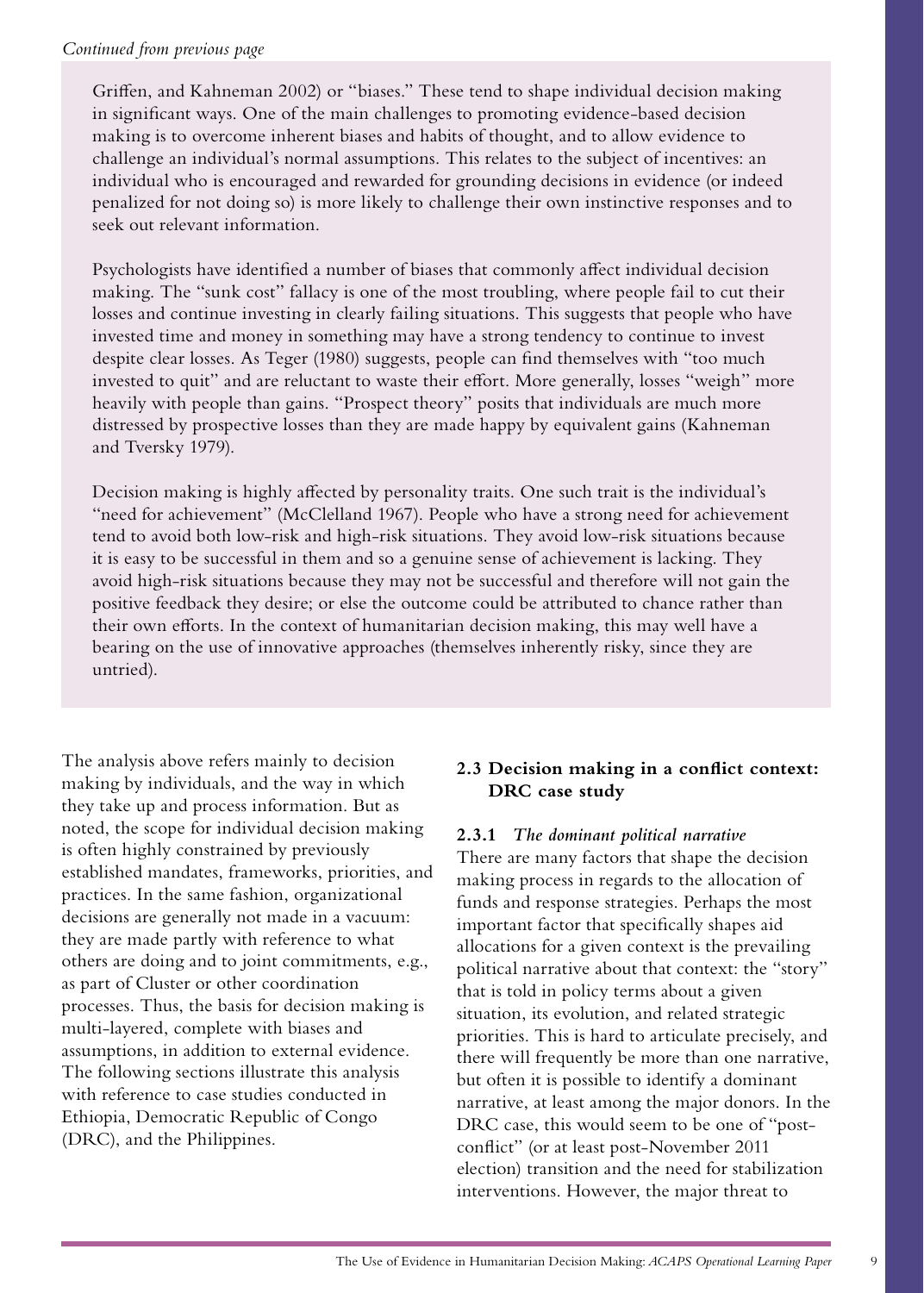stability remains the insecurity in the East, understood mainly in terms of insurgency against the state, to combat which UN (MONUSCO<sup>5</sup>) troops actively collaborate with government and Forces Armées de la République Démocratique du Congo (FARDC) under a Chapter VII mandate. Despite this, DRC remains relatively neglected by the major P5<sup>6</sup>/ NATO actors and a relatively low global strategic priority.7

**2.3.2** While the political narrative may largely shape the overall aid allocation and other aspects of international foreign policy, there is a humanitarian narrative within this that recognizes the protracted nature of the crisis and the continuing need for international humanitarian assistance and protection efforts. Yet, reflecting the political narrative, humanitarian aid has been declining for the past four years, with donor emphasis on stabilization, transitional programming and "resilience." The DRC Humanitarian Action Plan is now routinely underfunded,<sup>8</sup> yet humanitarian needs remain as high as ever. In fact, since late 2011, need in the East appears to have increased, with numbers of people displaced by conflict rising from 1.7 to 2.3 million. Elsewhere, levels of global acute malnutrition are chronically high, e.g., 19% in parts of Katanga. Areas outside the conflict zones of the East are relatively neglected, with political priorities playing a significant part in the geographic prioritization of aid.

#### **2.3.3** *Strategic analysis and planning*

Within the international humanitarian apparatus, strategic analysis and planning at various levels helps inform decisions about humanitarian priorities. In DRC, the annual Humanitarian Action Plan (HAP) provides a common strategic reference point for donors and implementing agencies, resulting from the collaborative analytical efforts of Clusters and agencies. The

HAP is different from the standard Consolidated Appeal (CAP) in important ways, notably in that it does not consist of submitted projects but rather an analysis of context and needs by sector. Based on planning figures for anticipated "numbers affected," strategic objectives and targets are defined under various heads of activity. From this, Cluster budgets are drawn up, giving funding requirements by sector. Like the CAP, this is a *projection* of needs in the following year, based on the current year's analysis and apparent trends. So the 2012 HAP was written in August–October 2011. As with the CAP, there is a mid-year review process to allow for appropriate revisions.

The HAP is essentially a consolidated Cluster planning process, put together by OCHA based on discussions at provincial and national level across the various Clusters. While this has strengths, it also has some serious limitations. First, the HAP constitutes essentially a sectorbased perspective on the context rather than a genuinely cross-cutting analysis. Second, it does not necessarily reflect the plans of the implementing agencies, although those plans are supposed to be drawn up to be consistent with the HAP. Third, it is a projection based on current priorities and anticipated needs but is not informed by thorough re-assessment of the context. In that sense, the HAP appears to provide only a relatively weak evidence base for current activities. Fourth, the link between budget and activities is unclear, and the basis on which different sectors/Clusters re-evaluate their funding requirements appears inconsistent and somewhat arbitrary.<sup>9</sup>

Thus, although the HAP avoids the problem suffered by the CAP of being a "wish-list" of individual agency projects, it risks irrelevance by being on the one hand too sector-specific and on the other, too broad and speculative. As one

<sup>5</sup> United Nations Organization Stabilization Mission in the Democratic Republic of the Congo (MONUSCO).

<sup>6</sup> The permanent members of the United Nations Security Council, also known as the P5, include the following five governments: China, France, Russia, the United Kingdom, and the United States.

<sup>7</sup> Since the case study was conducted, the activities of the M23 movement, the fall of Goma, and diplomatic pressures around the role of Rwanda in the insurgency have led to an increase in international strategic concern with the situation in the East.

<sup>&</sup>lt;sup>8</sup> At the time this case study was conducted (July 2012), the HAP was only 35% funded.

<sup>9</sup> For example, in the 2012 HAP, discrepancy between the increase in funds requested by the Protection Cluster (100%) and by other clusters (e.g., WASH at 30%).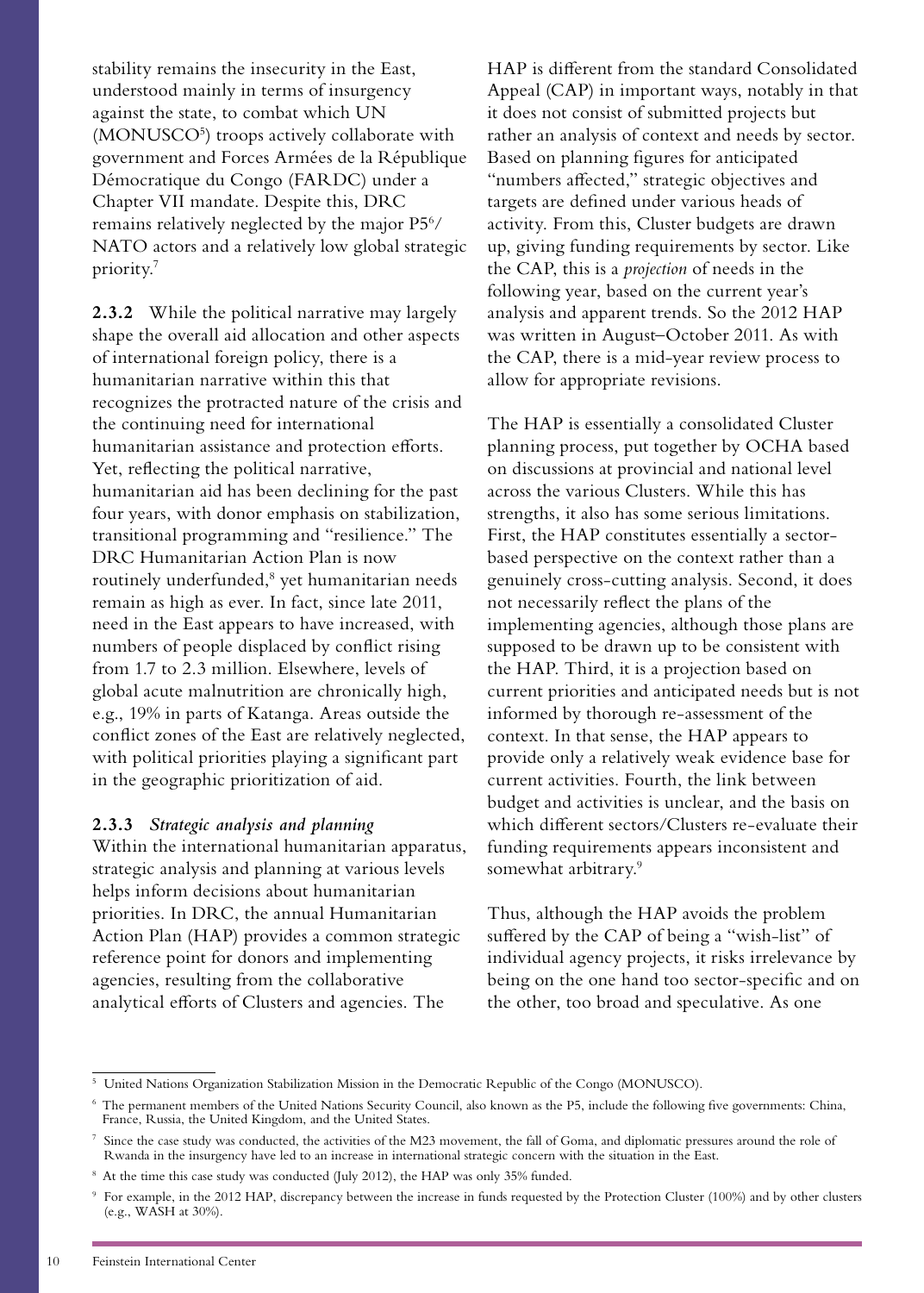donor representative put it: "The HAP is still too vast of a document, you could find everything in it; it's not too helpful in identifying needs."10 Perhaps its main value lies in the process involved in drafting it and the related series of consultations. This in itself helps promote convergence of thinking and joint prioritization. That said, it is notable that DRC government plans (at central, provincial, or district level) seem to feature only marginally in humanitarian decision making—although the government is involved in the HAP consultations.

Donors and agencies vary in the extent to which they use the HAP as a basis for decision making, but at most it appears to be only one factor in their thinking and not generally a decisive one. Nor does it necessarily reflect the strategic priorities of the various international bodies involved. Individual donors and agencies (or agency families) have their own processes of strategic analysis, planning, and prioritization. So for example, ECHO has their Humanitarian Implementation Plan (HIP), a framework for funding decisions; UN agencies and INGOs tend to have their own country and regional strategies, sometimes agreed across agency "families" (e.g., Oxfam International's "Joint Country Analysis and Strategy"). Some agencies limit their activities to specific areas, as with the International Committee of the Red Cross' (ICRC) "zones prioritaires," based on an analysis of humanitarian priorities and the agency's mandate.

Individual Clusters have their own more detailed plans, formulated at provincial level in the year of implementation using the HAP as a broad framework. Pooled funds from the Common Humanitarian Fund are allocated in line with these more "real-time" (and arguably more "real world") plans. Again, however, the question arises of consistency between these plans and those of individual agencies. *Contingency plans* related to scenario-based analysis—are partly contained in the above plans, particularly at sector/Cluster level, and partly in the HAP process ("most likely scenarios").

Among the donors, ECHO has their particular own needs assessment process, which is as much a proposal vetting process as anything; as well as the annual HIP. ECHO places considerable emphasis on assessing the capacity of partners to deliver; and indeed the "evidence" they require to substantiate funding applications is substantially to do with the track record of the partner concerned. A respondent within ECHO explained, "All of our programs are monitored on the ground: we see if you had problems in the past and then we consider future funding. This gives us the ability to meet with partners to establish strategies for the following year." Partners are asked to submit a letter of intent before they submit full proposals and these must align with the HAP.

# **2.3.4** *Processes for diagnostics*

Given the protracted nature of the humanitarian situation in DRC, it is surprising that the 'diagnostic' aspects of practice (assessment, monitoring, evaluation, etc.) are not more developed than they are. All of those consulted for this study remarked on the patchiness of information available to humanitarian decision makers in DRC, particularly from areas outside eastern DRC. Some put this down to problems of scale: Equateur Province alone is the size of France. Access problems and rapidity of change in conflict areas were also cited as major constraints, with international agency presence varying greatly between the East (where it is high) and other areas where it is often very low. Existing tools such as WFP's Comprehensive Food Security and Vulnerability Analysis (CFSVA) were said "not to be usable in a context like this where reliable government data is not available country-wide".11 Overall, assessment and monitoring were described as "weak' by OCHA particularly with regard to coordinated or joint processes; true impact evaluation was said to be "almost nonexistent". Efforts are currently underway to strengthen this aspect of practice.

<sup>&</sup>lt;sup>10</sup> Interview.

 $11$  Ibid.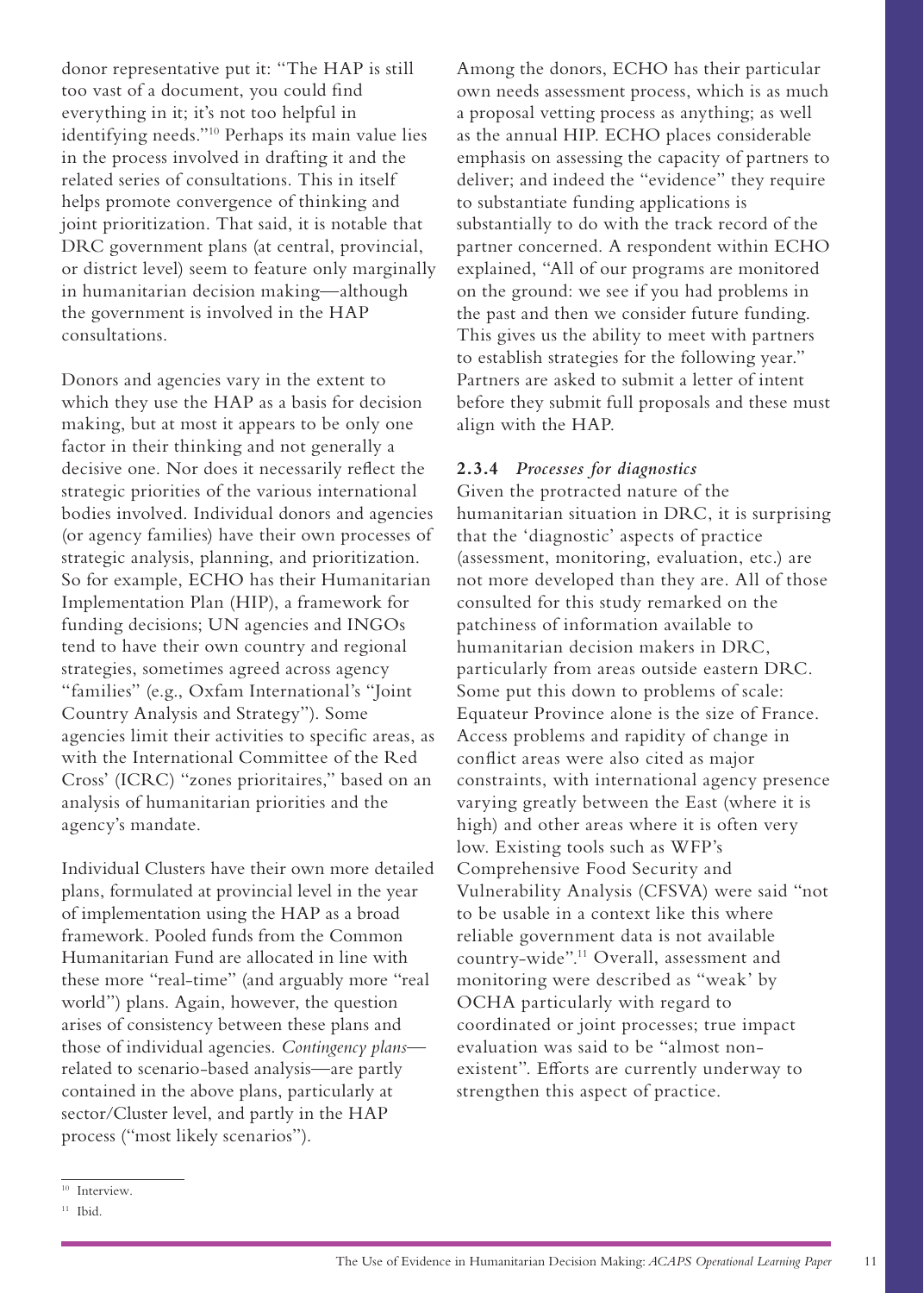Cluster performance on diagnostics and joint assessment is uneven, with a lack of methodological consistency reported within and between clusters, and between different provinces (including different thresholds for response)12. Clusters *are* beginning to use a MIRA-type tool for coordinated assessment led by OCHA. But probably the more significant mechanism is the UNICEF-led Rapid Response to Population Movements (RRMP), which acts as a first-phase assessment and response mechanism for new incidents of mass displacement. This is by far the most advanced coordinated assessment mechanism, though its application is limited to situations involving mass displacement.

The Integrated Phase Classification (IPC) tool, developed by FAO in the Somalia context, is used by the Food Security Cluster to create maps and related analysis of current and predicted food insecurity. This is not based on the full related process of monitoring and surveys that goes with the Somalia version, and some of those interviewed questioned the credibility of the process and the data on which it was based. Nevertheless, it does represent an important attempt at collective analysis that is lacking in some other sectors. Repeated roughly every six months, it is described by FAO as "a tool for the cluster" and something that "helps donors to select priority areas and helps to decide multi-donor pooling". Information coming from multiple sources— NGOs, governments, UN and others—starts at the provincial level and is then brought together at a national meeting.

Few examples were found of formal needs assessments by INGOs. Some, however, have gone to considerable lengths on diagnostics and developed monitoring systems of their own. Most notable in this respect is MSF Belgium which has developed an "antenna" system of health indicator monitoring, working closely with local health authorities. This is sensitive enough to pick up trends in morbidity that then

# **2.3.5** *Funding for assessments, monitoring and evaluation*

There is reported to be growing pressure from donors for better impact assessment. OCHA is trying to respond to this, and the head of OCHA DRC cited monitoring and evaluation as one of her top priorities – along with making the system more responsive to need.<sup>13</sup> Many commented that the humanitarian cluster system operates in development timeframes, not humanitarian/emergency ones. Thus, it was "too slow to do anything, including allocate funds".

Donors appear to be reluctant to fund assessment and other diagnostic processes; this is cited by OCHA and others as a major constraint on progress. Lack of funding for assessments and monitoring was a recurrent theme from agencies—particularly lack of funding for cluster-led processes. As one FAO representative put it "Food security programming in DRC costs \$300m, but we can't even get \$1m for cluster process and assessments".14 One particular issue concerns donor funding for the IPC process. Funding for this—notably from ECHO—has dried up, so its future hangs in the balance. When questioned about this lack of funding, an ECHO representative said responded that "by the time we actually get the information from the IPC, it's too late". He felt that IPC was not a good example when discussing assessment and informed decision making.

Overall, the donor reluctance to fund assessments and monitoring appears at odds with their stated desire to improve the quality of evidence available to decision makers, as well as to determine the medium and longer term effect of humanitarian interventions. One DFID representative explains, "There has been a big push lately to get assessments done right and get good information. It's essentially about

warrant further investigation through more detailed needs assessment.

<sup>12</sup> Interview.

<sup>13</sup> Ibid.

<sup>14</sup> Ibid.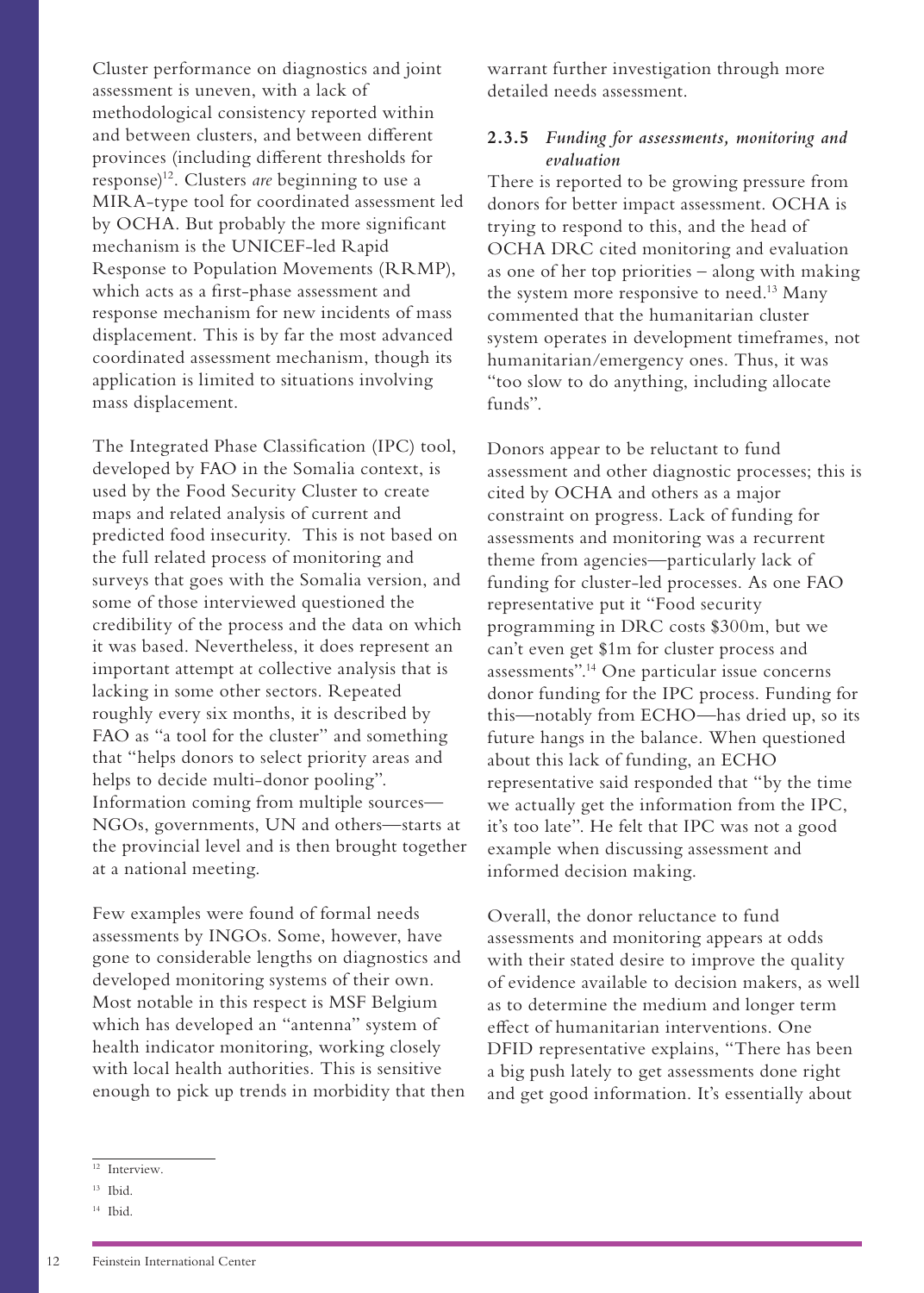<span id="page-12-0"></span>finding out what is working…how long these effects last, what happens after the program is over, etc. The idea of 'get in and do a threemonth intervention and get out' just doesn't work. There have been many broken and incomplete projects as funding dries up."15 This was also expressed as the need to bridge the humanitarian-development divide.

# **2.4 Decision making in slow-onset emergencies: Ethiopia case study**

Ethiopia was chosen as a case study to represent contexts of slow-onset emergencies, recurrent drought, and chronic food insecurity. Indeed, Ethiopia is such, but it also represents what response systems can look like under a strong and controlling state, whereby humanitarian action is very tightly controlled by the government. There is strong political pressure for whoever is in power to address the vast needs of the county's large population living in extreme poverty, particularly during recurrent times of extreme food insecurity. The goal is to prove to the world that Ethiopia is no longer the same country it saw on the news during the devastating famines in the 1970s and 1980s. The current regime tries to establish long-term credibility both through its response to vulnerability and through the promise that they are building a more economically vibrant state.

Humanitarian response has attempted to evolve from the previous pattern of periodic scrambles and hype for short-term, emergency famine relief to the current much more systematic approach. The aim is simultaneously to address chronic poverty and acute vulnerability. What was once a massive humanitarian response machine is slowly being reinvented as an integrated relief, welfare, and poverty reduction machine. The creation of the Productive Safety Net Program (PSNP), the largest social welfare program in Sub-Saharan Africa (outside of South Africa) is the main feature of this shift. The PSNP was established in 2005 and provides both cash transfers and in-kind food to foodinsecure households in an attempt to bridge the predicted food gaps that arise when food production and other income are insufficient.

Furthermore, the Risk Financing Mechanism is an instrument that allows for the PSNP to scale up in times of crisis in districts where it is already operational.

Because of the political imperative to present Ethiopia as a stable and economically growing country, any information that might indicate the contrary is sensitive. Information about hunger, malnutrition, disease, and other humanitarian needs is highly sensitive and tightly controlled by the government. Official needs assessments are conducted on a bi-annual basis through a multi-agency needs assessment methodology led by the government and supported by various UN agencies and NGOs. Teams are deployed and gather assessment information across the country, and the raw data is sent to the national government to be aggregated and analyzed by the government's Disaster Risk Management and Food Security Sector (DRMFSS). Discussions and negotiations then take place between national and regional governments, with DRMFSS giving the final approval and releasing the official figures. These figures are released twice a year (in January and July) in the Humanitarian Requirement Document (HRD)—a document very heavily foodfocused. Needs are thus translated into beneficiary numbers, food tonnages essential to meet those needs, and financial requirements.

Because of the nature of this system, the framework within which humanitarian decisions are taken is highly pre-determined and tightly controlled. For agencies and donors, this means that their ability to respond on the basis of evidence—or even to generate such evidence—is highly constrained. The assessment results published in the HRD are the sole source of information that aid agencies are encouraged to quote in proposals and requests for funding. Primary data are not published, and the process by which the national government determines the final figures is opaque. Many individuals interviewed thought these unrepresentative of the actual situation on the ground. While there is no real way to verify the figures, questions are often raised; for

<sup>&</sup>lt;sup>15</sup> Interview.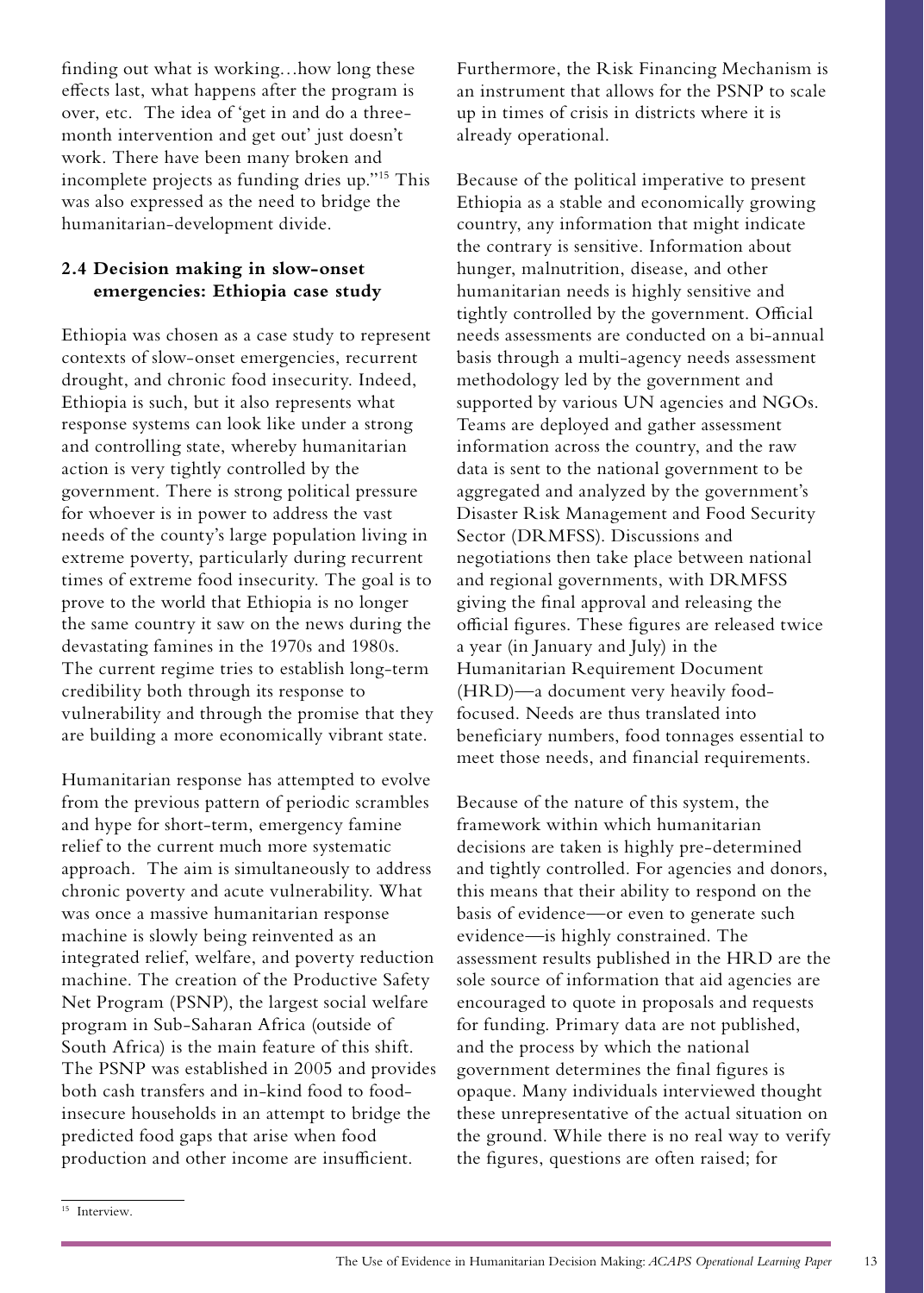example, when the government reports large increases in crop production with simultaneously high numbers of people are relying on food aid. Furthermore, the government recently switched the assessment analysis process from being based on a "livelihoods threshold" to a "survival threshold." Lowering the threshold ultimately leads to smaller beneficiary numbers, leaving what some describe it as a "missing million" from what should be the beneficiary list.

The reality of the situation in Ethiopia is that the final figures have as much to do with a political balancing act as they have to do with needs assessment.16 All agencies must go by these figures when designing programs and advocating for funding. No independent assessments are conducted. The system is thus highly reliant on the government's definition of need and assessed need, and ultimately its view on the appropriate type and scale of responses.

The food security crisis of 2011 demonstrated some of the factors at play. It is a measure of how the scale of the crisis took time to be become recognized that the projections in the government's HRD of people requiring assistance had to be revised twice: from 2.8 million to 3.2 million in April 2011; and then again to 4.5 million in July. As one evaluation

of the response pointed out, "since agencies are only allowed to operate within the parameters set by the HRD, this had a constricting effect on early response, particularly given the long lead time for approval of projects" (DEC 2012). Some interviewed individuals felt strong pressure from donors, media, and headquarters to act immediately based on obvious need; however, they feared that if their agency moved before official HRD figures were approved by the government, they ran the risk of being expelled from Ethiopia all together. The raising of the official humanitarian requirement figures followed significant pressure from major donors, pointing to the fact that an independent "read" on needs can sometimes be essential as a counterweight to official thinking.

The case of Niger in 2005 is another example of this phenomenon: in that case, independent nutritional surveys conducted by Médecins Sans Frontières (MSF) alerted the international community to a food security crisis whose existence the government at the time tried to deny. It took considerable diplomatic effort by UNICEF, FAO, and others with government officials before a response could be agreed—by which time it was largely too late to mitigate the crisis (UNICEF Internal Report 2011).

## **BOX: Nutritional early warning and response in Ethiopia**

As noted in the DEC evaluation of the 2011 crisis response, nutritional early warning and response systems are relatively advanced in Ethiopia. The government primary health care network and delivery systems cover most drought-prone areas, including Somali, Oromia, Amhara, and SNNP Regions. These have the capacity to tackle severe acute malnutrition through community-based management of acute malnutrition (CMAM). From the 2008 drought experience, there are over 8,000 health posts implementing CMAM in most of the priority hot spots in these four regions. Coordinated by the government's Emergency Nutrition Coordination Unit (ENCU) as cluster lead with support from UNICEF and other implementing partners, monthly information on admissions, recovery, referrals, deaths, and defaulters is collected with 80% reporting coverage, with about a month's delay.

#### *Continued on next page*

<sup>16</sup> A related point is made in the 2006 ODI report for WFP by Haan et al., A Review of Emergency Food Security Practice in Ethiopia. The authors note that "the current annual needs assessment [in 2006] is a mixture of non-systematic methods, and is ultimately based on negotiations between assessment teams, government agencies and international agencies." While the methods may now be more systematic, the point about negotiated results remains valid.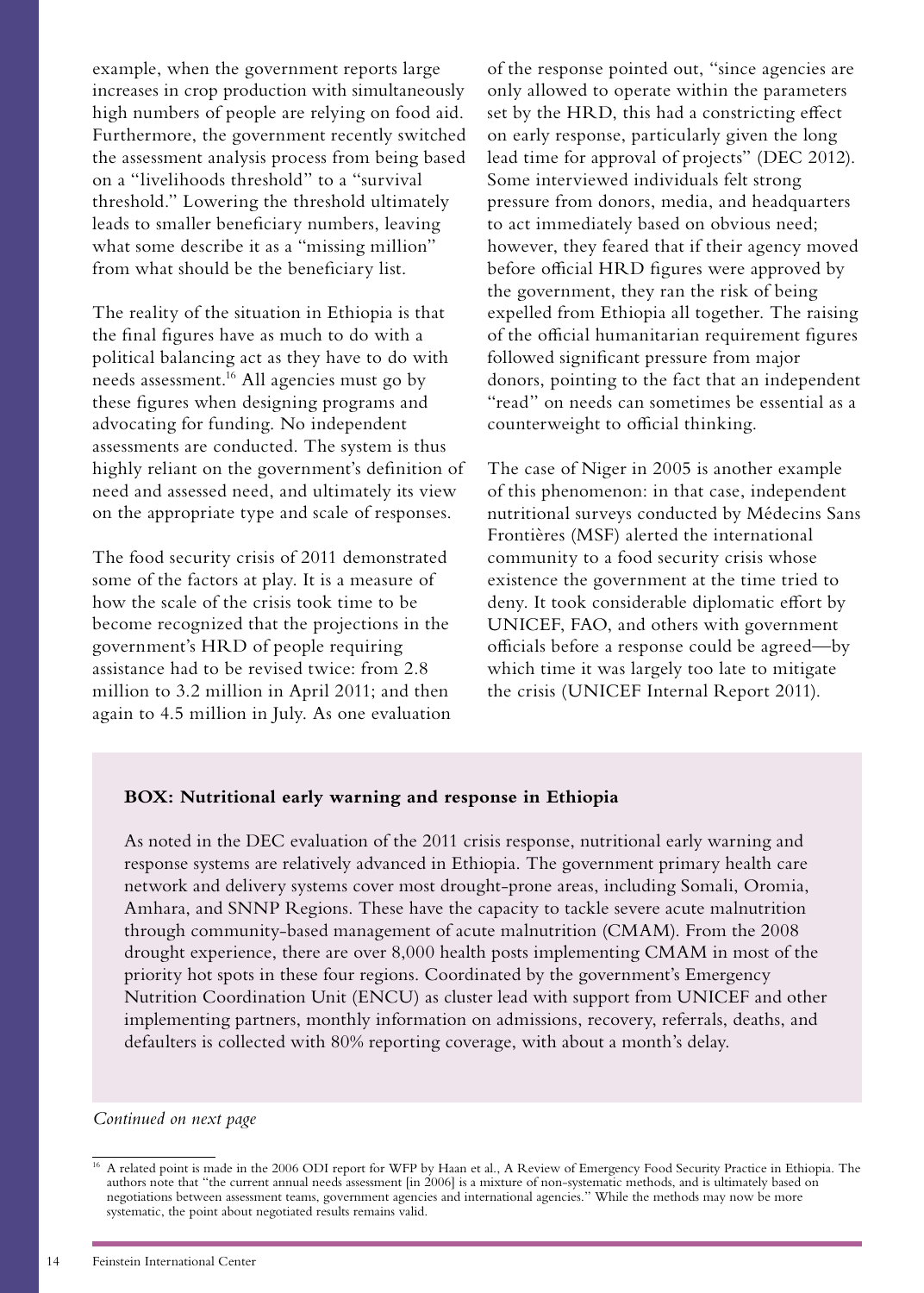<span id="page-14-0"></span>The evaluation records that "in March-April 2011, reports showed a 90% increase in admissions and led to UNICEF and implementing partners … to start the response using contingency/reserve funding and discussions with donors for support" (p. 16). It also notes that "most of those consulted felt that, thanks to early warning, existing safety nets and systematic response to problems like acute malnutrition, a potential catastrophe had been averted" (p. 4), though it records widespread human suffering, patchy response, and great damage to livelihoods, particularly those of pastoralists.

The report notes the significant time lag in the overall response to the crisis, attributed largely to the delay in getting government approval for new responses. It suggests that there is perceived need by many "for a shift of perspective from *crisis response* to *risk management*," something that has only partly been achieved to date. "A more general shift was felt by many to be required away from the use of *outcome* indicators such as nutritional data towards the use of *predictive* (risk) indicators as a basis for early intervention. The necessary complement to this was an agreed policy framework for early (preventive) intervention and specific funds to enable such interventions" (p. 32).

In terms of deciding which type of intervention to implement when responding to a crisis in Ethiopia, respondents suggested that the decision making process for most agencies consisted mainly of reviving the previous response plan with slight updates.<sup>17</sup> The greatest attention is spent on getting local and federal approval for the numbers of people to be assisted and actions being proposed. Because of the nature of crises in Ethiopia—chronic food insecurity, cyclical droughts—patterns of need are reasonably consistent and predictable, though the impact on individual provinces varies year to year, and needs in Somali Region in particular depend in part on patterns of insecurity and displacement, including inward migration of Somalis. Working in Somali Region is particularly sensitive and reliable information tends to be scarce, as it is for SNNPR<sup>18</sup>. One of the results of these factors is a notable gap in the willingness or ability of agencies to consider innovative approaches rather than repeating previous responses.

So what does the Ethiopian case study tell us about the use of evidence in decision making? In such an environment, the issues are less about the accuracy of the assessment data and the credibility of the related processes, more

about the political factors that shape the resulting analysis. Effective international humanitarian action in such cases is about negotiation and working with the system as much as it is about obtaining technically correct data. Simply working to improve the monitoring and needs assessment processes already quite strong in Ethiopia—will not necessarily translate into better decision making and improved assistance. What seems essential to success is the quality of the relationship with local and national officials, building trust, good negotiation and people skills, the use of informal networks (including with donors), and a strong understanding of the system. Those who can achieve this are in a much stronger position to ensure that, at least at more local levels, responses are in fact driven by evidence of need.

# **2.5 Decision making in fast-onset and recurrent crises: Philippines case study**

The Philippines contrasts with Ethiopia and DRC in many ways. Crises in the Philippines consist of repeat natural disasters, including typhoons and monsoon rains, with their associated flooding and landslides. The country encounters approximately twenty typhoons

 $17$  Interview.

<sup>&</sup>lt;sup>18</sup> Southern Nations, Nationalities, and People's Region (SNNPR) is a region in Ethiopia. It is one of the largest and most ethnically diverse regions in the country.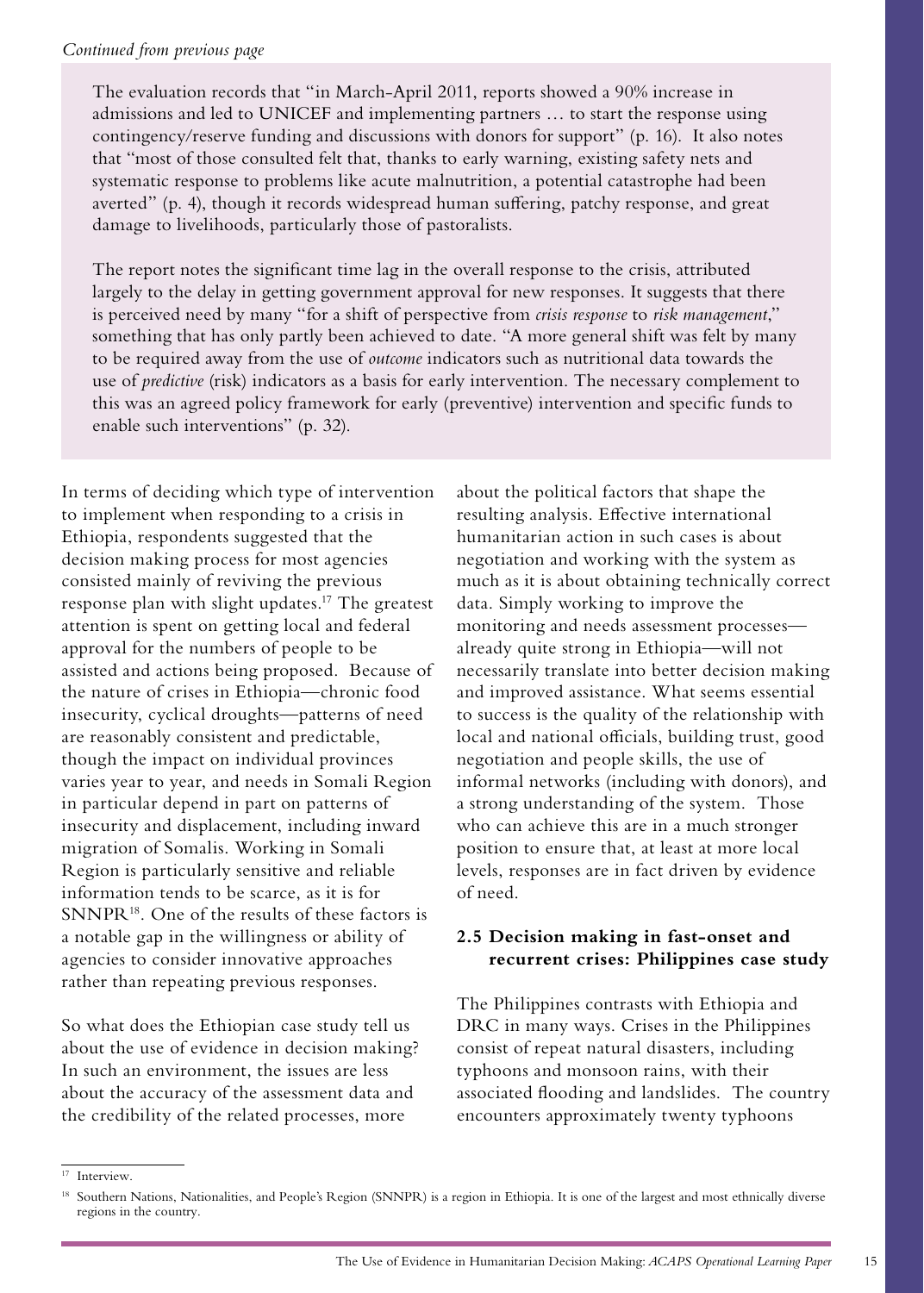every year; in other words, crises are a regular aspect of life in the Philippines.

The state system is responsible for the vast majority of humanitarian needs assessment data gathering, as well as response efforts. Because of the repetitive nature of crises, state legislation plays a significant role in mandating action when crises occur throughout the country. For example, national policies exist whereby a minimum amount of funding (5% of the total funds) for local government must be used for disasters response. Most recently, a national policy requires that a substantial percentage of these funds allocated for emergency response must be allocated toward risk reduction and resiliency building. The goal of this new legislation is that there should be zero casualties as a result of lack of aid. The focus on resilience seems to have made a positive difference in beginning to establish good preparedness for disasters.

The role of the international agencies is described as "gap filling," supporting weaker aspects of the government's response through technical support and development, particularly at the high end of IT information systems, storm tracking and flood monitoring. The government has adopted a Cluster system that semi-mirrors the UN Cluster system: the two do coordinate, but the government mainly takes the lead. The national government must officially ask for assistance from the international community before significant amounts of outside aid can be provided. Any reluctance of the government to ask for help was described by an individual in the National Disaster and Risk Reduction Management Council to be a matter of national pride, stating, "We're not going to beg."19

The process for collecting data at the onset of a crisis is led by the government in a systematic process of routine procedures and established templates. All crisis response is monitored and coordinated by the National Disaster and Risk Reduction Management Council (NDRRMC), in coordination with various representatives

from line ministries present in their operations room. Data collection takes places through the DRRM offices within the local governments in the affected areas using assessment teams of both officials and volunteers completing needs assessment forms. Each sectoral agency within the local government has unique templates to collect their relevant information. The information is then collated up to the regional and national levels.

The media were also frequently mentioned as having a strong role in providing timely information to the government and verifying the data collected by the assessment teams. Most local DRRM offices have representatives on the ground to verify things with the local authority, but in areas where this capacity is weak, the media are said to be very helpful. The media also have seats in the NDRRMC operations room, reflecting the fact that this triangulation of information is seen as very positive.

The tone of the interviews with both government and international actors regarding the collection of information and responding accordingly was generally positive, although several things were noted as "needing improvement." These included the process of collecting all data through paper and pencil, leaving room for error and slowing the process of aggregating information down. Compounding this problem, much of the information is collected by local volunteers with no particular training, leaving room for questioning the validity of information. But in general, interviewees from both government and the international community concluded that the quality of the information was fairly reliable and useful for planning.

Overall, the government's own data collection and response system is generally agreed to be reasonably solid (despite some weaknesses such as a lack of capacity to do quantitative statistical analysis at central level or to disaggregate data by sex and other key demographic factors). Because of the high frequency and repetitive nature of the crises, the information systems are

 $19$  Interview.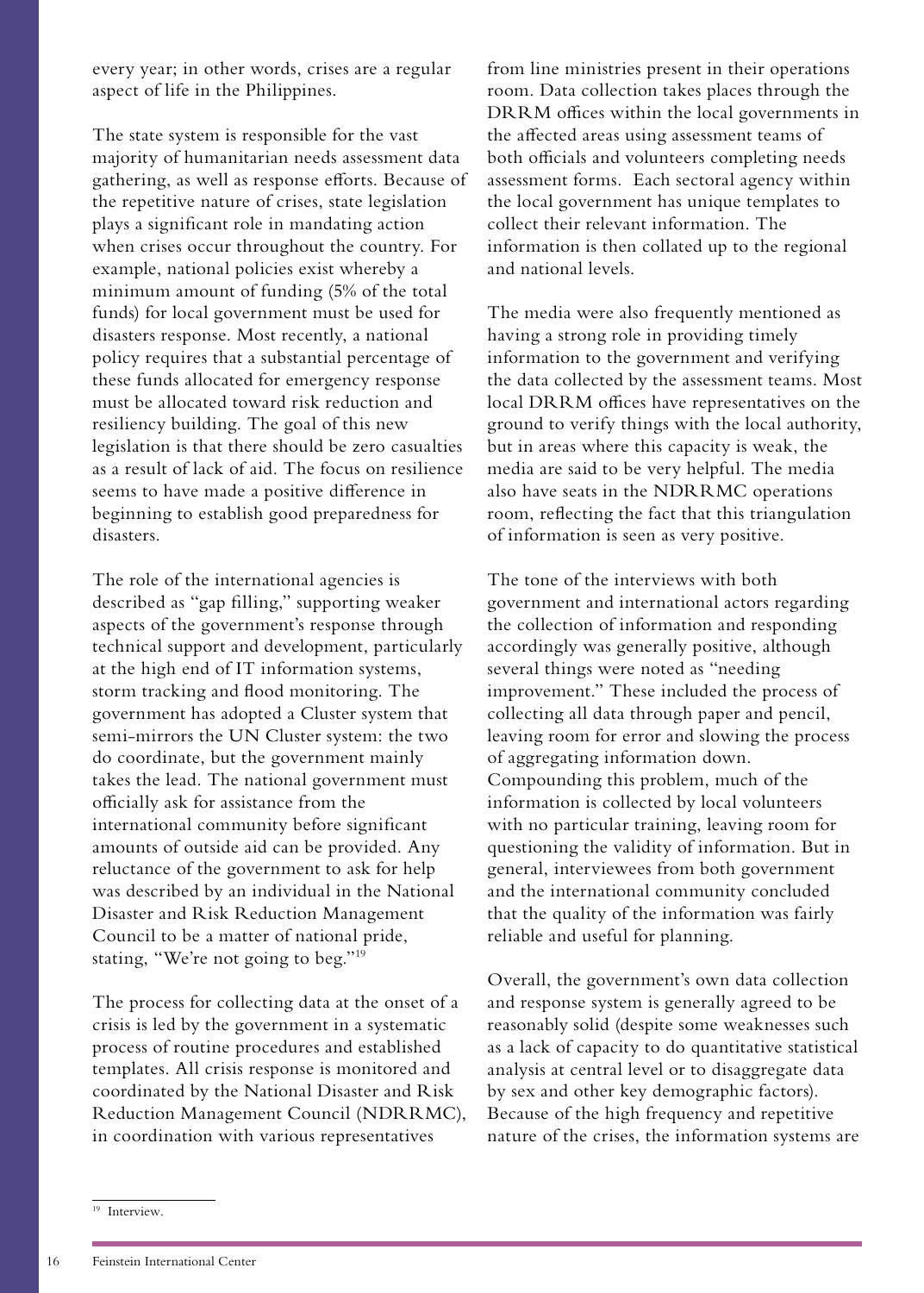focused more on repeat reliability than on high resolution data. Experience responding to year after year of multiple crises as well as new preparedness measures have led to reliance on "tried and true" packages of response, rather than obtaining raw data and attempting to identify which response is appropriate among a variety of potential interventions. This approach seems fitting in this context because of the strong contextual knowledge, access and presence throughout the country, communication, and ability to triangulate information beyond the traditional needs assessment methods. All of this contextual knowledge, which precedes the emergency itself, allow agencies to act quickly and confidently based on the formal and informal information they have collected. International agencies, with their relative flexibility of approach, play an important supplementary role where local variations are not always wellcatered to respond.

Most agencies reported that they were heavily reliant on government information, even relatively large, independent NGOs. One respondent from such an NGO said, "We start with the government figures, get information from other NGOs, and in some areas we will do a full assessment often with partners." Organizations often validate government information by sending its own assessment team. For example, often if a Barangay (lowest administrative level) is affected, the local government will declare that "all people" in that Barangay are affected. In situations such as these, agencies especially want to clarify the needs situation. The same respondent also suggested there was a "tricky balance between needs and politics when it comes to local assessment figures," particularly when an election was forthcoming. However, generally others felt that there was relatively little manipulation of data for political reasons.

While the government leads the analysis and response to crises, others play a part in coordinating assessments. The Red Cross, assisted by the International Federation of Red

Cross and Red Crescent Societies (IFRC), has its own specialized assessment teams—though some reported that the Red Cross process was only weakly connected to the main assessment and information-sharing processes. The UN, coordinated by Office for the Coordination of Humanitarian Affairs (OCHA), leads rapid assessments within 72 hours. For this they use an adapted form of the MIR $A^{20}$  and secondary data analysis tools (still under development). A respondent from OCHA explained, "It's a joint assessment between government and international agencies. We use predominantly very simple data entry tools and a variety of personnel (it's mainly who we can find). We support the NDRRMC in doing that." Depending on the scale of the crisis and the request from government, a Flash Appeal may follow within a week.

Although government needs assessments were not highly criticized, some respondents expressed that data could be improved to reflect the humanitarian needs more accurately. As described by OCHA, government data "has an economic slant. It's typically a damage and loss assessment as opposed to damage and needs assessment." The government is working to supplement it with a humanitarian assessment, as encouraged by the international community. The role of the Clusters was felt to be important in building confidence in government data and its accuracy. Others were more forthright, particularly about information from local government. A respondent from a large NGO felt that government information coming up the system "is more of a wish list than data, so the validation process is really important […] local NGOs that are parts of national networks are used to validate the data." The Department of Health and church organizations were singled out as good performers in data collection to help validate information.

How does the system in the Philippines compare with the other two contexts analyzed above? It has some features in common with Ethiopia, both in the recurrent nature of crises and the lead role played by government.

<sup>20</sup> Multi-Cluster/Sector Initial Rapid Assessment.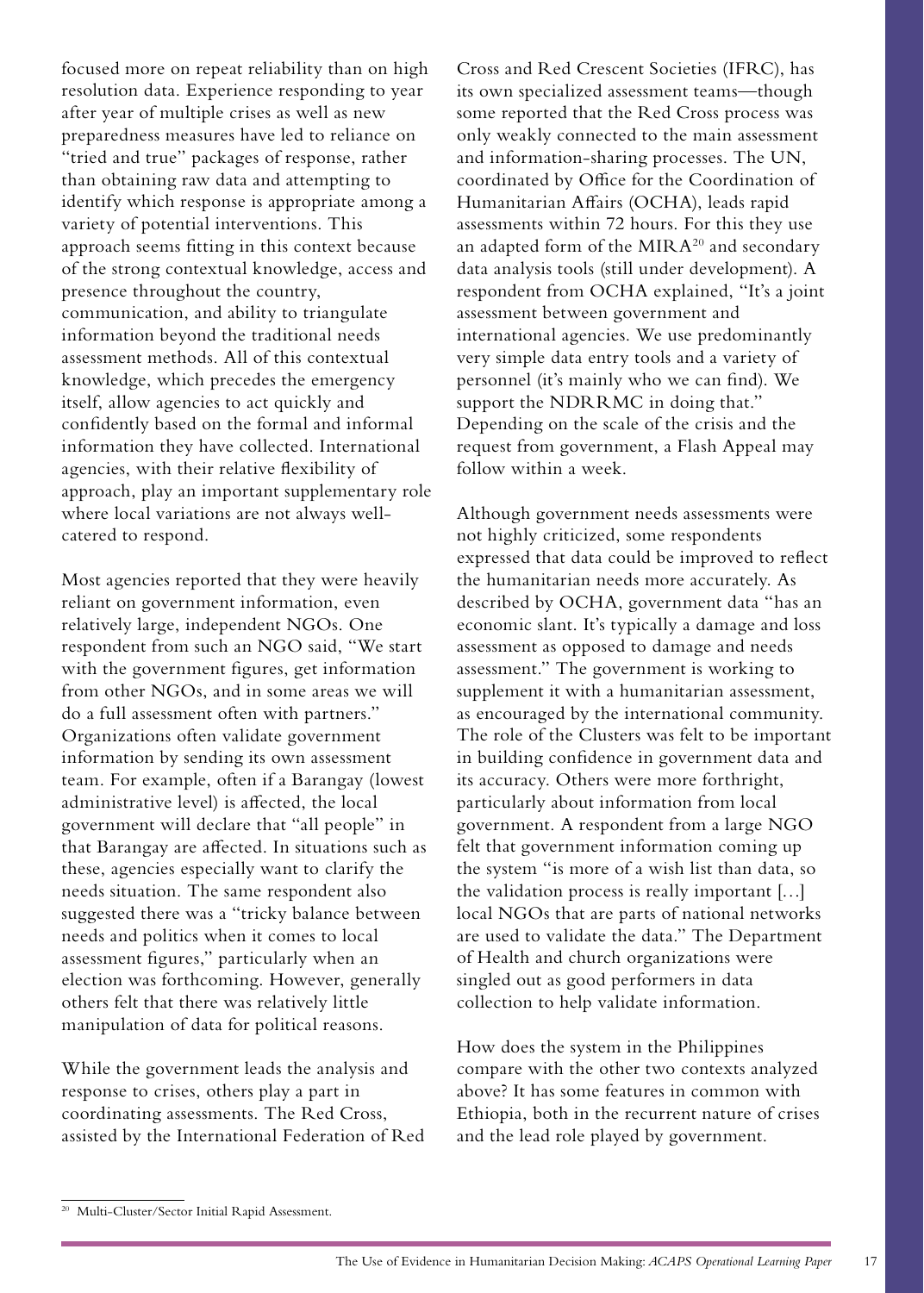However, in the Philippines the international agencies play a more obviously "auxiliary" role in relief assistance and one that is secondary to the government, while in Ethiopia the international actors are central to the implementation of government-approved programs and the entire "productive safety net" system. What characterizes the Philippines is the integrated system linking local to national government and the multiple avenues to validate information. For all its flaws, it has proved an effective system for the provision of relief and recompense for damage to cyclone victims. It faces significant challenges in meeting its target of "zero casualties due to lack of aid," but perhaps faces greater challenges in reducing vulnerabilities and preventing the need for relief in the first place.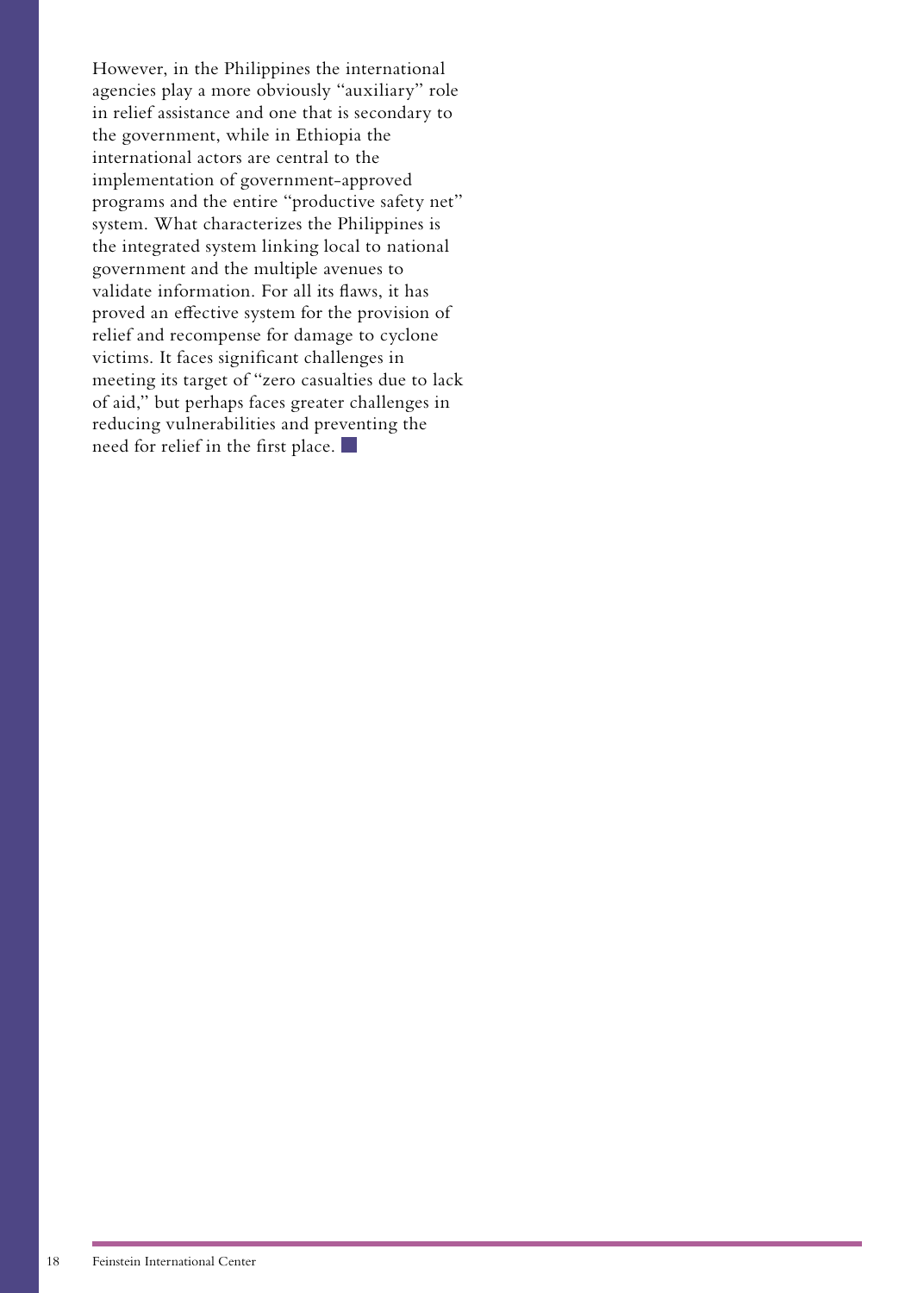# <span id="page-18-0"></span>**3.1 Introduction**

A variety of types and sources of information and evidence are used by humanitarian decision makers. These can be divided into three main categories:

- (i) Pre-crisis contextual information (about capacities and vulnerabilities, livelihood patterns, etc.);
- (ii) Information concerning the nature of an evolving crisis (e.g., from early warning and assessment data) and the impact of the response to it (monitoring, evaluation); and
- (iii) Evidence about "what works" in response to particular kinds of crisis, including best practice, standards, protocols, etc. (ODI 2009).

In practice, category (ii) tends to dominate, with category (iii) being the domain largely of "experts" and specialist advisers. What appears to be critical is the link between the situational analysis, largely informed by (i) and (ii), and the response analysis, largely informed by (iii), but needing to be adapted to the context. In practice that link is not always clearly articulated.

Information is not in itself evidence: it is only "evidential" to the extent that it supports a given hypothesis or proposition; in other words, where it is evidence *for* something. Related to the categories of information above, it is possible to distinguish three main proposition types in the humanitarian sphere:

- That an actual or imminent crisis exists;
- That a given form of response will be (or has

**Table 1. Humanitarian information-generating processes**

been) effective in preventing or mitigating the worst aspects of this crisis;

• That a given form of response is the most appropriate in context, in view of effectiveness plus other factors: alternative response options, local preferences and responses, feasibility, standards, cost, etc.

It is largely in relation to these three types of propositions that humanitarians are challenged to demonstrate an evidential basis for their claims. Our focus here is on the kinds of evidence that relate to response decisions—and related evaluation questions—rather than to policy formulation based on more general propositions about "what works." In the following sections we review some of the main ways in which evidence is currently generated in the humanitarian sector, and the ways in which that evidence is used (or not) by decision makers.

Table 1 reproduced below lists the kinds of process by which information of different kinds is produced, some of which we review in more detail below. In practice, these processes rarely form part of one information "system:" they tend to be fragmented and disconnected, with different actors conducting their own processes (assessments, evaluations, etc.), the results of which are not always shared. With the evolution of the Clusters and with OCHA playing a more pivotal role as an information hub, this situation is changing. But it remains true that even in such established humanitarian contexts as DRC, the various processes involved remain under-developed and poorly integrated.

| Component                                                           | Information                                                                                                                                                                                                                                                                                                                                                   | <b>Links to Response</b>                                                                                                                                                            |
|---------------------------------------------------------------------|---------------------------------------------------------------------------------------------------------------------------------------------------------------------------------------------------------------------------------------------------------------------------------------------------------------------------------------------------------------|-------------------------------------------------------------------------------------------------------------------------------------------------------------------------------------|
| 1) Baseline<br>vulnerability<br>and poverty<br>assessment<br>(BVPA) | • What are the basic livelihoods of groups?<br>• What are known or likely hazards: natural and<br>environmental, social, economic, and political?<br>• Who are the most vulnerable groups?<br>• What capacities, services, and resources (physical,<br>human, social) exist to mitigate vulnerability?<br>• What are coping and risk minimization strategies? | • Long-term development/<br>vulnerability<br>reduction planning<br>• Emergency preparedness<br>planning<br>· Mitigation planning<br>• Community-based<br>preparedness<br>activities |
| Continued on next page                                              |                                                                                                                                                                                                                                                                                                                                                               |                                                                                                                                                                                     |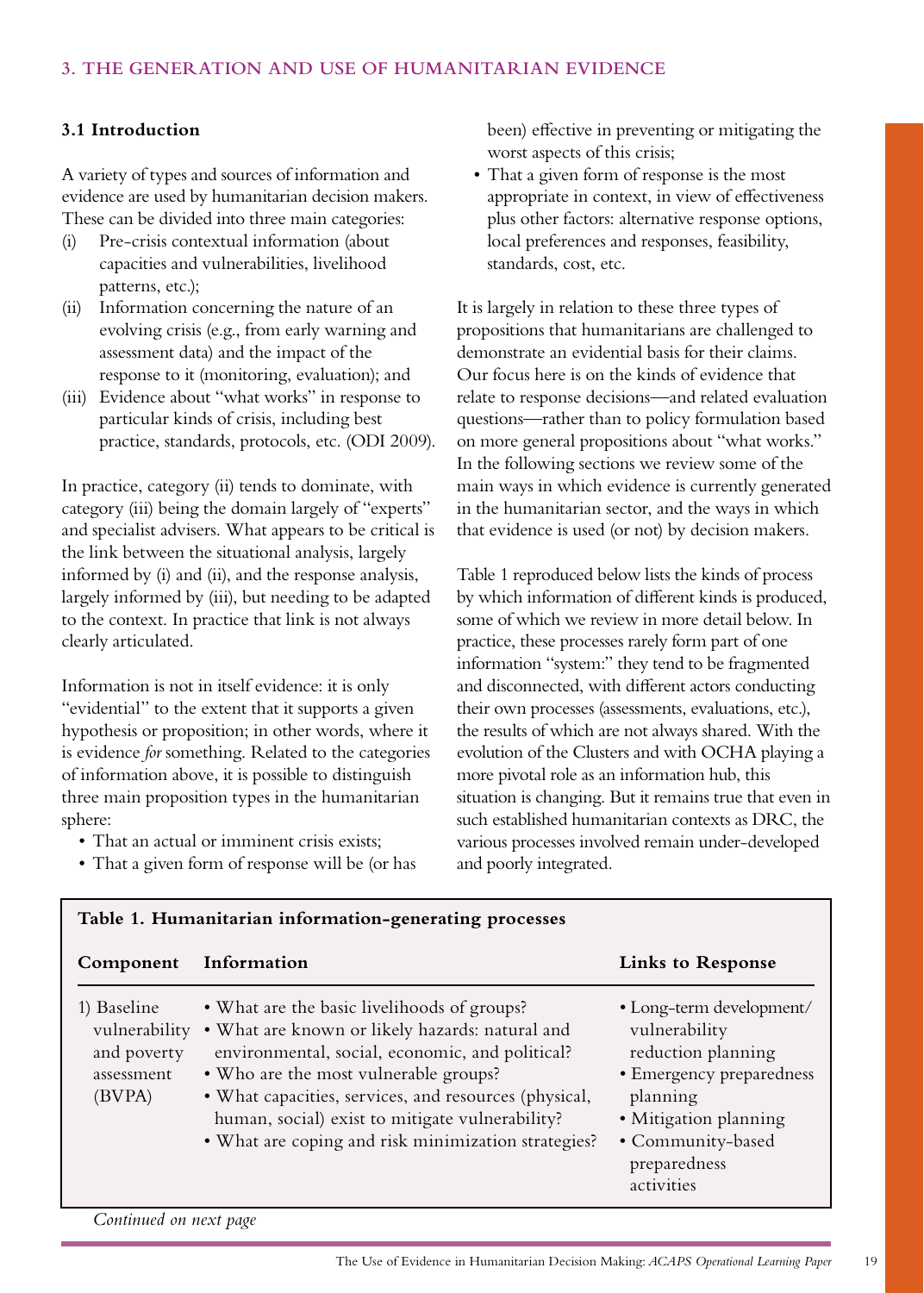| Component                                          | Information                                                                                                                                                                                                                                                                                                             | <b>Links to Response</b>                                                                                                                          |
|----------------------------------------------------|-------------------------------------------------------------------------------------------------------------------------------------------------------------------------------------------------------------------------------------------------------------------------------------------------------------------------|---------------------------------------------------------------------------------------------------------------------------------------------------|
| 2. Early<br>warning<br>(EW)                        | • Indicator trend analysis: Is there a problem<br>shaping up?<br>• Where and how quickly is it developing?<br>• What are the geographic dimensions of<br>the problem?<br>· In what areas should an in-depth assessment<br>be concentrated?                                                                              | • Activate and focus<br>needs assessment<br>• Contingency and<br>scenario planning<br>• Activate mitigation<br>plans<br>• Geographic<br>targeting |
| 3) Emergency<br>needs<br>assessment<br>(ENA)       | • What are the nature, dimensions, and<br>longevity of the problem?<br>. Who are the most vulnerable groups?<br>• What and how much is needed;<br>what is the best response?<br>• How is local coping capacity and provision<br>of services overwhelmed?<br>• What are major logistical and resource<br>considerations? | • Detailed emergency<br>response plans and<br>programs<br>• Detailed targeting<br>· Mobilize resources<br>• Mobilize public<br>awareness          |
| 4) Program<br>monitoring                           | • Are program input and output goals being met?<br>• Are targeting goals addressing need and being met?<br>• Have needs changed since original assessments?<br>• How might program changes need to take place?                                                                                                          | • Adjust inputs<br>or logistics<br>• Adjust targeting<br>• Adjust pipeline                                                                        |
| 5) Impact<br>evaluations                           | • Is the intervention achieving the intended result?<br>• What adjustments are necessary<br>(response, quantity, targeting)?                                                                                                                                                                                            | • Increase or decrease<br>levels of delivery<br>• Change targeting<br>criteria<br>• Change activities                                             |
| 6) Context<br>monitoring<br>(CM)                   | • What are the possibilities for exit,<br>recovery/transition?<br>• What are institutional capacities<br>and vulnerabilities?<br>• Does the situation require re-assessment?                                                                                                                                            | • Transition to<br>rehabilitation/<br>development<br>programming.<br>Re-assess situation<br>· Institutional<br>capacity building                  |
| 7) Program<br>evaluation<br>and lessons<br>learned | • How can the overall program be improved?<br>• Are humanitarian principles being upheld<br>by program?<br>• What lessons can be learned from<br>experience and mistakes?                                                                                                                                               | • Improvements to<br>overall system:<br>preparedness,<br>response<br>capacity, program,<br>protection, basic<br>needs and rights                  |

*Source: Maxwell and Watkins. (2003). Humanitarian Information Systems and Emergencies in the Greater Horn of Africa.*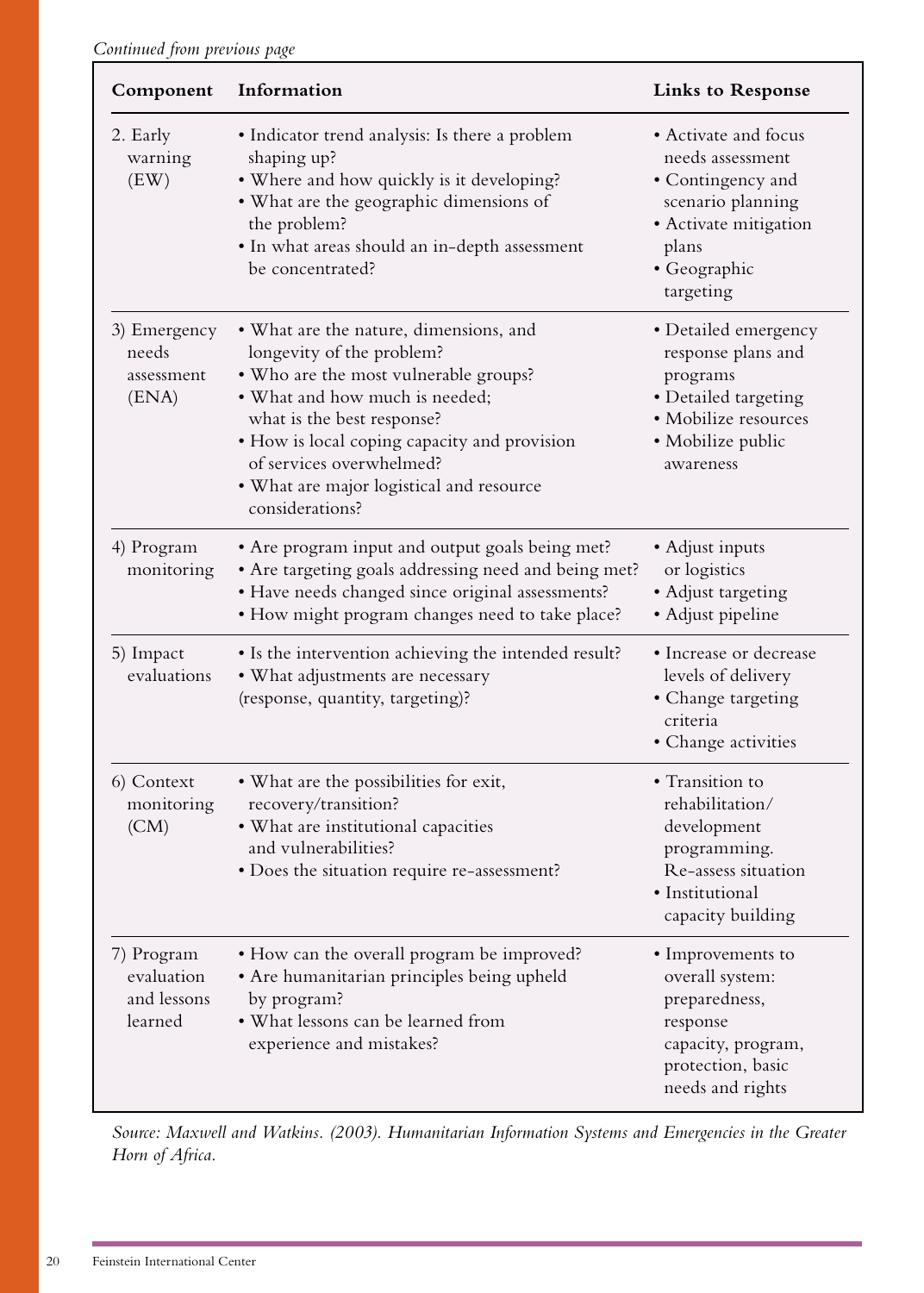# <span id="page-20-0"></span>**3.2 The generation and use of evidence from early warning systems**

In the mid-1980s, a lack of information to predict slow-onset emergencies was widely seen as the biggest constraint to preventing famine in Africa. To solve this problem, large investments have gone into developing and scaling up early warning (EW) systems, whereby data are collected to provide timely notice of imminent crises with the goal of prompting responses *prior*  to crises reaching severe levels (Walker 1989). This has seen the emergence of "global" food security systems like FEWS NET and regional systems in southern Africa and the Sahel, together with predictive food insecurity mapping processes like the Integrated Phase Classification, which originated in Somalia. There is little doubt that these systems have helped inform responses that have prevented famine and some of the worst aspects of food insecurity. But despite these efforts, the pattern remains of responses seen as "too little, too late" (Buchanan-Smith and Davis 1995; Buchanan-Smith 2000; Levine, Crosskey et al. 2011; Oxfam 2012). The food security crisis in the Horn of Africa in 2011 (and to some extent the Sahelian crisis that followed) marked the latest chapter in this history of warnings that were not acted upon. While the famine that occurred in South Central Somalia was largely attributable to political factors and access constraints, the lack of concerted action in response to clear warnings from the early warning systems (FEWS NET and Integrated Phase Classification (IPC)) contributed to the failure to prevent famine and provide timely relief (IASC 2012).

In the case of the African food security early warning systems, then, the main issue is not identified as being a *lack* of evidence. Rather, the inability or unwillingness of decision makers to translate information into timely and appropriate responses appears to be the main problem (Buchanan-Smith, Davies et al. 1994; Buchanan-Smith 2000; Levine, Crosskey et al. 2011). Other EW systems, such as those involving cyclone tracking in countries like Bangladesh, Philippines, and the Caribbean have been more successful in that sense. This is in part because they are government-run and closely linked to preparedness and response mechanisms at the

local level, with high degrees of community involvement. Getting timely information to people and helping them take avoiding action is key in relation to these "rapid-onset" disasters. Flood early warning systems, as shown in the case of Pakistan, are generally rather less well developed.

Factors that influence the EW decision making process involve a wide range of financial and bureaucratic issues, political factors, and institutional relationships within and between donors, recipient governments, and NGOs. Overlapping EW systems by different stakeholders (national government, NGOs and UN agencies, and donors) can also lead to contradictory information, causing confusion among decision makers and delaying response. The absence of a single and consistent message is a clear hindrance to timely decision making. Donors still rely more heavily on EW data from UN agencies and their own EW systems than information from national governments (as pointed out by Buchanan-Smith, Davies et al. in 1994). The reliability of the data, or "who owns it," is undoubtedly influential for how the data is viewed and used (Buchanan-Smith 2000).

The way information is presented is important. Providing EW indicators in a simple, straightforward manner, such as a summary analysis directly linked to response interventions, is proven to be more effective than "bald" statistics (Thomson, Jenden et al. 1998). Donors and other decision makers tend to focus on outcome indicators, using "crisis" thresholds (primarily relating to mortality and acute malnutrition) and related indicators as triggers for response—thus defeating the purpose of an EW system, which is to inform prompt *early* action. Hesitancy among donors is attributed to the pressure to ensure limited resources are used efficiently, hence a reluctance to act preemptively to address a crisis that may not transpire, at least in the ways predicted (Levine, Crosskey et al. 2011). There is also a reluctance to trigger relief mechanisms that may interfere with more developmental efforts to promote resilience and vulnerability reduction. One approach to addressing this problem (pioneered by USAID/OFDA) is to include "crisis modifiers" in existing development programs,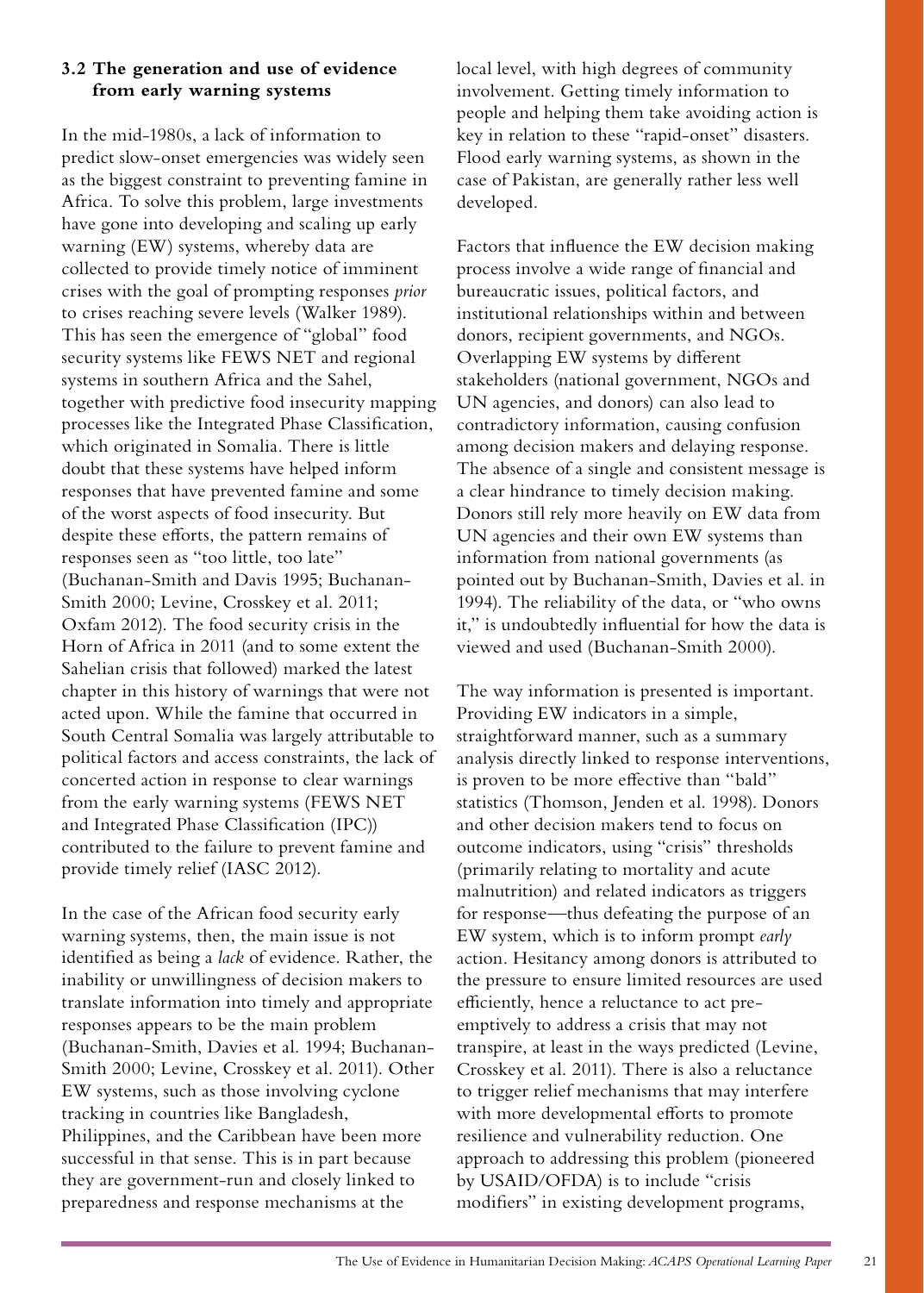<span id="page-21-0"></span>allowing such programs to adapt according to circumstances and meet critical needs as they arise. This is gaining acceptance with other major donors (including ECHO) and the agencies they support (Hillier and Dempsey 2012).

Clearly, evidence from EW systems does not automatically lead to better decision making. How then do we overcome these large systemic barriers in order to improve decision making and ultimately improve response? Recent research conducted by Levine, Crosskey et al. (2011) offers solutions. First, the use of EW information to produce credible predictions must be coupled with improved agency and government preparedness, including established triggers and specific plans for action rooted in livelihood analysis. Secondly, funding mechanisms must be established that are responsive and provide fast, flexible support to livelihood protection. Third, long-term development programs should incorporate "crisis modifiers" and response mechanisms. But the most challenging problem is surely to overcome the political and institutional barriers that appear to make it so difficult to shift from an approach based on crisis response to one based on risk management. Recent donor and agency rhetoric on the need to resolve these issues is encouraging. $21$ 

# **3.3 Evidence from needs assessments**

The purpose of needs assessments is to identify critical threats (short and medium term) to the well-being of crisis-affected populations in order to inform appropriate external responses and quantify the related resource requirements. This process, in theory, provides the necessary platform for decision makers to allocate resources and design appropriate responses in a timeframe appropriate to the urgency of the situation. However, a plethora of criticisms has been clearly and repeatedly stated by practitioners and researchers regarding needs assessment tools, processes, and systems (UNHCR, WFP et al. 2000; Darcy, Griekspoor et al. 2003; Darcy and Hofmann 2003; Mock and Garfield 2007; Bradt 2009). These include:

- Lack of uniform definitions around common terms;
- Objectives being limited and unclear;
- • A blurring between identifying needs and filling perceived "service gaps;"
- Tendency to be conducted by operational agencies in order to substantiate a request for funds—introducing inevitable bias into the process;
- Missing vital information regarding wider contexts (including political, social, and greater economic factors);
- Seen as supply-driven and a "front-loaded" process;
- Disjointed across sectors and poorly coordinated, leading to contradictory information;
- Overlapping in geographic coverage while missing other areas;
- Poor data reliability due to inadequate institutional capacity and poor methodology;
- • Too much data collected that go unused;
- Too little or incorrect data collected to demonstrate true needs;
- Data being specifically catered to justify a project design and donor proposal;
- • Presenting outputs inadequately to decision makers;
- • Results being too slow to drive humanitarian response.

In September 2006, Dartmouth Medical School and Harvard University co-sponsored a multiagency conference to examine humanitarian health issues among 51 organizations. A Working Group established to discuss evidenced-based decision making concluded that available information was frequently characterized as unreliable, not credible, and "not in a format that easily allowed decision-makers to make informed judgment about appropriate responses" (Mock and Garfield 2007, p. 380). Among the data available, frustration was expressed around the absence of primary data and insufficient attempts to strengthen capacity for analyzing data. Respondents stressed that information for decision making must be available and catered to program managers in the field.

See for example DFID's response to the Humanitarian Emergency Response Review commissioned by the UK government, with its emphasis on anticipation: **<http://www.dfid.gov.uk/Documents/publications1/hum-emer-resp-rev-uk-gvmt-resp.pdf>**.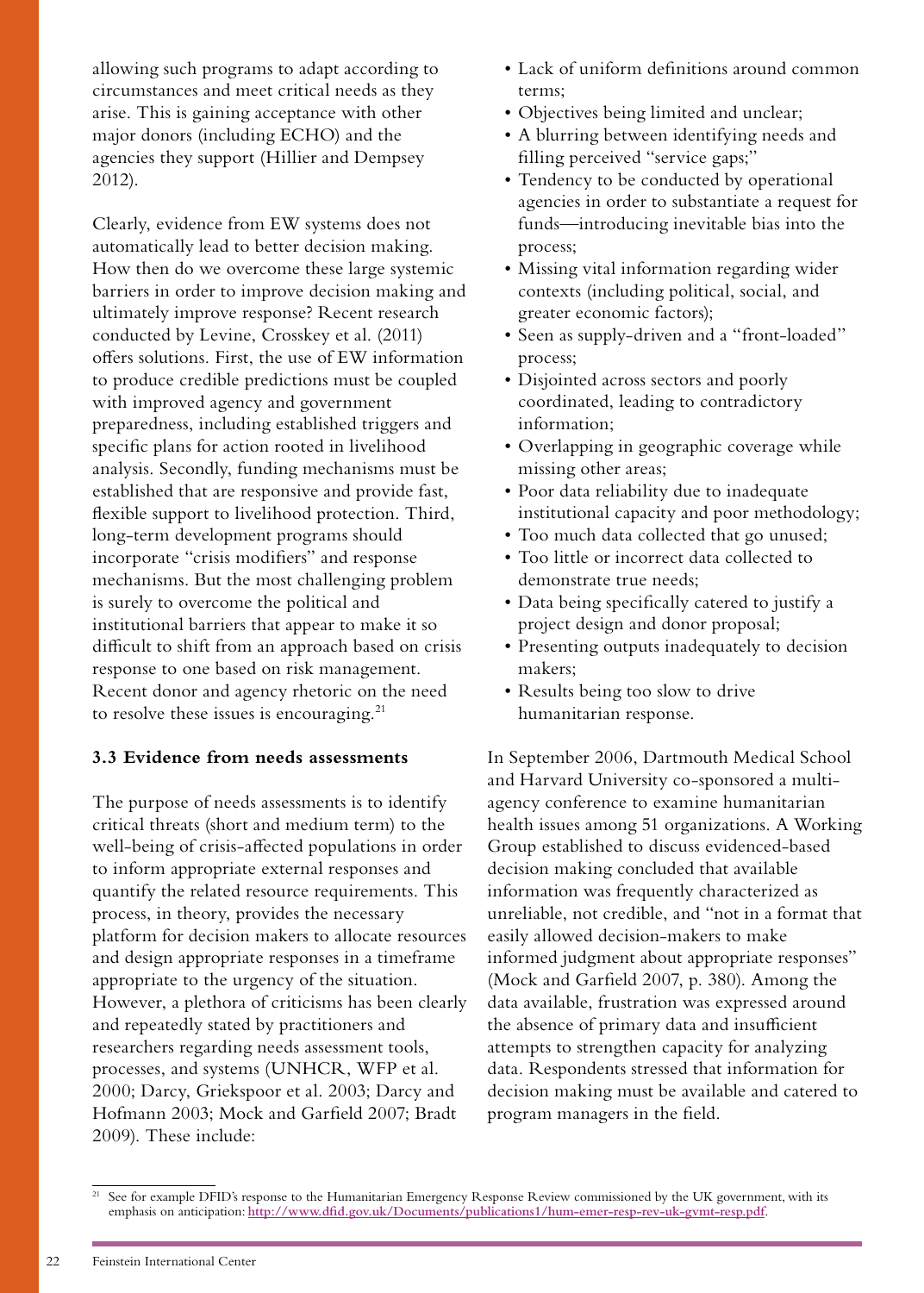## **BOX: Who defines "need"?**

Some have questioned the whole basis on which "needs" are assessed. As Darcy and Hofmann point out (2003), "assessing needs" is an ambiguous concept. Who or what defines need? If taken to mean a deficit or gap of some kind, particularly a gap in goods or services, then responding to "need" invites supply-driven responses aimed at filling that gap. This interpretation also depends on a logic that suggests that need does not arise until a catastrophic deficit occurs, which fails to explain the humanitarian case for preventive action. Darcy and Hofmann propose an alternative view of needs assessment based on risk and outcome analysis: "A good assessment process combines both [outcomes indicators and risk indicators], correlating evidence about outcomes with evidence about risk." (p. 45).

Whether or not one accepts this view, the concept of "demonstrating need" is not a straightforward one, and what constitutes "evidence of need" may depend on the observer. In particular, the external view may be at odds with that of those actually experiencing the crisis. The extent to which the views of crisis-affected people are used as evidence to inform response is variable. New technologies—in particular mobile phones—are making feasible new methods of consultation with affected populations on an ongoing rather than just a one-off basis.

There have been a number of initiatives in the past decade that aimed at improving the way needs are assessed in order to facilitate betterinformed decision making. These include:

- HNTS: The Health and Nutrition Tracking Service (HNTS) at WHO was established in 2007 with the aim to provide impartial, credible, and timely information on mortality and nutrition rates through standardized data collection and analysis methods. The function of HNTS is to provide technical support for existing efforts in the areas of collecting, analyzing, and disseminating data (WHO 2009).
- SMART Project: The Standardized Monitoring and Assessment of Relief and Transitions (SMART) Project sought to improve data collection in three critical data areas of mortality, nutrition, and food security. The goal was to create more reliable and consistent data in a rapid and accessible manner for policy and resource decision making. In 2006, a manual on SMART methodology was published to standardize the measurement of indicators. Since then, the SMART methodology has been adopted for several country-wide programs by UNICEF and other NGOs (Golden, Brennan et al. 2006; UNICEF 2011).
- SENAC Project: WFP's Strengthening Emergency Needs Assessment Capacity Project (SENAC) objective was to reinforce WFP's capacity to assess humanitarian needs in the food sector. This has led to the development of the Comprehensive Food Security and Vulnerability Assessment (CFSVA) manual (WFP 2009a) and the Emergency Food Security Assessment (EFSA) manual (WFP 2009b), which have been used widely in both baseline and emergency assessments across many countries. The SENAC project has reportedly led to significantly improved assessment as well as more consistent and transparent reporting (IFRC 2011).
- IPC Tool: The Integrated Phase Classification (IPC) tool was developed originally by FAO in Somalia but expanded to being applied in over 12 countries. IPC is an analytical tool that establishes common language in order to compare different crises and helps guide decision makers regarding the severity of each crisis (FAO 2008).
- IRA Tool: IASC Nutrition Cluster developed the tri-Cluster Initial Rapid Assessment (IRA) tool in coordination with the WASH and Health Clusters. The IRA tool was designed to guide appropriate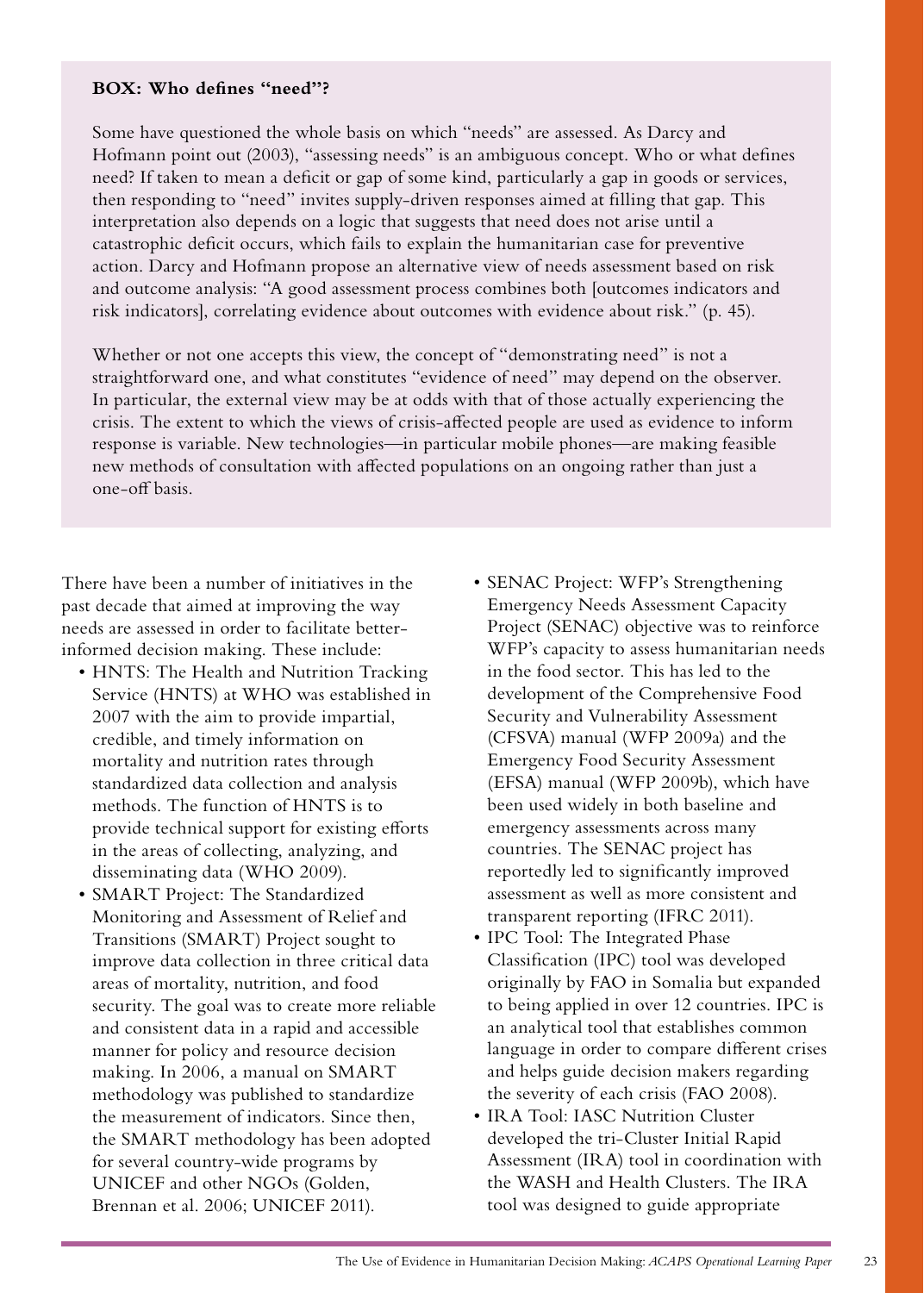<span id="page-23-0"></span>analysis of data collected in order to make essential decisions on immediate response, funding, and/or follow-on assessments. This tool consists of a 37-page checklist that addresses the basic first questions to be asked in the aftermath of a sudden-onset emergency (IASC 2009).

 • National Level Initiatives: There have also been efforts on national levels that made advances in improving assessments, such as the Ethiopian Nutrition Cluster Unit in Ethiopia, which helped to standardize approaches in national-level training and in widely available tools and guidelines (IFRC 2011).

The extent to which these initiatives have led to better informed and more evidence-based decisions remains unclear. Many of the initiatives have been criticized as "supply-side" in orientation, and it has been said that it is difficult to interpret and translate data into decision making (Mock and Garfield 2007). A lack of standard indicators and well-defined key terms (such as "humanitarian need," "evidence," "evidenced-based," "rapid assessment") has been noted as a clear barrier to coordination, comparability, and overall improved response (Mock and Garfield 2007; OCHA 2009). IASC's ACE project review of various assessment initiatives and analysis frameworks in 2009 determined these systems contained an insufficient amount of essential information at the early onset of a crisis, significant overlaps in data, and no core set of indicators to improve comparability in measuring needs (OCHA 2009).

# **3.4 Coordination of needs assessments**

In the past (and still today), most agencies had their own nonstandardized survey forms and assessments that often produced conflicting or repetitive results, with very little discussion or coordination between agencies. Agencies also tended to assess situations directly to support individual programs, rather than identifying an aggregate need. An evaluation of the role of assessments in the 2004 Tsunami response found that no cross-sectoral humanitarian needs assessment covered all affected areas in any single country and wider geographical coverage was confined to siloed sectoral surveys (de Ville de Goyet and Morinière 2006). This gap in coordination and neglect to identify a comprehensive need led to a clear call for more joint agency—and multi-sector—approaches to assessments. Thus, the development of common needs assessments (CNA) resulted.

A CNA is defined as "a time-bound, multisectoral, multi-stakeholder process of collecting, analyzing, and interpreting data to assess needs and inform decisions on humanitarian and early recovery responses" (Garfield, Blake et al. 2011, p. 3). The purpose is to involve more than one agency in a joint strategy for primary data collection and analysis in a coordinated fashion. By combining financial, human, and physical resources, CNAs aim to generate more comprehensive and timely information for agencies to use in decision making.

Research conducted by Garfield et al. (2011), in a review of recently implemented CNAs, concluded that while there are several potential advantages for CNAs, many challenges and weaknesses still remain (Table 2).

# **Table 2. Advantages and disadvantages to CNAs**

## **Advantages**

- Efficiency (finances, use of resources, less duplication of efforts)
- Timeliness (info. on multiple issues can be collected simultaneously)
- • Shared learning (by designing and analyzing together, consensus on humanitarian needs)
- Coherence (balanced inter-sectoral picture for better targeting)
- • Coordination across agencies (more likely to coordinate during implementation)
- Effectiveness (define needs early in recovery and better target resources)
- • Shared quickly and early program planning (common idea of severity of situation, areas and populations of greatest need, trends for future, gaps, contextual factors, coping strategies, etc.)

*Continued on next page*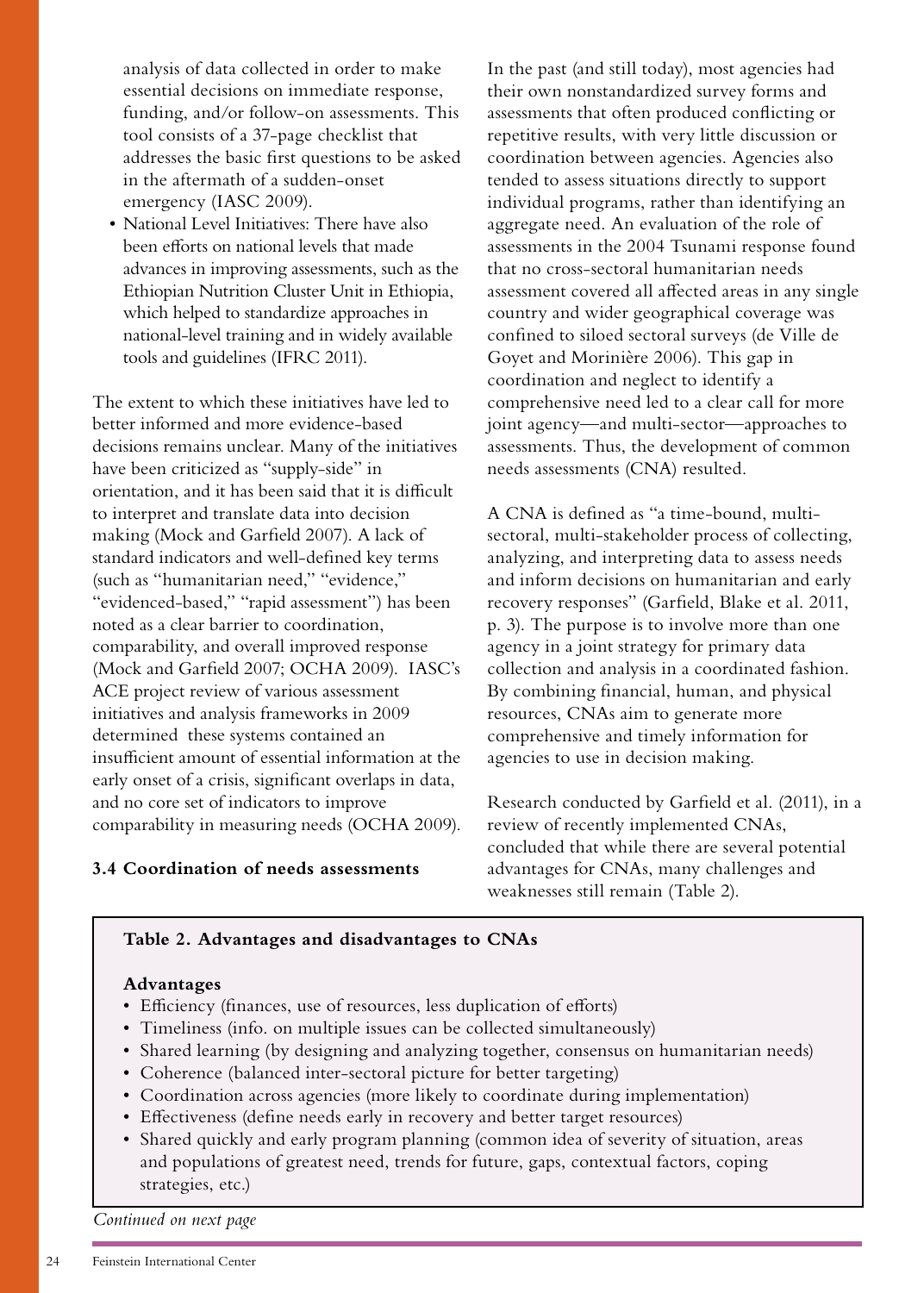# <span id="page-24-0"></span>**Disadvantages**

- Results are too late to influence funding decisions
- • Extremely expensive
- • Results are unclear and too complicated to be used
- • Too many goals of different stakeholders
- • Excessive focus on quantitative, survey-based data
- Lack of timely analysis and lack of clarity on how to analyze
- • Too many tools to choose from and staff are unfamiliar with them
- • Excessive focus on quantitative, survey-based data
- • Lack of agreement on a common set of indicators
- • Delays in implementation due to heavy guidance from headquarters, inadequate skills in field, and rivalry amongst agencies for appropriate processes

*Source: Adapted from Garfield et al. (2011). Common Needs Assessments and Humanitarian Action.*

# **3.5 Response analysis: The use of evidence in choosing the type of response**

In the past, responding to crises consisted of a small number of prepackaged interventions, thought to be the viable options for responding, yet not based on much evidence (Levine and Chastre 2004). Major changes have occurred in the humanitarian sector over the last decade or so, particularly in the food security sector, whereby a wider range of response options has developed beyond the traditional—or so-called "tried and true"—interventions. The use of new modalities of delivering food aid has grown dramatically with the untying of food aid funds towards purchasing food locally (within the recipient country) and regionally (within neighboring countries). Also, greater emphasis has been placed on cash and voucher programs following the response to the 2004 Indian Ocean Tsunami. Newly created nutrition products have multiplied the possibilities for preventing and treating malnutrition. Furthermore, livelihood support has greatly expanded from the traditional seed and tool distribution to also include a wide array of asset protection, livestock management, and other actions aimed at resilience building.

With such wider variety of response choices relating to food insecurity, the decision making process has also grown. Maxwell et al. (2012) recently conducted research on the process of response analysis, defined as "the analytical process by which the objectives and modality of programme response options in an emergency are determined, and potentially harmful impacts are minimised." Their research shows that indeed very few agencies conduct a formal or structured analysis on the various response options and few base their response choice on evidence that points to the most appropriate response. Ultimately, the decision does not always involve an evidence-based, analytical process (Maxwell et al. 2012).

In fact, assessment evidence has been found to play a marginal, or even negligible, role within agencies (Darcy and Hofmann 2003; de Ville de Goyet and Morinière 2006; Darcy, Anderson et al. 2007; ODI 2009). Maxwell et al. (2012) also identify a number of other factors that are significantly influential in the decision making process, specific to program choice. These include: the capacity and the organizational ethos of the implementing agency; the personal experience of program staff, and a range of external factors, including: donor resources and policy; government policy in the recipient country; media and political influences; the costs of reporting and compliance associated with different resources; the capacity of partner organizations; assumptions about the risks associated with different responses; and a variety of other factors. Unfortunately, an analysis of empirical data is by no means the prominent determining factor in comparison with other factors such as biases, assumptions, political pressures, etc.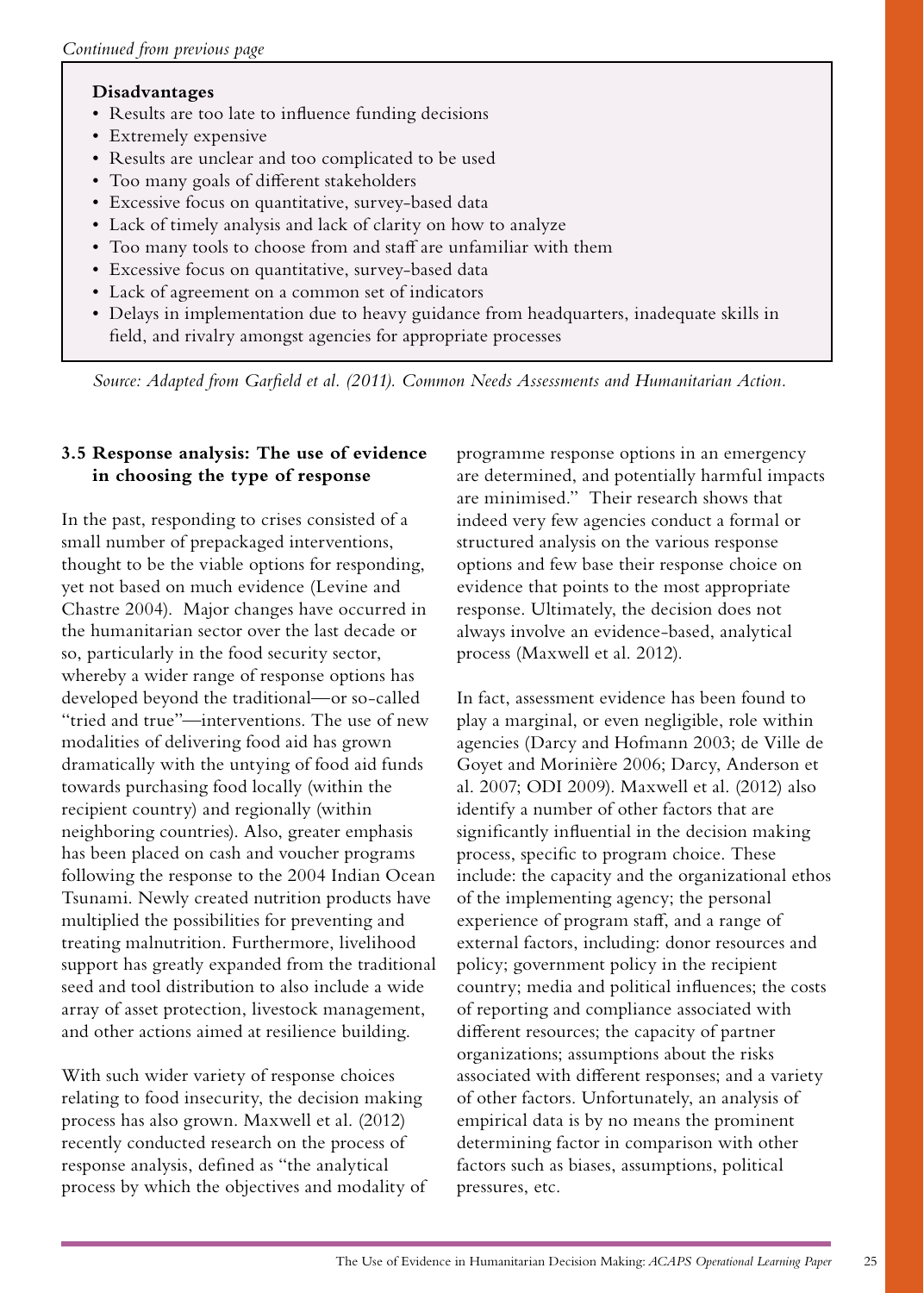<span id="page-25-0"></span>Experienced humanitarian staff tend to base decisions mainly on past experiences, instinct, and assumptions. Even when assessment is viewed as a priority for program planning, agencies often violate their own calls for fieldvalidated assessments as a precursor to intervention—often justified on the grounds that it is impractical to wait for a formal analysis to be conducted before choosing an intervention. Expert knowledge from past experiences is certainly crucial for decision making. However, a process where decisions are made without the analysis of evidence may also lead to a pattern of simply justifying whatever is most convenient for the agency or donor. Thus, agencies may fall into a "programmatic inertia" whereby certain types of programs will inevitably be chosen due to individual biases, assumptions, and preferences. This in turn leads to building agency capacity around these interventions,

which continue to be the "preferred response" with each new crisis, irrespective of available evidence. As one key informant stated, "people become specialized in something and it becomes more and more difficult to have an open mind and look at other responses options."22

## **3.6 Needs assessment and response analysis tools**

In addition to large initiatives aimed at improving humanitarian response through better collection of evidence and achieving better decision making, many efforts have gone into creating improved tools. A wide variety of tools were created—some focusing on specific sectoral assessments in order to attain detailed needs, while others have been designed to be crosssectoral in an attempt to capture a more holistic picture of the situation.

|                                                                                     | Table 3. Assessment tools                                                                               |  |  |                                |
|-------------------------------------------------------------------------------------|---------------------------------------------------------------------------------------------------------|--|--|--------------------------------|
|                                                                                     | Joint/common assessments                                                                                |  |  |                                |
|                                                                                     | PONJA: Post-Nargis Joint Assessment (Myanmar)                                                           |  |  |                                |
| RINAH: Rapid Initial Needs Assessment in Haiti                                      |                                                                                                         |  |  |                                |
|                                                                                     | McRAM: Multi-Cluster Rapid Assessment Mechanism (Pakistan)                                              |  |  |                                |
| MIRA: Multi-Cluster/sector Initial Rapid Assessment<br>Multi-Cluster/multi-sectoral |                                                                                                         |  |  |                                |
|                                                                                     |                                                                                                         |  |  | Health, Nutrition,<br>and WASH |
| <b>IFRC-Fact Team</b>                                                               | Rapid Assessment                                                                                        |  |  |                                |
| UNHCR-WFP                                                                           | JAM: Joint Assessment Mission                                                                           |  |  |                                |
|                                                                                     | Cluster-/sector-specific                                                                                |  |  |                                |
| <b>CCCM</b>                                                                         | <b>CCCM</b> Assessment Framework                                                                        |  |  |                                |
| Education                                                                           | Integrated Rapid Assessment Field Data Checklist<br>RALS: Rapid Education Assessment of Learning Spaces |  |  |                                |

#### *Continued on next page*

 $22$  Interview.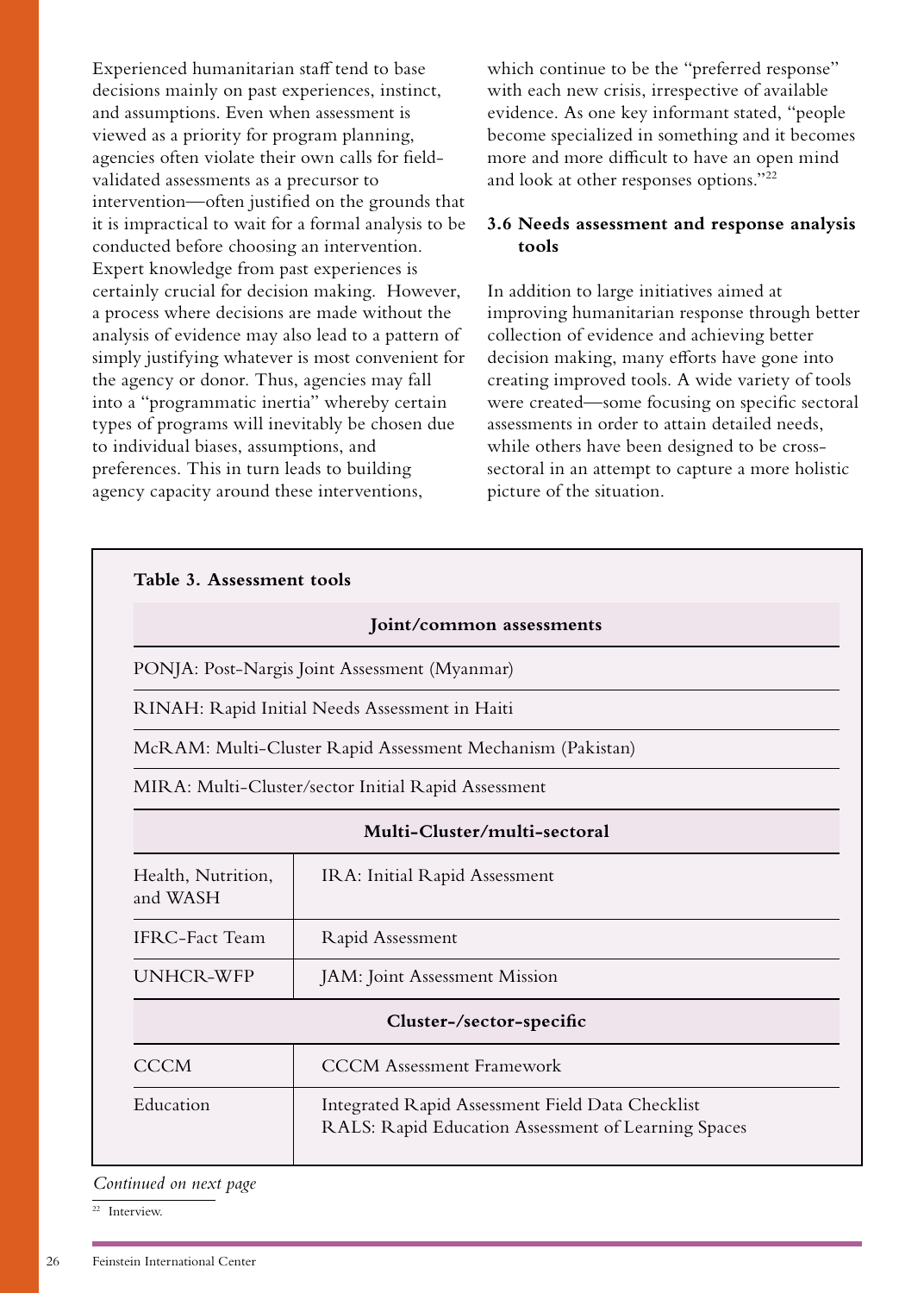*Continued from previous page*

| <b>Emergency Shelter</b>          | LENSS: Local Estimate of Needs for Shelter and Settlement<br>Risk Mapping and Shelter Response Planning                                                                                       |
|-----------------------------------|-----------------------------------------------------------------------------------------------------------------------------------------------------------------------------------------------|
| Health                            | HeR AMS                                                                                                                                                                                       |
| Nutrition and<br>Food<br>Security | EFSA: Emergency Food Security Assessment<br>CFSVA: Comprehensive Food Security and Vulnerability Analysis<br>HEA: Rapid Household Economy Analysis<br>MICS: Multiple Indicator Cluster Survey |
| Protection                        | UNCHR's Global Assessment of Needs<br><b>Rapid Protection Assessment</b><br>Rapid Child Protection Assessment<br>IDP profiling                                                                |
| WASH                              | RAT: Rapid Assessment Tool<br>CAT: Comprehensive Assessment Tool                                                                                                                              |

*Source: OCHA. (2009). Assessment and Classification of Emergencies (ACE) Project; Garfield et al. (2011). Common Needs Assessments and Humanitarian Action.*

The MIRA tool<sup>23</sup> developed by OCHA and the IASC Needs Assessment Task Force<sup>24</sup> is now gaining recognition as the preferred tool (often with local variations) in conducting initial, cross-sectoral assessments in rapid-onset disasters. While the results await proper evaluation, this appears to mark a significant improvement on the earlier Needs Analysis Framework developed by

OCHA. Crucially, it begins to address the issue of integrated analysis across different sectors, although the analytical model for synthesizing results across sectors remains unclear.

Other tools and guidelines have been created to help facilitate appropriate decision making once the needs data is collected (Table 4).

# **Table 4: Response analysis tools**

# **Market analysis tools**

EMMA (Emergency Market Mapping and Assessment) WFP MAF (Market Analysis Framework) FEWSNET Structure-Conduct-Performance Tool

# **Livelihoods sector-specific tools**

PRIM (Participatory Response Identification Matrix) within LEGS SSSA (Seed Security System Assessment)

*Continued on next page*

<sup>23</sup> Multi-Cluster/Sector Initial Rapid Assessment.

<sup>24</sup> See **<http://www.humanitarianinfo.org/iasc/pageloader.aspx?page=content-subsidi-common-default&sb=75>**.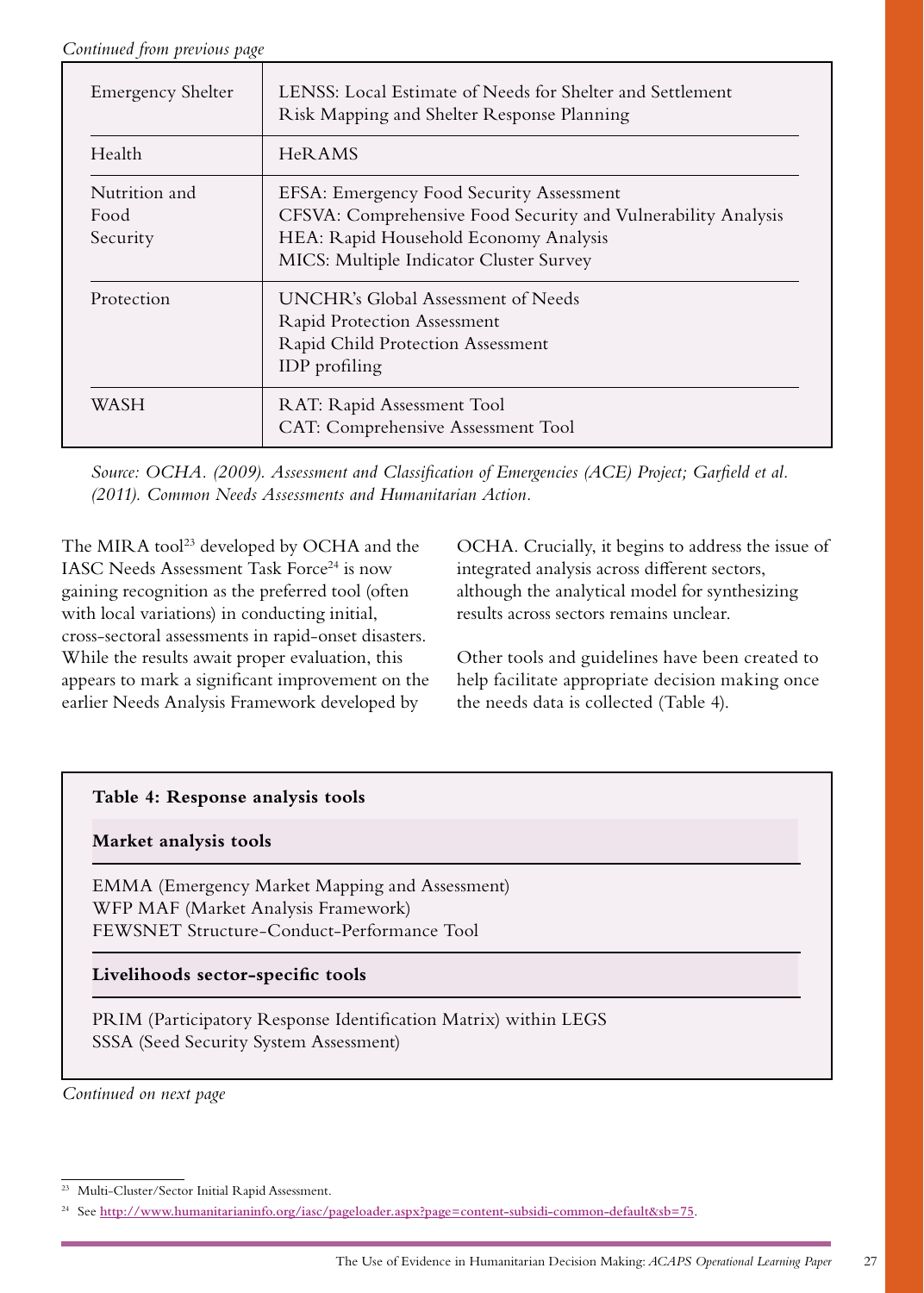# <span id="page-27-0"></span>**Nutrition sector-specific tools**

WHO Decision Chart for Implementing Selective Feeding Programs WFP Decision Tree for Response Options–Nutrition Intervention Food Products FAQR Decision Trees (In *Improving the Nutritional Quality of US Food Aid*) Global Nutrition Cluster's MAM A Decision Tool for Emergencies

## **Modality-specific tools**

MIFIRA (Market Information for Food Insecurity Response Analysis) Good Practice Review (GPR) Cash Transfer Programming in Emergencies ECHO Decision Tree For Response Options Save the Children Risk Assessment Tool ACF Food Security and Livelihoods Assessment Guidelines ICRC Global FSA Guidelines, ICRC Guidelines for Cash Transfer Programs ACF Implementing Cash-based Interventions

## **Harm-mitigation tools**

CARE Benefits/Harms Analysis Tool Do No Harm Preventing Corruption in Humanitarian Operations

## **Process/consensus-oriented tools**

RAF (Response Analysis Framework–FAO) RAP (Response Analysis Project–WFP) Oxfam Response Analysis Guide

*Source: Adapted from Maxwell, Parker, and Stobaugh. What Drives Program Choice in Food Security Crises? (forthcoming)*

The acceptance and use of such tools varied greatly among respondents. Although many were aware of some of them, these tools are not as frequently used. Maxwell et al. 2012 identified reasons for such lack of use. First, many practitioners agreed that there are too many tools from which to choose, and it is unclear which are used for what decision. Second, many of the tools are complex and require technical expertise and too much time and too many resources to use. Some respondents in this study felt that tools need to become standardized before they are of any use to decision makers. Yet others thought very much the opposite, expressing disdain for the creation of more decision making tools due to the fact that such tools "remove the ability to think."

# **3.7 Changing circumstances and new evidence**

Almost all donors require some sort of assessment to be conducted in order to support the proposed intervention. But how well does this data correspond with what is actually occurring on the ground at the time of intervention? Although there have been many attempts to reduce the delay in responses through pre-positioned commodities, more flexible funding mechanisms, and early warning, there is still significant time lag between assessments, decision making, and actual implementation. In some cases, there can be a six-month time lapse from when an assessment is conducted to when implementation begins.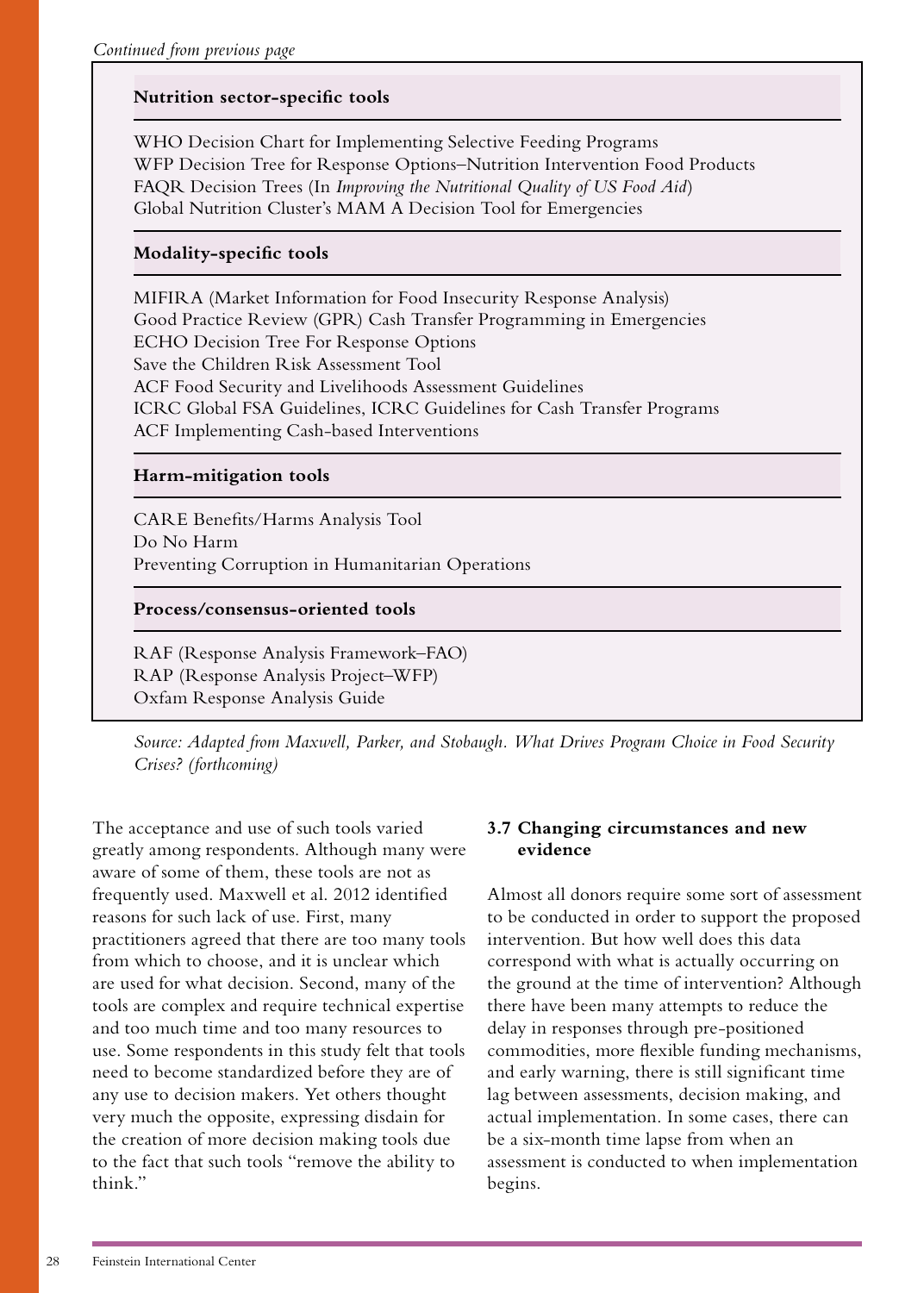<span id="page-28-0"></span>Because of such gaps between assessments and implementing, and because situations continue to evolve while programs are being implemented, ongoing assessments and monitoring of frequently changing environments is vital to ensure that interventions are in fact addressing needs as they evolve. However, monitoring information typically focuses on the inputs and outputs of project management, such as supplychain and commodity tracking, rather than focusing on assessment of the external environment and changing nature of risks (Darcy and Hofmann 2003; Maxwell and Watkins 2003). "Snapshot" surveys at the front end of programs are much more common than any continued surveillance of needs (Darcy, Griekspoor et al. 2003). Little to no ongoing monitoring of needs takes place (de Ville de Goyet and Morinière 2006), and the link between initial assessments and decision making grows weaker throughout the life of a response (Darcy, Anderson et al. 2007).

Using evidence from ongoing assessment is sorely lacking—an obvious gap that is crucial for evidence-based interventions, particularly in protracted crises. However, the answers given by respondents in this study suggest that even if agencies are conducting monitoring, their ability to change the original type of intervention after it has begun is strictly limited. Several individuals interviewed discussed multiple occasions where they had concluded that the originally proposed intervention was no longer appropriate when it came time to implement, as so much time had passed since the original assessment. Yet despite knowing that circumstances had changed, they were unable to adapt the program. The reasons for this, including institutional inertia and the sheer demands of managing and implementing programs, are beyond the scope of this study. But it suggests that there may be little incentive to monitor programs other than as strictly necessary for accountability purposes. This goes to the heart of the problem about the generation and use of evidence: unless there is some clear reason and incentive to do so, responses are likely to remain only weakly grounded in evidence.

## **3.8 The use of evidence in innovative responses**

In most industries, innovative thinking is viewed as an asset, encouraged and rewarded in order to achieve greater success. However, in the humanitarian realm, innovation is quite often a difficult sell, mainly due to numerous actors with different objectives, limited funds, and the belief that a "trial and error" mentality is ethically unacceptable. Rather, the tendency is to stick to the traditional interventions, whether or not the evidence supports them. As one key informant noted, "there is a belief that because something makes sense intuitively, it has to be right … there is a lack of willingness and incentive to change."25

In fact, with most innovative ideas, the humanitarian community requires evidence to show that a new intervention is more appropriate and effective than traditional approaches (even though the same evidence isn't necessarily required to prove that the traditional approaches are appropriate). Maxwell et al. (2012) conducted analysis on five of the largest donor agencies' funding requirements for proposed food security interventions. They found that organizations are required to demonstrate a larger body of evidence to support "innovative" food assistance approaches than "traditional" programs. For example, in order to justify the use of cash-based interventions or local/regional procurement of food assistance (as opposed to the traditional trans-oceanic delivery of in-kind food), most donors require agencies to provide a market analysis that ensures such interventions are appropriate and do not cause harmful side effects. Some donors require that agencies also provide a more comprehensive risk assessment or management plan to prove this. With cash interventions, most require agencies to provide analyses of safety, corruption, and protection implications. Such analyses are not necessarily required for the more traditional interventions.

Requiring evidence to support proposed interventions is good in theory; however, when certain interventions require considerably more evidence than others, it influences decision

<sup>&</sup>lt;sup>25</sup> Interview.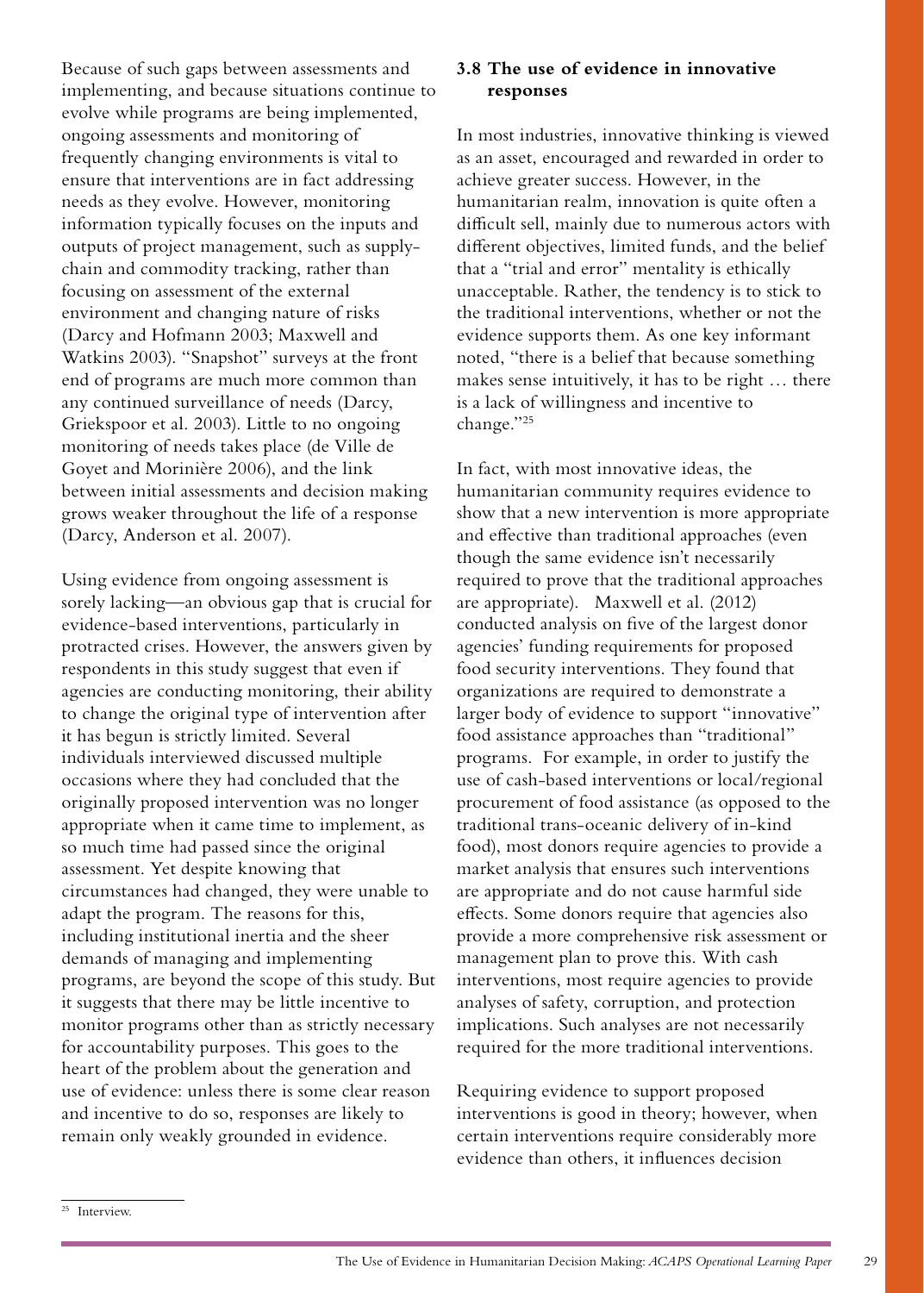makers' choice of intervention. Several of those interviewed agreed that they often automatically choose the intervention that has fewer requirements in terms of necessary analysis. This cost of complying with the many requirements for innovative approaches persuades decision makers to choose responses based on the amount of work required to propose the intervention, rather than the one that is most appropriate for the crisis. Even when agencies desire to gather the necessary data and evidence in support of innovative approaches, restrictions on time and access prevent them from doing so. One respondent states, "We know we can't get in quickly enough to get information on the markets. So we'll end up doing in-kind food assistance because we simply can't prove the functionality of markets soon enough to support any other interventions."26 This example is one of many. It is quite ironic that cash is considered "more risky," since an injection of in-kind food aid into a community can have many of the same harmful effects (disruption of markets, security issues, theft, etc.). Yet in-kind food aid requires significantly less evidence to justify its use.

Despite an overall reluctance to adopt new approaches in the humanitarian sector, the presentation of supportive evidence can significantly shift the acceptance of such innovative responses. The most prominent example of this is the body of evidence gathered by Valid International and other agencies that revolutionized the nutrition sector. Dr. Steve Collins presented evidence to prove the effectiveness and efficiency of community-based management of malnutrition. He published his research in August 2001 in the prestigious scientific journal, *The Lancet*, (Collins 2001). He later provided further evidence to major humanitarian actors at a symposium in 2003, which helped to spread the knowledge of the new evidence-backed approach. This evidence sparked further research that demonstrated the large-scale effectiveness of the innovative nutrition programming, eventually winning the support of key players involved in tackling malnutrition (WHO et al. 2007).

Beyond this example, the evidence base proving

humanitarian responses to be effective is extremely lacking. Data regarding the comparative value of different types of responses and which are the most effective are missing within the humanitarian community. A strong body of evidence, such as that behind the CMAM nutrition programming, is not well established for other interventions such as food security programs, livelihood approaches, etc. regarding the impact these and other approaches have on saving lives and building resilience.

<sup>&</sup>lt;sup>26</sup> Interview.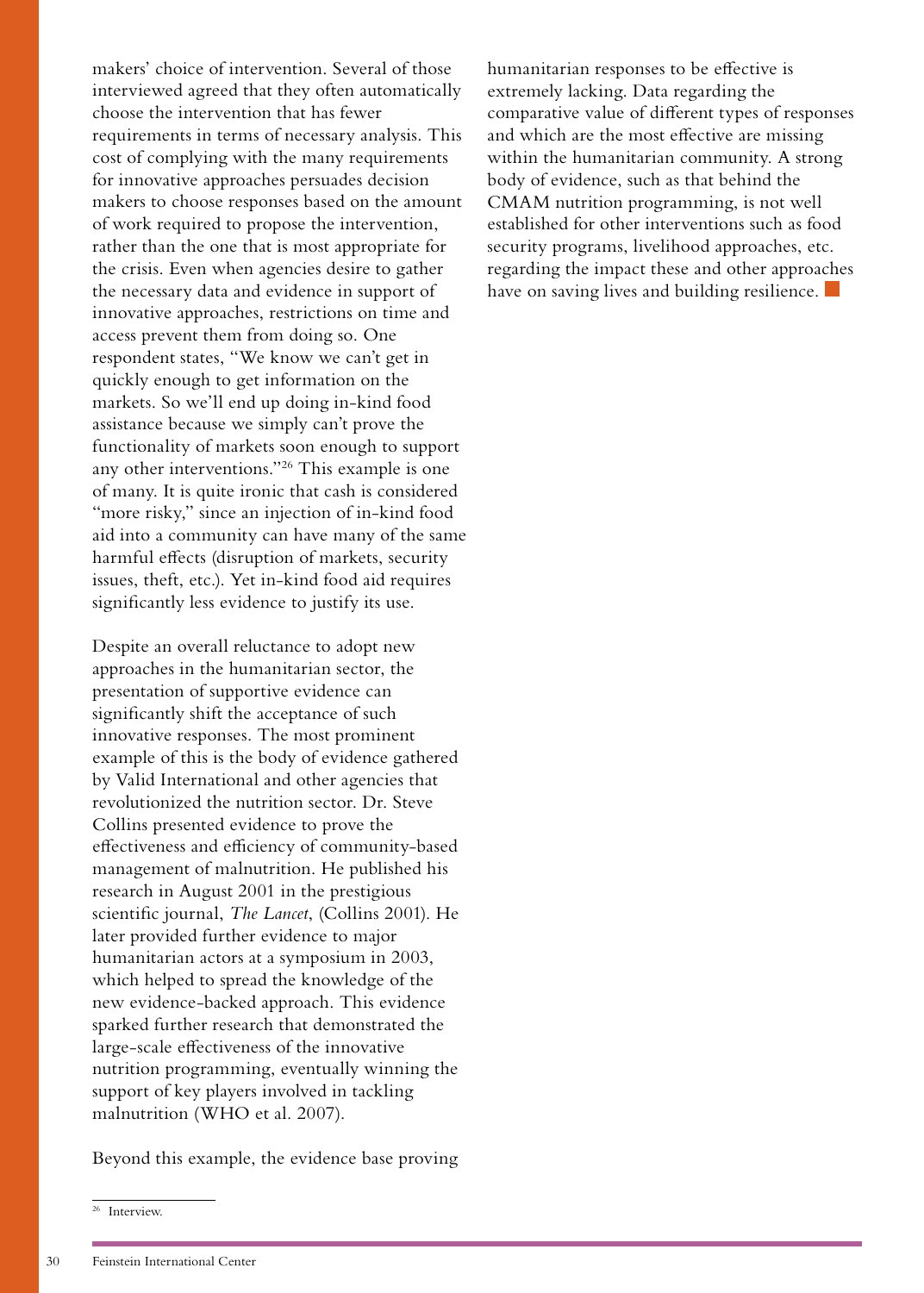## <span id="page-30-0"></span>**4. CONCLUSIONS**

#### **4.1 Overview**

Overall, the study revealed high levels of diversity in the contexts for decision making as well as in the use of information and analysis. Some patterns emerge, however. In those contexts where strong governmental systems exist, the generation and use of information is either highly controlled by government (Ethiopia) or else is dominated by governmentled systems (Philippines), with international actors playing only an auxiliary role. Most of the key decisions regarding resource allocation are in effect made by local and national government officials in these cases, on the basis of national or regional plans. Domestic political factors represent a significant potential bias which risks distorting the data available. That said, there are checks in most systems. In Ethiopia for example, international actors partner with central and local government in both the assessment of need and the provision of relief. While political bias may affect which areas are prioritized for relief, major discrepancies between assessed and "stated" need are hard to disguise, and the larger international donors have a substantial influence over the recipient government in this regard. Thus, although the validity of the published data may be questionable (Ethiopia), the process of micro-resource allocation and program design is able to a substantial degree to iron out some of the more obvious anomalies at the local level.

In contexts where government is relatively absent from humanitarian decision making, a different set of factors are at play. In the most extreme cases (Somalia, Eastern DRC, parts of Afghanistan), government systems are almost completely absent or bypassed by the international system. Here the dominant political narrative is an international one, and it provides the backdrop for macro-resource allocation decisions. The biases in these cases come as much from pre-determined international strategic priorities as from domestic factors: aid is provided as much in proportion to an area's strategic significance as it is based on assessed need. This is evident in the ebb and flow of funding in response to annual appeals (CAP,

etc.), which fluctuates more according to foreign policy agendas like counterterrorism and stabilization than it does according to apparent need (Development Initiatives 2012). This factor also affects those countries like Central Africa Republic whose international profile and related strategic priority is low. The threshold for response is correspondingly higher in such contexts.

In this second category of contexts, the data available come mainly from international agencies. In most crisis contexts, however, there is a mix of government-generated (e.g., National Disaster Management Authorities (NDMA)) and external agency-generated data and analysis. Increasingly the mainly UN-led Clusters or else government-led coordination bodies are attempting to bridge the gap between the two. Joint assessment processes are one feature of this, an attempt to forge consensus and buy-in as well as to streamline and harmonize data collection. This has potential strengths and weaknesses from the point of view of evidence-based responses. The main strengths come from comparability of data and "buy- in" for the process and its results. The main weaknesses relate partly to the often cumbersome and slow nature of these joint processes, and partly to the potential for "group think" to dominate the related analysis. In this regard, independent assessment and monitoring processes (e.g., by individual agencies) continue to be an essential part of the evidential picture, often acting as early warning or corrective to the wider system, whose processes may not be responsive to significant changes at either the micro or macro level.

## **4.2 Specific conclusions**

Despite the diversity of contexts for decision making, it is possible to draw a number of conclusions from the study.

#### **Decision making**

1. There appears to be a high level of "path dependence" in most decision making processes in the sector. In other words, the range of options is limited by previously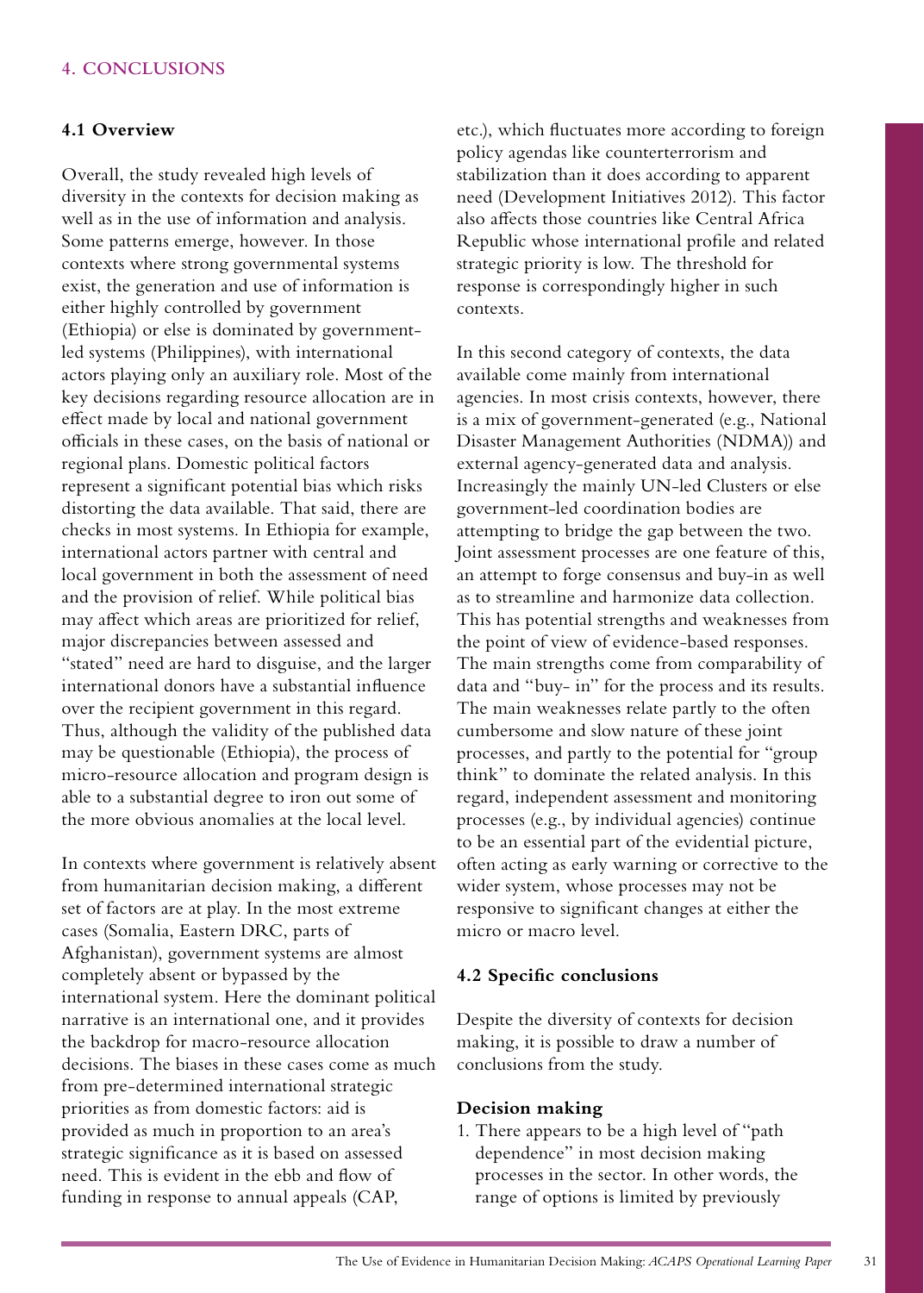decided strategic priorities, resource allocation, and other biases. In some cases, these are parameters set by host government authorities; in other cases, they are set more by donors and by implementing agencies. This significantly limits the extent to which decisions are open to influence by evidence, particularly where organizational incentives to generate and respond to new evidence are limited.

- 2. The extent to which decisions are "predetermined" varies according to the type of decision. In some of the cases reviewed, the dominant political narrative and relative strategic priority given to the country/crisis in question was the factor that had by far the most significant bearing on strategic decisions about crisis response (approach, level of funding, etc.). In some cases of protracted crisis like DRC and Ethiopia, the path dependence is more about programmatic inertia: programs "roll" from year to year without fundamental re-assessment of approach. Where programs are more responsive to context, this tends to be at the lower levels of decision making and at the more local level of programming.
- 3. Decision makers may be highly selective in their uptake and interpretation of evidence. Personal biases, rules of thumb, and mental models—as well as a variety of (dis) incentives—may prevent individuals and organizations from responding to a situation in the way that evidence appears to demand. It is common for experienced staff to base decisions mainly on past experiences, instinct, and assumptions—even in the face of contradicting evidence. In institutional terms, this in turn leads to building agency capacity around established interventions types, which continue to be the "preferred response" with each new crisis, irrespective of available evidence. As one key informant stated, "people become specialized in something and it becomes more and more difficult to have an open mind and look at other response options."27
- 4. The use of standard predefined response packages is now being challenged, particularly in the area of food security and livelihoods. In evidential terms, this should involve combining evidence about context with historic knowledge about "what works." Yet it remains the case that very few agencies conduct a formal or structured analysis of the various options and base decisions on the evidence that points to the most appropriate response. Even when assessment is viewed as a priority for program planning, agencies often disregard field-validated assessments as a precursor to intervention. Ultimately, the choice of response does not always involve an evidence-based, analytical process (Maxwell et al. 2012).
- 5. Current processes of decision making tend to be undocumented and untransparent. It is therefore hard to judge whether or how or information and evidence have been used to inform them. In particular, key assumptions are often unstated and therefore hard to test.

## **Generation of evidence**

- 6. Relatively few documented needs assessments are available beyond the confines of the agencies that conduct them. There has been a rise in the number of joint (multi-agency, multi-sector) needs assessments, and increased focus on the use of the MIRA tool in rapidonset crises. This is a significant advance, although there remains a lack of genuine multi-sectoral analysis with the result that responses remain largely "siloed." To date, there has been less progress on joint assessment in protracted crises.
- 7. Even where documented assessments exist, the link between assessment and decision making appears weak. Assessments are still largely front-loaded and used to justify proposals or appeals (Flash Appeal, CAP, etc.). It remains the case that most assessments are conducted in order to substantiate a case made for funding by a particular agency to do a particular thing. Inevitable biases result in a lack of credibility—both of the analysis and of proposed interventions based on that analysis. This appears to be a major distorting factor in

 $27$  Interview.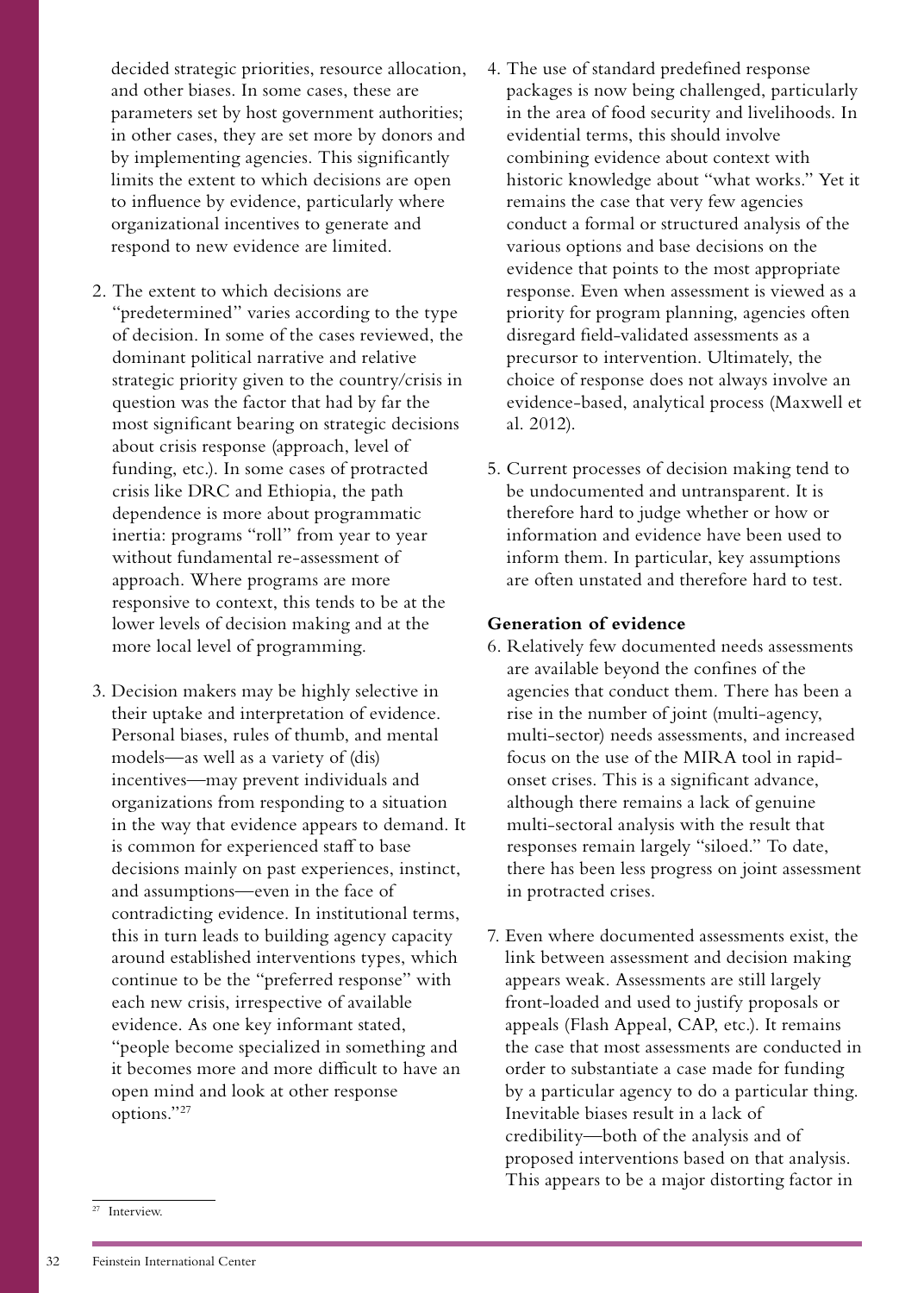the system. It creates a potential incentive to exaggerate the trigger event and its impact in order to secure as much funding as possible for the whole duration of the emergency during the critical "window" at the outset of the crisis.

- 8. The evidential threshold for new, untried interventions is often higher than for established approaches. For example, in order to justify the use of cash-based interventions or local/regional procurement of food assistance, most donors require agencies to provide a market analysis that ensures such interventions are appropriate and do not cause harmful side effects. Some donors require that agencies also provide a more comprehensive risk assessment or management plan to prove this. Requiring evidence to support proposed interventions is good in theory; however, when certain interventions require considerably more evidence than others, it influences decision makers' choice of intervention. Several of those interviewed agreed that they often automatically choose the intervention that has fewer requirements in terms of necessary analysis. This cost of complying with the many requirements for innovative approaches persuades decision makers to choose responses based on the amount of work required to propose the intervention, rather than the one that is most appropriate for the crisis. Even when agencies desire to gather the necessary data and evidence in support of innovative approaches, restrictions on time and access prevent them from doing so.
- 9. Situational monitoring and surveillance remains a major weakness in most contexts. However, this study suggests that even if agencies are conducting monitoring, their ability to change the original type of intervention after it has begun is strictly limited. Often, originally proposed interventions are no longer appropriate when it comes time to implement, as so much time passes between implementation and the original assessment. Yet despite knowing that circumstances had changed, they were unable to adapt the program, often due to contractual

commitments with donors and hosting governments. This study suggests that there may be little incentive to monitor programs other than as strictly necessary for accountability purposes. This goes to the heart of the problem about the generation and use of evidence: unless there is some clear reason and incentive to do so, responses are likely to remain only weakly grounded in evidence.

# **What would enable better informed decisions?**

10. This study suggests that there are many factors involved in the process of generating more informed decisions. Clearly, there is still room for improvement regarding the processes of data collection and needs assessment, but this is not a silver bullet for achieving improved decision making. First, larger, systemic changes must occur whereby there are better incentives for generating and using evidence in decision making. Second, ongoing assessment and situational monitoring must be more widely adopted. However, in order for this to be effective in improving humanitarian response, the wider humanitarian system must allow flexibility for agencies to adapt programs to meet the changing needs throughout the duration of a crisis. Third, quality analysis and the use of evidence must be highly valued through increased investments in diagnostics. Fourth, the evidence base proving which humanitarian responses are most effective is extremely lacking. Investments must be made in the consolidation of evidence about what works in response to different kinds of needs in different contexts. Fifth, the way evidence is presented is often crucial to its uptake. Knowing how to present it, to whom, and in what form may be essential to informed decision making.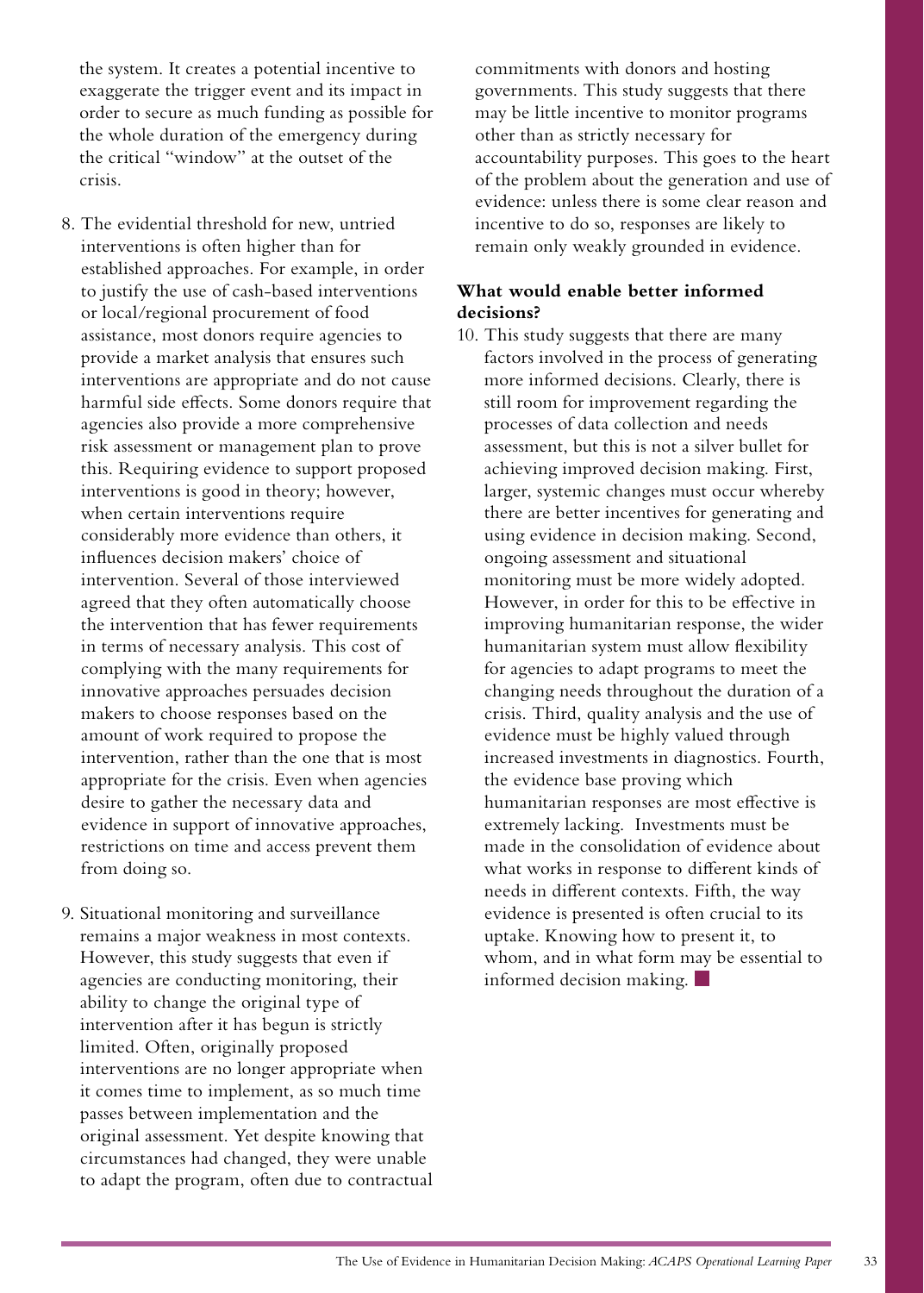<span id="page-33-0"></span>Bradt, D. (2009). Evidence-based Decision-making in Humanitarian Assistance. Humanitarian Practice Network Paper 67. London, Overseas Development Institute.

Buchanan-Smith, M. (2000). Role of Early Warning Systems in Decision-Making Processes. London, Overseas Development Institute, Humanitarian Policy Group.

Buchanan-Smith, M. and S. Davies (1995). Famine Early Warning Systems and Response: The Missing Link. London, IT Publications.

Buchanan-Smith, M., S. Davies, et al. (1994). Food Security: Let Them Eat Information. Bulletin 25.2. Institute of Development Studies.

Collins, S. (2001). Changing the Way We Address Severe Malnutrition During Famine. Lancet. 358: 498–501.

Darcy, J. and C. A. Hofmann. (2003). According to Need? Needs Assessment and Decisionmaking in the Humanitarian Sector. Humanitarian Policy Group Report 15. London, Overseas Development Institute.

Darcy, J., A. Griekspoor et al. (2003). The Southern Africa Crisis: A Critical Review of Needs Assessment Practice and Its Influence on Resource Allocation. Background Paper for HPG Report 15. London, Overseas Development Institute, Humanitarian Policy Group.

Darcy, J., S. Anderson et al. (2007). A Review of the Links between Needs Assessment and Decision-Making in Response to Food Crises: Study Undertaken for the World Food Programme under the SENAC Project. London, Overseas Development Institute.

de Ville de Goyet, C., and L. Morinière (2006). The Role of Needs Assessment in the Tsunami Response. London, Tsunami Evaluation Coalition.

Development Initiatives. (2012). Global Humanitarian Assistance 2012. Bristol, Development Initiatives.

Disasters Emergency Committee (DEC). (2012). Response to Crisis in East Africa—Ethiopia Real-Time Evaluation Report. Oxford, Valid International.

Food and Agriculture Organization (FAO). (2008). The Integrated Phase and Humanitarian Phase Classification Technical Manual. Version 1.1. Nairobi, Kenya, Food and Agriculture Organization.

Garfield, R., C. Blake et al. (2011). Common Needs Assessments and Humanitarian Action. Humanitarian Network Paper Number 69. London, Overseas Development Institute.

Gilovich, T., D. Griffen, and D. Kahneman. (2002). *Heuristics and Biases: The Psychology of Intuitive Judgement*. Cambridge University Press.

Golden, M., M. Brennan et al. (2006). Measuring Mortality, Nutritional Status, and Food Security in Crisis Situations: SMART Methodology Version 1, SMART.

Haan, N., N. Majid et al. (2005). A Review of Emergency Food Security Assessment Practice in Ethiopia. London, Overseas Development Institute.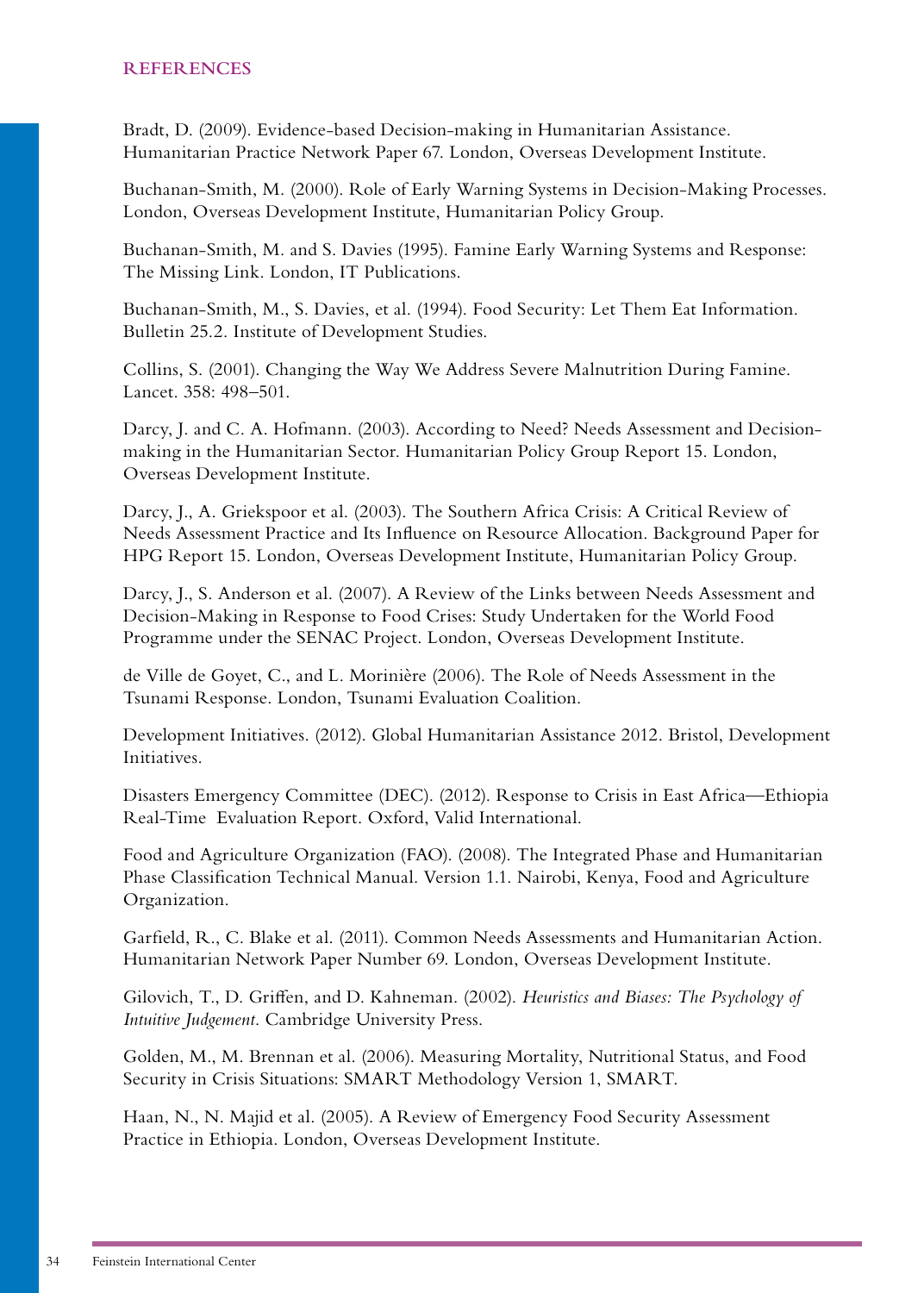Hillier, D. and B. Dempsey. (2012). A Dangerous Delay: The Cost of Late Response to Early Warnings in the 2011 Drought in the Horn of Africa. UK, Save the Children and Oxfam.

IASC. (2012). Real-time Evaluation of the Humanitarian Response to the Horn of Africa Drought Crisis: Somalia 2011–12.

Inter-Agency Standing Committee (IASC). (2009). Initial Rapid Assessment (IRA): Guidance Notes.

International Federation of Red Cross and Red Crescent Societies (IFRC). (2011). World Disasters Report 2011: Focus on Hunger and Malnutrition.

Kahneman, D. and A. Tversky. (1979). Prospect Theory: An Analysis of Decision under Risk. *Econometrica* XLVII: 263–291.

Levine, S. and C. Chastre (2004). Missing the Point: An Analysis of Food Security Interventions in the Great Lakes. HPG Network Paper 47. London, Overseas Development Institute, Humanitarian Policy Group.

Levine, S., A. Crosskey et al. (2011). System Failure: Revisiting the Problems of Timely Response to Crises in the Horn of Africa. London, Overseas Development Institute.

Maxwell, D., J. Parker, and H. Stobaugh. (2012). What Drives Program Choice in Food Security Crises? Examining the "Response Analysis" Question. *World Development*, Special Edition on Impacts of Innovative Food Assistance Instruments, forthcoming.

Maxwell, D. and B. Watkins. (2003). Humanitarian Information Systems and Emergencies in the Greater Horn of Africa: Logical Components and Logical Linkages. *Disasters* 27(1): 72–90.

McClelland, D. (1967). *The Achieving Society*. The Free Press.

Mock, N. and R. Garfield. (2007). Health Tracking for Improved Humanitarian Performance. *Prehospital and Disaster Medicine* 22(5): 377–383.

Office for the Coordination of Humanitarian Affairs (OCHA). (2009). Assessment and Classification of Emergencies (ACE) Project: Mapping of Key Emergency Needs Assessment and Analysis Initiatives.

Overseas Development Institute (ODI). (2009). Humanitarian Diagnostics: The Use of Information and Analysis in Crisis Response Decisions. Paper prepared for FAO. London, HPG/ODI.

Oxfam. (2012). Crisis in a New World Order: Challenging the Humanitarian Project, Oxfam Briefing Paper 158.

Stern, E. et al. (2012). Broadening the Range of Designs and Methods for Evaluations: Report of a Study Commissioned by the Department for International Development. DFID Working Paper 38. London, DFID.

Teger, A. (1980). *Too Much Invested to Quit*. New York: Pergamon.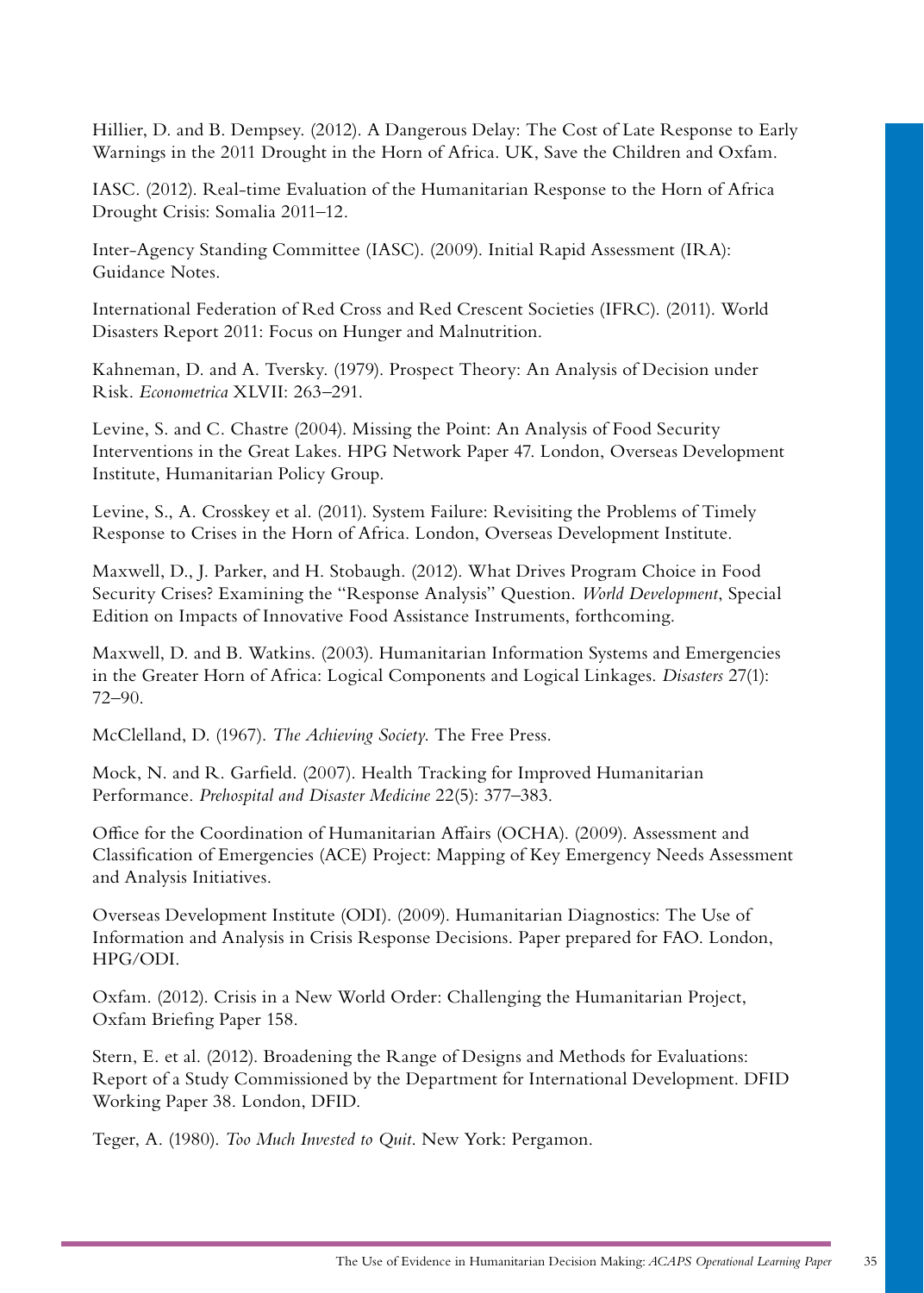Thomson, A., P. Jenden et al. (1998). Information, Risk and Disaster Preparedness: Responses to the 1997 El Nino Event. Research Report DFID ESCOR No. AG1215. London, SOS Sahel.

UNICEF Internal Report. (2011). Analytical Review of Current Humanitarian Advocacy Practices in UNICEF—Synthesis Report.

United Nations High Commissioner for Refugees, World Food Programme et al. (2000). Food Security Assessments, Self-Reliance, Targeting and Phasing Out in Ongoing Refugee Situations. Rome, WFP.

Walker, P. (1989). Famine Warning Systems, Victims and Destitution. London, Earthscan Publications.

World Food Programme (WFP). (2009a). Comprehensive Food Security and Vulnerability Analysis. Rome, WFP.

World Food Programme (WFP). (2009b). Emergency Food Security Assessment Handbook. Rome, WFP.

World Health Organization (WHO). (2009). Health and Nutrition Tracking Service (HNTS) Consultancy Report and Background Document: Priority Indicators in Complex Emergencies.

World Health Organization, World Food Programme, United Nations System Standing Committee on Nutrition, and United Nations Children's Fund. (2007). Community-based Management of Sever Acute Malnutrition: A Joint Statement by the World Health Organization, the World Food Programme, the United Nations System Standing Committee on Nutrition, and the United Nations Children's Fund.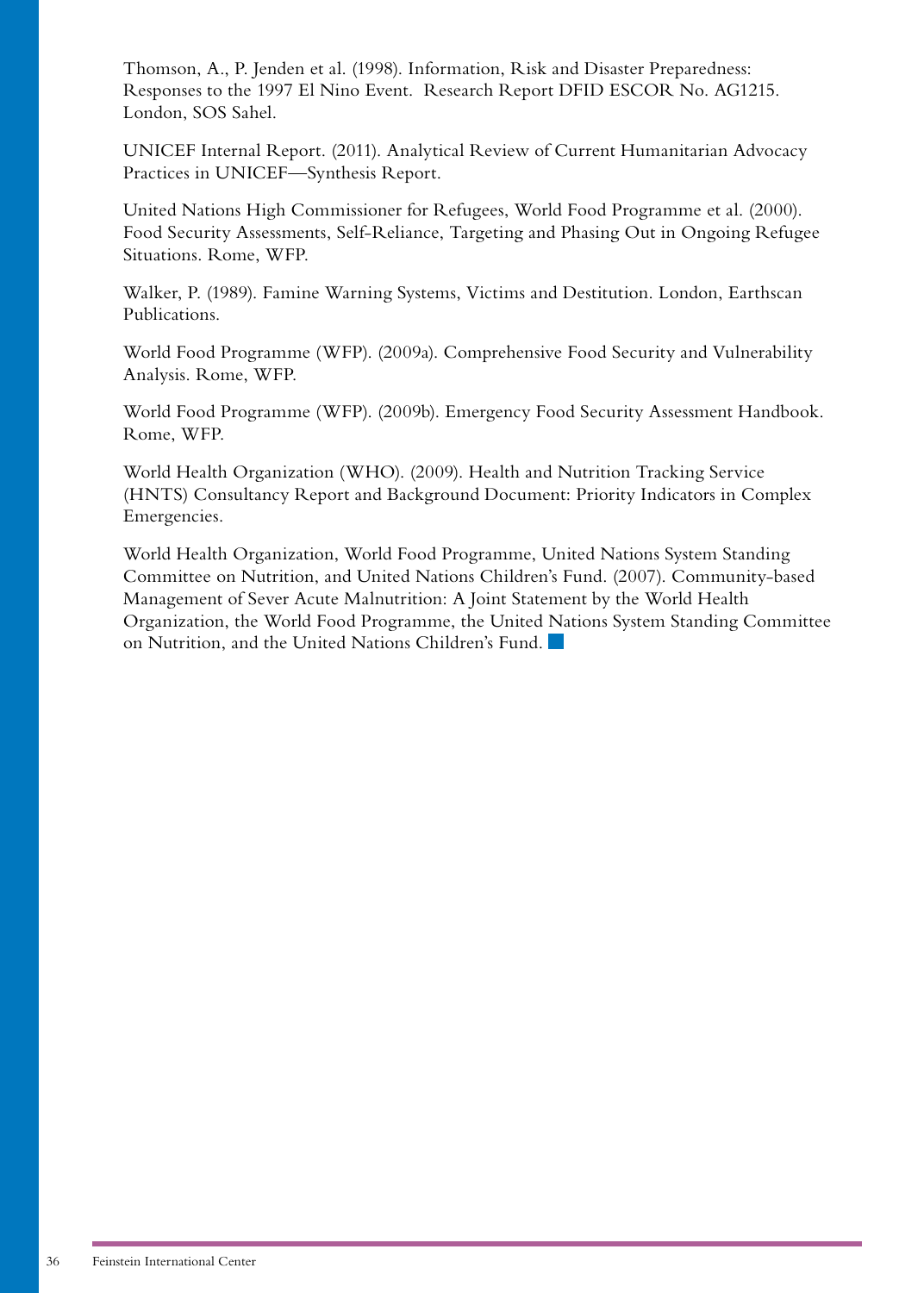# <span id="page-36-0"></span>**6.1 Research methods**

A combination of both secondary and primary data was collected for this study, primarily in the form of qualitative research methods. The following steps were conducted in carrying out this study:

- • **Literature review**. First, an in-depth review of secondary documentation was conducted on both published and gray literature regarding decision making, and the use of assessments, other evidence, and analysis in humanitarian practice. This provided in-depth background knowledge to identify specific topics to further research within the following data collection methods.
- • **Case Study Interviews**. A series of semistructured, open-ended interviews were conducted with nearly 60 experts, practitioners, and agency representatives within the humanitarian community. Most interviews were conducted in-person, with the exception of a few where it was only feasible to conduct the interview via phone or Skype. Individuals interviewed for this research worked for a variety of national and international NGOs, UN agencies, government bodies, and donor agencies. These and other key informants had experience in a multitude of emergency responses, with experience in rapid-onset natural disasters, protracted conflict, and drought, among others.
- • **Case Study Documentation Review**. A documentation review of secondary data in each of the country case studies was conducted to supplement and verify information collected in interviews. These documents included agency and government strategies, funding policies and procedures, example needs assessments, decision making tools, and others.
- • **Final Analysis**. The final collection and analysis of data for this study took place in November/December of 2012.

Researchers chose to approach the study by analyzing the research questions on three levels: (1) globally; (2) country level; (3) program level. At the global level, approximately half of humanitarian funding is provided by three key donors: US, UK, and EU. Also, many smaller donors tend to follow the larger donors' lead. Thus, understanding how these big donors function would provide insight into and possible ways of affecting how the entire system works. Therefore, these were the main donors analyzed in the study.

Country-level case studies were purposefully selected to capture a variety of regions, contexts, governing bodies, and types of disasters, including rapid-onset, protracted, and slow-onset crises. The first case study, Ethiopia, represents longstanding food insecurity, with slow-onset and recurrent crises of drought. The second, Democratic Republic of Congo (DRC), represents a situation of protracted instability, conflict (or "post-conflict" and "transition"), with an unstable and uninvolved governing body. The third case study, Philippines, represents a context with recurrent sudden-onset crises in the form of flooding, with a very stable and active government.

In choosing which operational agencies to interview, a cross section of major agencies, including UN agencies, large NGOs, small NGOs, International Red Cross bodies (ICRC or IFRC), and national NGOs were targeted. Researchers attempted to gather primary information from a variety of both US and European donors. Members from the Clusters System, as an influential coordination mechanism for individual and collective decision making, were also targeted for interviews. On a program level, it was chosen to focus on food security, nutrition, health, WASH, and protection as the primary life-saving sectors during an emergency.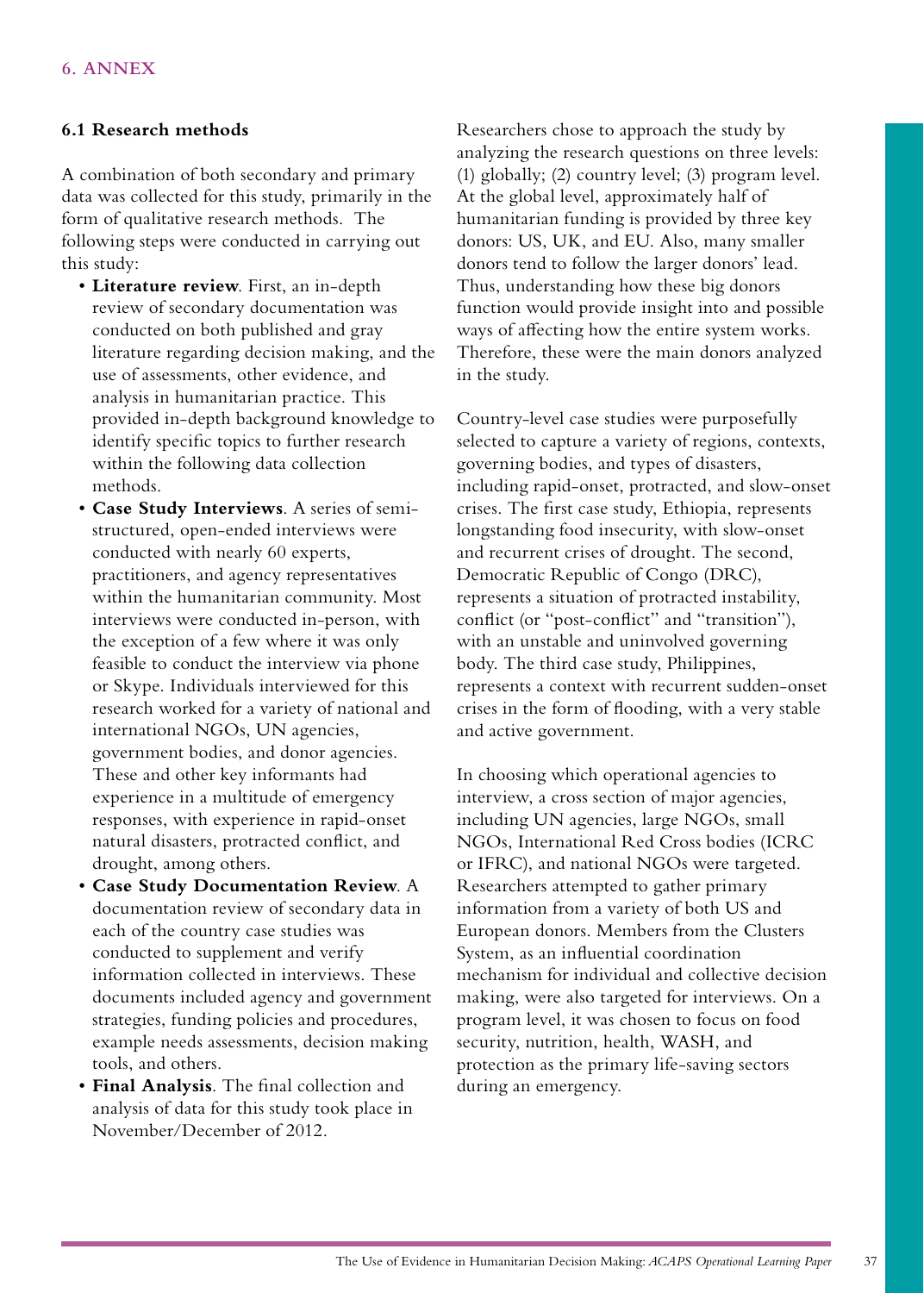# <span id="page-37-0"></span>**6.2 Individuals interviewed**

Individuals from the following agencies were interviewed and/or participated in round table discussions for this study:

# **List of Agencies from which individuals were interviewed**

# **Ethiopia:**

- • CARE
- Catholic Relief Services
- Disaster Risk Management and Food Security Sector (DRMFSS)
- • Emergency Nutrition Coordinator Unit (ENCU) within Disaster Risk Management and Food Security Sector (DRMFSS)
- • Famine Early Warning Systems Network (FEWS NET)
- • Food and Agriculture Organization (FAO)
- • Médecins Sans Frontières (MSF) Belgium
- • Médecins Sans Frontières (MSF) Spain
- • Office for the Coordination of Humanitarian Affairs (OCHA)
- • Office for the Coordination of Humanitarian Affairs (OCHA)–Humanitarian Relief Fund
- Relief Society of Tigray (REST)
- • Save the Children
- • UK Department for International Development (DFID)
- • US Agency for International Development (USAID)
- • World Food Programme (WFP)

## **DRC:**

- • European Community Humanitarian Office (ECHO)
- • Food and Agriculture Organization (FAO)
- • International Committee of the Red Cross (ICRC)
- • Office for the Coordination of Humanitarian Affairs (OCHA)
- • Oxfam US
- • Swedish International Development Cooperation Agency (SIDA)
- UK Department for International Development (DFID)
- • UN High Commissioner for Refugees (UNHCR)
- • United Nations Children's Fund (UNICEF)

# **Philippines:**

- • Action Contra la Faim
- Philippines Department of Health
- International Federation of Red Cross and Red Crescent Societies (IFRC)
- • Office for the Coordination of Humanitarian Affairs (OCHA)
- • Office of Civil Defense (National Disaster Risk Reduction and Management Council)
- • Oxfam UK
- • Plant International
- United Nations Populations Fund (UNFPA)
- • United Nations Children's Fund (UNICEF)
- • World Food Programme (WFP)

# **Other Key Information (Global or HQ):**

- UN High Commissioner for Refugees (UNHCR)
- • International Federation of Red Cross and Red Crescent Societies (IFRC)
- • International Council of Voluntary Agencies  $(ICVA)$